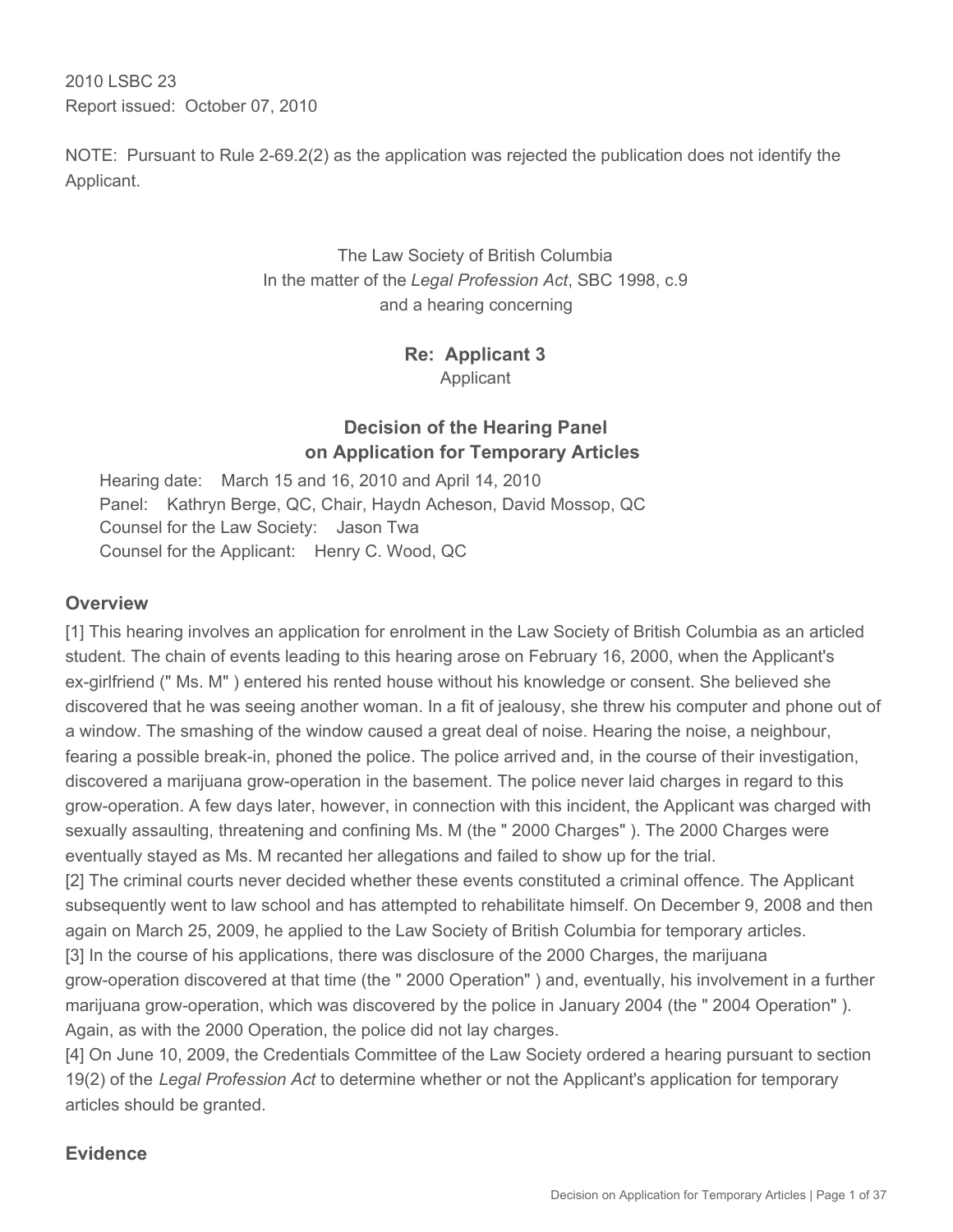[5] The Panel heard oral evidence from five witnesses:

(a) the Applicant;

(b) Ms. M;

(c) the landlord of the house in which the Applicant was the tenant and ran the 2000 Operation and 2004 Operation (" Ms. S" );

(d) his present girlfriend (" Ms. G" ); and

(e) his proposed principal, Brian Jackson.

The Panel was also provided with documentary evidence, including police reports, the Applicant's articling application forms, letters of reference, and email exchanges between the Applicant and Ms. S.

[6] During the course of the hearing, an order was made concerning two of the witnesses, Ms. M and Ms. G, prohibiting disclosure of any information that would disclose the identity of either of them and specifying how that order would be implemented.

[7] All the evidence, transcripts of the hearing, and written and oral submissions of the parties were carefully considered. The parties had an opportunity to make oral submissions on the transcripts and the written submissions.

# **Subject Matter of the Hearing**

[8] The Law Society expressed the following concerns regarding the Applicant's application for enrolment:

(a) The circumstances surrounding the Applicant being charged in 2000 with:

i. sexual assault using a weapon;

ii. uttering threats to cause death or bodily harm; and

iii. kidnapping with the intent to confine the victim against her will;

(b) The circumstances surrounding the Applicant's previous involvement in growing marijuana in 2000 and 2004; and

(c) The circumstances surrounding the Applicant's possession of an unlicensed shotgun that was seized by the police in 2000.

[9] The Law Society's position with respect to these concerns is as follows:

(a) Taken as a whole, the circumstances leading to the 2000 Charges and his involvement in the 2000 Operation and the 2004 Operation raise serious concerns regarding his character, reputation and fitness to be called as a barrister and admitted as a solicitor of the Supreme Court, and his application should be rejected;

(b) With respect to the Applicant's possession of the shotgun, the Law Society does not take issue with the Applicant's evidence that the shotgun was given to him by his grandfather. It did not make submissions on this point and does not argue that it is a matter that gives rise to concern regarding the Applicant's fitness to be called.

[10] The Applicant's position is that he does have the character, reputation and fitness to be called, for the following reasons:

(a) The basis of 2000 Charges, including the sexual assault and threatening of Ms. M and her children, is unsubstantiated and denied by Ms. M and himself;

(b) While he admits growing marijuana in 2000 and 2004, he denies that his conduct in respect of this creates any serious concerns; and

(c) Irrespective of his past behaviour and any other considerations, his conduct in recent years, and particularly during his legal education in 2007 through to 2010, reflects his rehabilitation.

[11] The contested facts surrounding the 2000 Charges were the focus of much of the evidence. We have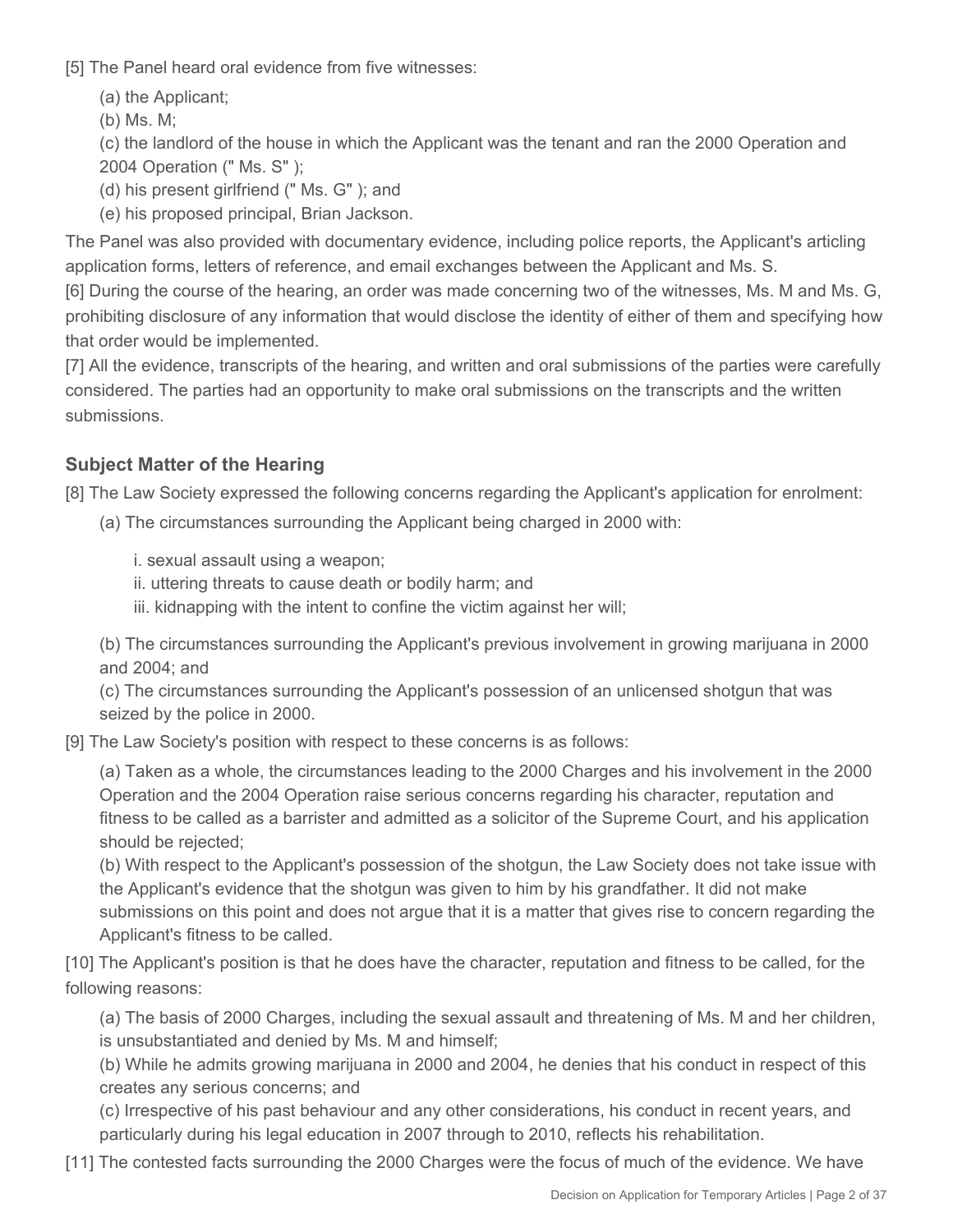kept in mind that it is not our task to determine whether or not the 2000 Charges are substantiated on a civil or criminal basis. Our task is to determine the Applicant's fitness for admission. We view all of the allegations made in 2000 to be serious, particularly the allegations of sexual assault and threatening Ms. M.'s children. To the extent that they are substantiated, they are relevant to the issue of whether the Applicant's character is such that he is fit to be called. For ease of reference, where relevant we refer to only the " sexual assault" , keeping in mind that the other events may have occurred which led to the charges of confinement and threatening. We have taken all of the 2000 allegations into account in this decision and kept in mind that the Applicant was never convicted of any of the 2000 Charges.

# **Nature of Credentials Hearings and Applicable Test**

[12] The purpose of this hearing is to determine whether the Applicant satisfies the requirement of section 19(1) of the *Legal Profession Act*, which provides that:

19(1) No person may be enrolled as an articled student, called and admitted or reinstated as a member unless the benchers are satisfied that the person is of good character and repute and fit to become a barrister and a solicitor of the Supreme Court.

[13] Section 22(3) of the *Legal Profession Act* provides that, following a hearing, the panel must grant the application, grant it subject to appropriate conditions or limitations, or reject it.

[14] The Applicant has the burden of proving that he meets the character and fitness test on a balance of probabilities (Rule 2-67). In *Re. McOuat*, June 12, 1992 Panel Decision at p. 11 (affirmed by the Court of Appeal in *McOuat v. Law Society of BC* (1993), 78 BCLR (2d) 106), the panel commented on the central question of what constitutes good character:

What constitutes good character and repute and fitness to become a barrister and a solicitor of the Supreme Court? In an article entitled, " What is "Good Character'?" published in *The Advocate*, (1987) v. 35, at 129, Mary Southin, QC (as she then was), considered the meaning of the terms, stating:

I think in the context " good character" means those qualities which might reasonably be considered in the eyes of reasonable men and women to be relevant to the practice of law in British Columbia at the time of application.

Character within the Act comprises in my opinion at least these qualities:

1. An appreciation of the difference between right and wrong;

2. The moral fibre to do that which is right, no matter how uncomfortable the doing may be and not to do that which is wrong no matter what the consequences may be to oneself;

3. A belief that the law at least so far as it forbids things which are *malum in se* must be upheld and the courage to see that it is upheld.

What exactly " good repute" is I am not sure. However, the Shorter Oxford Dictionary defines " repute" as " the reputation of a particular person" and defines " reputation" as:

1. The common or general estimate of a person with respect to character or other qualities; the relative estimation or esteem in which a person is held.

2. The condition, quality or fact of being highly regarded or esteemed; also respectability, good report.

In the context of s. 41 I think the question of good repute is to be answered thus: would a right-thinking member of the community consider the applicant to be of good repute? ...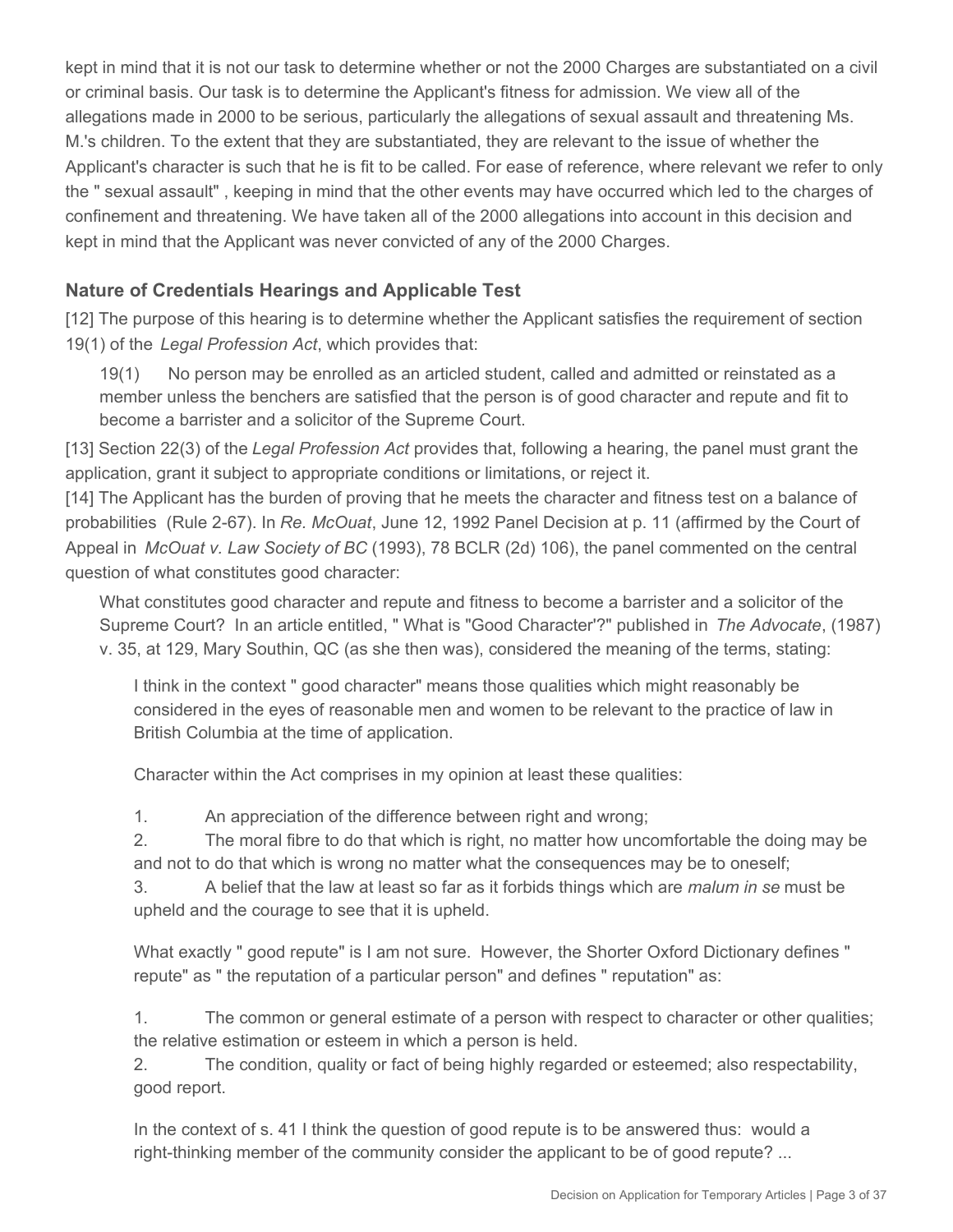If that right-thinking citizen would say, knowing as much about an applicant as the Benchers do, " I don't think much of a fellow like that. I don't think I would want him for my lawyer" , then I think the Benchers ought not to call him or her.

[15] Mary Southin's article has been quoted with approval in several other British Columbia Law Society Credentials decisions, such as *Re. Smart* (December 19, 1996 Panel Decision at p.3).

[16] The test of good character and repute has both subjective and objective aspects. This was explained by the hearing panel in *McOuat*, *supra,* at p. 12:

The word " character" in the expression " good character and repute" has been treated in many decided cases, especially the older ones, as importing the character or " characterization" given the applicant by other persons, what may be called a subjective sense. An example is *Leader* v. *Yell*  (1864), 16 CB (NS) 584; 143 ER 1256 where Erle CJ said

Good or bad character does not depend on what a man knows of himself; it means his general reputation in the estimation of his neighbours.

In the same case Byles J said

... character does not mean a man's real conduct and mode of life, but it means his reputation among his neighbours.

In more recent cases the words " good character" seem to be applied in the context of " strength of character" or " character defect" . Used in that way the expression " good character" refers to what a man's personality, principles and beliefs actually are as opposed to the way the community regards him, whether or not he has earned the good or bad regard in which he is held. This sense may be considered objective. One tends to naturally consider it more important that a lawyer be a good person and have and act upon correct principles as opposed to being regarded, rightly or wrongly, by others as seeming to be good or bad. But we think we are required to consider the regard in which the candidate is held by others as well as the qualities of character Mr. McOuat possesses, that is both the subjective and objective senses of " good character" .

[17] In this same case, the panel explained the fitness test at pp. 17-18:

The demands placed upon a lawyer by the calling of barrister and solicitor are numerous and weighty and " fitness" implies possession of those qualities of character to deal with the demands properly. The qualities cannot be exhaustively listed but among them must be found a commitment to speak the truth no matter the personal cost, resolve to place the client's interest first and to never expose the client to risk of avoidable loss and trustworthiness in handling the money of a client.

The cannons [sic] of legal ethics [*Professional Conduct Handbook*, chapter 1] adopted by the Law Society provide assistance, when they assert:

A lawyer is a minister of justice, an officer of the Courts, a client's advocate, and a member of an ancient, honourable and learned profession.

In these several capacities it is a lawyer's duty to promote the interests of the State, serve the cause of justice, maintain the authority and dignity of the Courts, be faithful to clients, be candid and courteous in relations with other lawyers and demonstrate personal integrity.

[18] There is overlap between the character test and the fitness test. If this applicant fails the character test, he will automatically fail the fitness test (*McOuat, supra*).

[19] The expectations of both the public and the profession ought to be reflected in assessing fitness, character and reputation. The hearing panel in *Re. DM* (June 14,1994 Panel Decision) recognized this,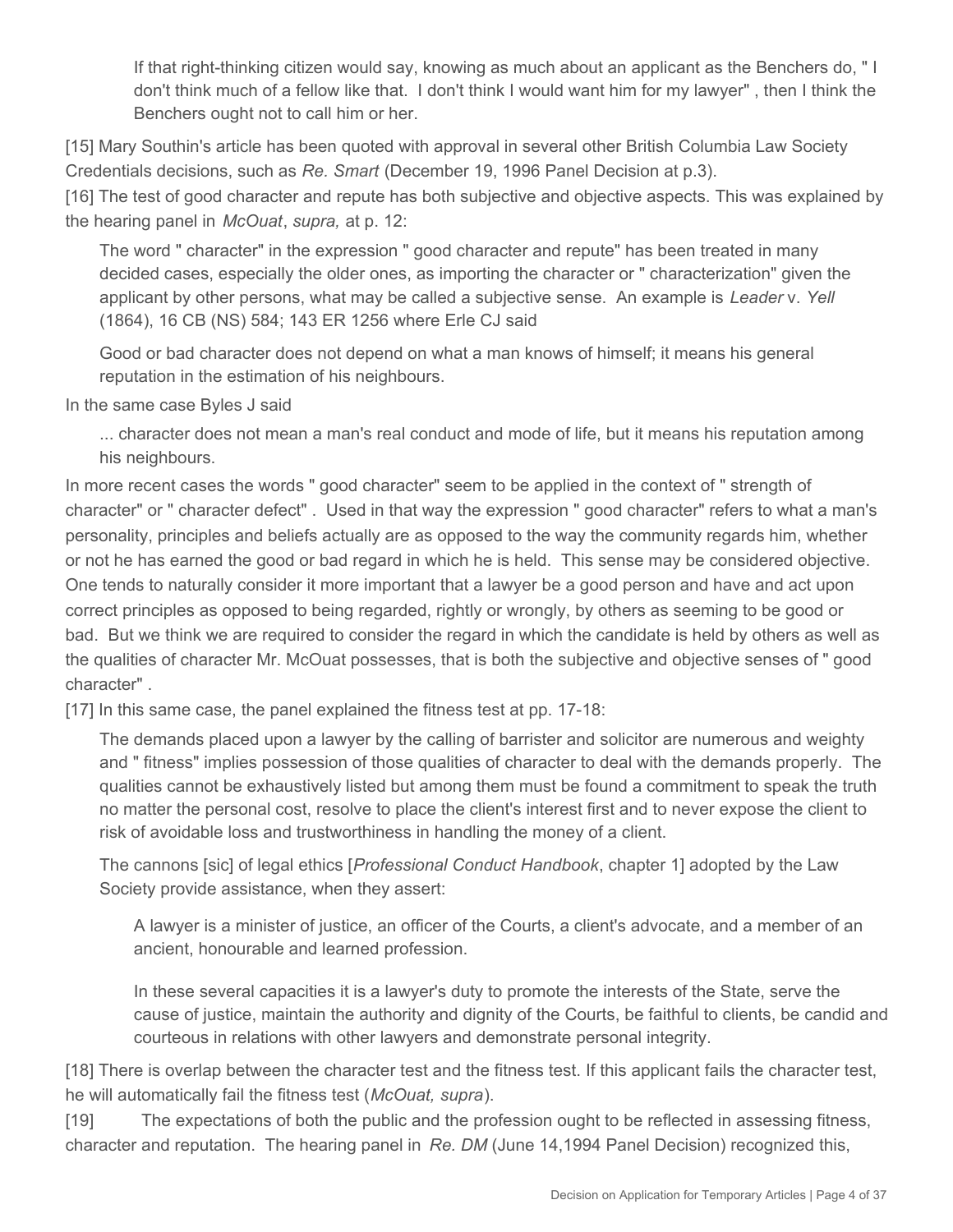stating at pp.4-5:

...fitness in this context depends on good character and reputation and must reflect to some extent the expectations of both the public generally and other lawyers specifically in what both groups desire, need or otherwise seek in a member of this profession. Like it or not, lawyers are held out to represent themselves as a community to the larger public community and as a group which, because of its honesty and integrity, enjoys an especial place. Accordingly, the status of barrister and solicitor requires that a special standard of honesty, integrity, and trustworthiness be imposed, met and kept at all times so that public confidence is maintained and properly nurtured. To prove that this standard is met and will be met thus requires more than a reflection on a person's past honest conduct. The burden is high so that same public can see that was as a profession having earned and been granted their trust, will continue to work toward doing everything necessary to keep it. To this end a lawyer must not only show that he or she has all the attributes of good character - honesty being one of them the lawyer must also show that he or she has other attributes from which a forecast of future integrity can be made. In summary, the profession at large and also the general public require lawyers to adhere to impeccable standards of behaviour and it is only through the adherence to such standards that we may achieve and keep the high regard for which we as a profession clamber and which, inter alia, gives to lawyers both status and economic advantage.

[19] The Applicant must establish that he is of good character at the time of the hearing. However, the standard is not one of perfection. The hearing panel in *Re. Lee*, 2009 LSBC 22 at para. [79] stated this principle, by quoting *Law Society of Upper Canada* v. *Schuchert,* [2001] LSDD No. 63, at para. 18:

The relevant test is not whether there is too great a risk of future abuse by the applicant of the public trust, but whether the applicant has established his good character at the time of the hearing on a balance of probabilities. The test does not require perfection or certainty. The applicant need not provide a warranty or assurance that he will never breach the public trust.

[20] *Re. Lee* goes on to quote *Law Society of Upper Canada* v. *Birman*, [2005] LSDD No. 13, at paras. 13 and 14, which sets out the following from the reasons in *Re Spicer* of May 1, 1994:

Because every person's character is formed over time and in response to a myriad of influences, it seems clear that no isolated act or series of acts necessarily defines or fixes one's essential nature for all time.

[21] In the matter before this Panel, the Applicant's alleged and admitted illegal behaviour must be assessed to determine its relevance to character and fitness. In *Re. Lee, supra*, the panel set out the test for determining whether the applicant's past assaultive behaviour should bar his admission as an articled student. The factors identified in the test provide helpful guidance for Credentials panels dealing with criminal activities generally. *Re. Lee* directs the panel to consider all surrounding circumstances including, but not limited to, the past conduct in light of the applicant's age at the time of commission, the recency, reliability, seriousness and cumulative effect of the conduct and, of course, the factors underlying it. In terms of the state of an applicant's rehabilitation, the following should be considered:

- (a) evidence of it;
- (b) positive social contribution since the conduct;
- (c) the applicant's candour in the admissions process; and
- (d) materiality of any omissions or misrepresentation.

[22] Credential hearings are a challenge to panel members. They have to enquire into an applicant's " good character and repute" . This enquiry raises high human drama. In many cases, such as the one the Panel faces here, the Applicant has engaged in activity that is criminal in nature, whether or not it led to a criminal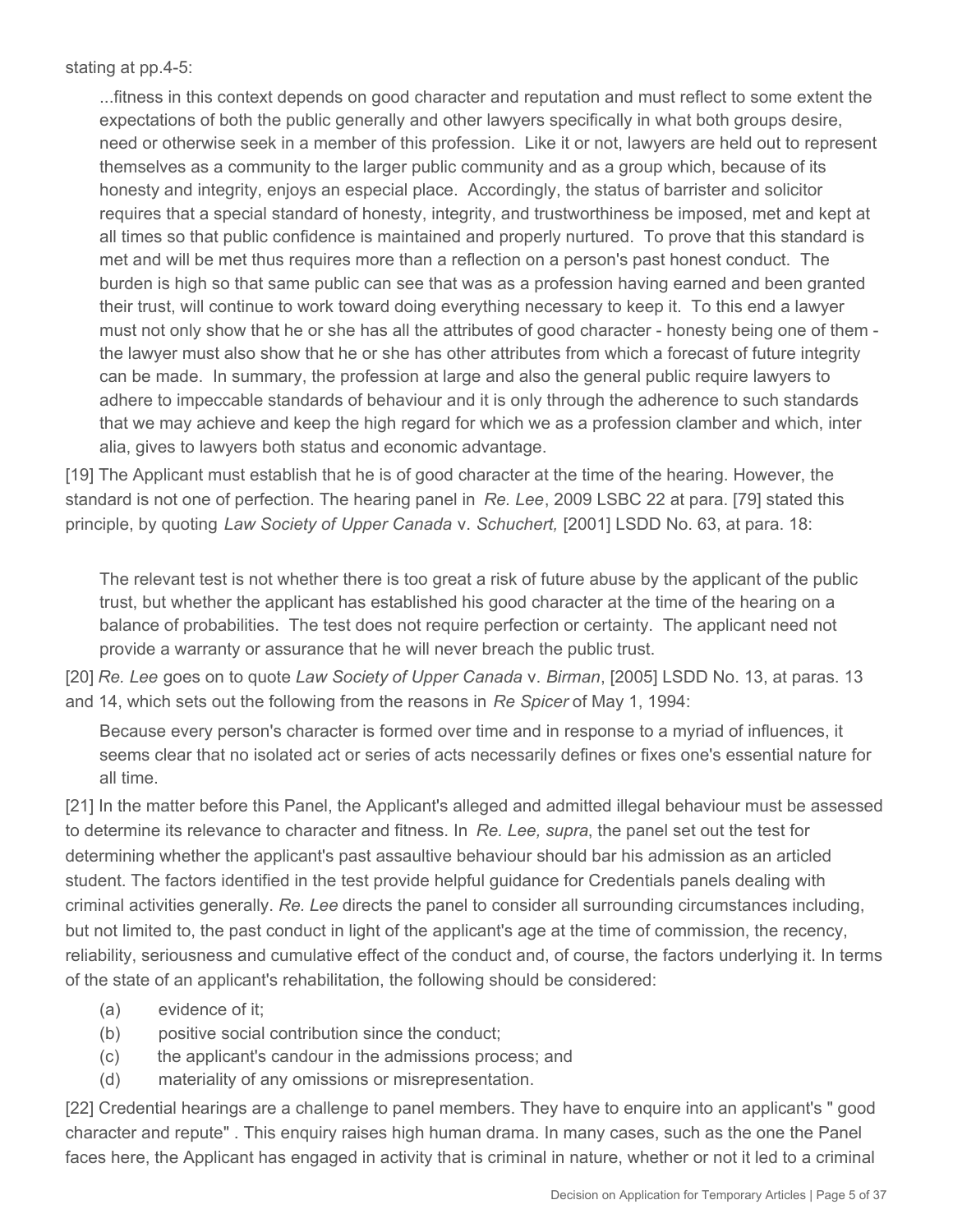conviction. Such activity raises an immediate concern regarding the character and fitness of the Applicant. The question becomes whether the applicant is able to demonstrate that he or she has rehabilitated himself or herself. Always a balance must be struck between protecting the public from rogue or undesirable lawyers and the concept of redemption through rehabilitation, which runs deep in western civilization. [23] The determining factor at all Credentials hearings is the public interest. To protect the public, the Law Society must be satisfied that an applicant meets the test of being of " good character and repute" . Unlike in the disciplinary context, the onus is on the Applicant to meet this standard. In this context, public interest has a broader meaning. It is in the public interest to have articled students and lawyers from diverse backgrounds. Persons who have gone astray and have truly rehabilitated themselves can give valuable insight to clients, the courts and the public. They can become valued and trustworthy members of the profession. They set an example to all of us. However, here the onus is on this Applicant to prove his rehabilitation. It is not enough for the Applicant to appear and say, " These events happened a long time ago, and by the way, I have rehabilitated myself." A much more thorough examination is required. [24] In such a hearing, the credibility of the Applicant and all other witnesses is key. When evidence provided is contradictory, the Panel must make those findings necessary to reach a conclusion regarding that evidence. Contradictory evidence is assessed by looking at all of the evidence as a whole, including the credibility of those attesting to it. If the Panel does not find a witness credible, the reasons for that finding must be clearly laid out.

[25] For reasons set out within this decision, this Panel does not find this Applicant to be credible. After considering the evidence as a whole, we conclude that he has not established on the balance of probabilities that he is of such character and repute that he is fit to be called as a barrister and solicitor of the Supreme Court. Therefore, the Panel does not approve this application for Temporary Articles.

# **Facts Regarding Past Conduct**

#### Procedural and General

[26] At the outset of the hearing, the Law Society put into evidence the various police reports regarding the events of February 16 and 17, 2000 that led to the 2000 Charges. Subject to several points that were identified, the Applicant agreed that the statements made in the police records were accurate statements, documents and observations on the part of the police officers. However, he disputes the occurrence of many of the events described in these police reports.

[27] In order to accommodate Ms. M as a witness, the Applicant's testimony was interrupted in the middle of his cross-examination. Ms. M testified and then the Applicant's cross-examination resumed. As a result of this anomaly, Ms. M provided evidence that, in various respects, contradicted the evidence already provided by the Applicant. He was then cross-examined on these discrepancies, some of which may be understandable given that individuals have different experiences of the same events, and a range of opinions and recollections are to be expected. Some other recollections of important events diverged so strongly that the credibility of both witnesses must be assessed.

[28] At the time of the hearing, the Applicant was 49 years of age. He was born in a small community and grew up on a dairy farm. His father died when he was 12 and the family moved into the small community. He graduated from a high school nearby. After high school, he worked at odd jobs and ultimately embarked upon a career as a commercial fisherman.

[29] His youth was marked by verbal and physical abuse at the hands of his mother. He maintains that some aspects of the abuse continued until she died a few years ago. Since 2006 the Applicant has sought counseling to deal with the aftermath of this abuse.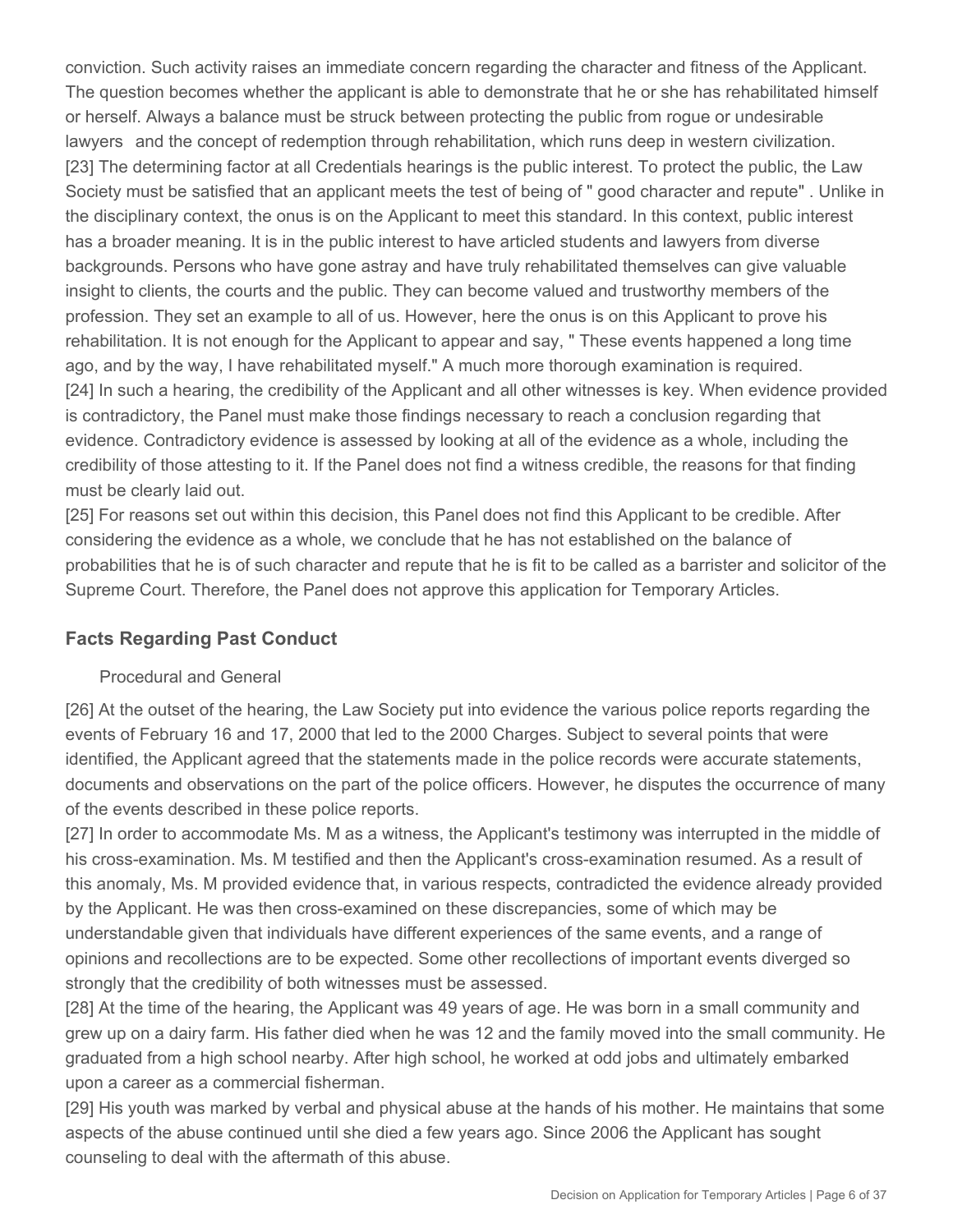[30] In 1992 the Applicant married. He and his spouse had two children, born in 1992 and 1994. The couple broke up in 1995 due to the fact the Applicant spent a great deal of time away from home fishing.

[31] He has been significantly involved in raising his children. He generally cared for them every weekend and coached them in youth soccer for nearly 10 years. Despite the many financial challenges that go with raising children while attending school full-time, the Applicant is proud of the fact that he has never missed a child support payment nor asked for any reduction in the monthly child support amount payable due to his reduced income.

[32] As a parent, the Applicant became very concerned about the dangers and injuries he encountered while fishing as well as the effects upon his children of having their father away for many months of the year. He went to the Pacific Marine Training College and obtained a First Mate's Ticket, but could not find a position. He decided to pursue post-secondary education. He dreamt of being a lawyer from an early age, but his primary goal was to pursue higher education in order to create a life that provided more opportunity and work that would not take him away from his children.

[33] Therefore, in 2002, the Applicant began upon a challenging and lengthy educational path: community college attendance, followed by the achievement of an undergraduate degree in geography and law school between 2006 and 2010. Throughout these years of post-secondary schooling, he juggled part-time work, often for professors, with parenting and the financial responsibilities that come with adult life. During law school he was an award-winning participant in *pro bono* legal programs and for the Salvation Army. [34] From approximately June 1999 until January 2004 when the 2004 Operation was discovered, the Applicant rented a house on Victoria Drive in Vancouver (" Victoria Drive" ). Victoria Drive was owned by a young woman, Ms. S. At that time she lived at home with her parents and her father was significantly involved in some aspects of the tenancy. The Applicant developed a good relationship with Ms. S. and her father. From time to time he dropped off fish for Ms. S.'s father to enjoy, always paid his rent on time and generally established himself as an excellent tenant. During the years of the tenancy, Ms. S. never had a reason to inspect Victoria Drive, since she saw the Applicant as an ideal, " low-maintenance" tenant whom she came to trust.

[35] Overall, the Applicant portrayed himself as a person who is good at relationships. Beyond the relationship with Ms. S. and her father, he maintained a relationship of sorts with Ms. M over many years and developed good working relationships with professors from whom he acquired much-needed work during his university years. He now enjoys a new relationship with Ms. G and has developed a positive working relationship with his prospective principal, Mr. Jackson. During law school he maintained significant volunteer commitments in various legal *pro bono* programs and earned the respect of his supervisors in those programs.

[36] The Applicant testified that, early in his first year of law school, he reviewed the relevant statute and became aware that it would be required that he demonstrate his good character before he would be allowed to become a member of the Bar.

[37] He has now applied to the Law Society for temporary articles twice. In the first application of December 12, 2008, he briefly stated that he had been charged with offences laid in 2000 by a party who had been stalking him. He correctly advised there were no convictions, and attached some of the police and Provincial Court records relating to the 2000 Charges.

[38] He eventually withdrew this articling application and submitted a second application on March 5, 2009. In it, some details of the February, 2000 events were provided: the first but not the second grow-operation was revealed, plus some documentation and a description of his version of the facts surrounding the 2000 Charges. He asserted that the sex was consensual and that there " was absolutely no evidence of the alleged assault. The police notes state that ... [Ms. M] alleged that I cut her blouse and bra off with scissors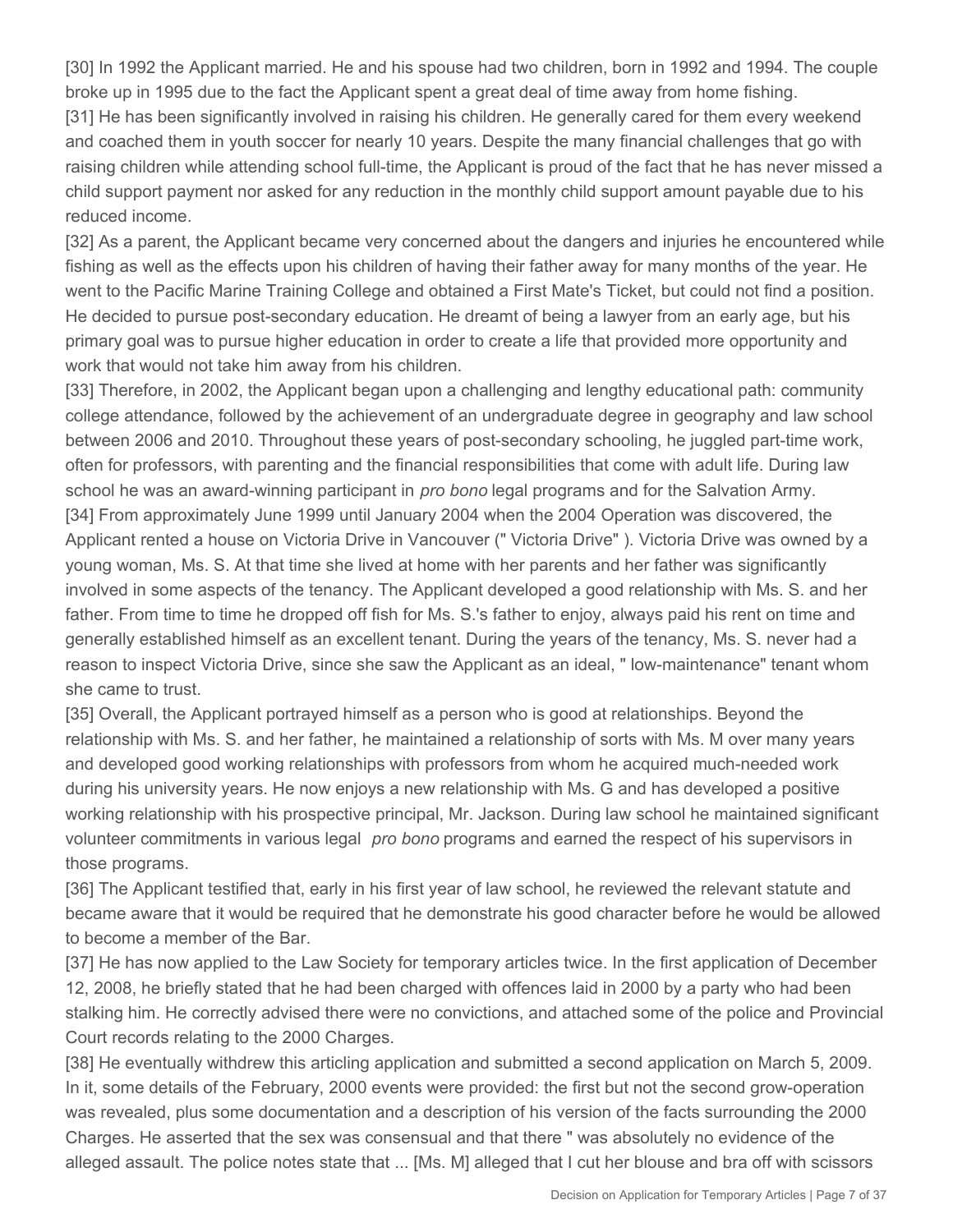but there was no evidence of this."

[39] The 2004 Operation was disclosed by the Applicant's counsel in correspondence shortly after the second application was filed.

#### 2000 Charges

## **Relationship with Ms. M prior to February 16, 2000**

[40] The Applicant testified that he and Ms. M both grew up in the same small community, so they knew of one another. In approximately 1997, they became acquainted after meeting at a bar. Ms. M was a single parent with four children, having unfortunately lost a fifth child.

[41] Both the Applicant and Ms. M explained that they had a strange, dysfunctional relationship. There was not any real dating between them. Instead there seems to have been a series of frequent sexual encounters over the years. After approximately two years, the Applicant told Ms. M that he did not want to be involved in the relationship any longer. The Applicant testified that Ms. M did not accept the termination of the relationship and that, during 1999, Ms. M engaged in behaviour that he considered to be stalking. [42] The Applicant gave evidence of the following stalking incidents involving Ms. M.:

(a) He received a pamphlet slipped under his door entitled, " Are you Being Stalked?" The pamphlet was from the same educational institution that Ms. M was attending. He believed that she had sent it. (b) Ms. M jumped in the back of his truck and refused to get out despite the Applicant pleading with her to do so. Ms. M refused, staying in the back of the truck for approximately 20 minutes until she overheard him calling the police through the window, which was partially rolled down. The Applicant stated that he did not roll down his window all the way because he was concerned Ms. M could reach into the cab of the truck.

(c) Ms. M showed up once while he was taking classes at the Pacific Marine Training College and held up a pair of girl's panties, saying " Who the ... do these belong to?" in the class.

(d) Ms. M showed up at his house. Because he would not let her in, she began screaming and banged and kicked the door. During that incident, Ms. M told the Applicant that she would get him. The Applicant stated that he called the police.

(e) Ms. M used his name to open up a BC Hydro account on Vancouver Island without his knowledge. The account became overdue and, as a result, BC Hydro cut off his power. The Applicant provided a copy of his application to BC Hydro confirming the application to cancel the account.

(f) Ms. M made a copy of the key to his house. This was later confirmed when Ms. M gained access to his house on February 16, 2000.

[43] The Applicant stated that these incidents caused him great concern. He became convinced that Ms. M was going to do something to try to harm him more seriously at some point. He denied an existing relationship between them by February 2000.

[44] At the hearing, Ms. M gave a somewhat different view of the nature and length of their relationship. When asked how long the relationship lasted, Ms. M stated, " We slept together for five years," and later in her evidence she said it lasted four years. She described how they fought constantly and that he would call her when it was convenient for him. A relationship of some sort was still ongoing as of February 2000. The police report relating to the 2000 Charges states that, during the investigation, Ms. M told the police that she had been dating the Applicant for approximately three years, that they never had resided together and that they would normally see each other two to three times a week.

[45] Ms. M testified that she house-sat Victoria Drive for the Applicant in late 1999 for a period of time. During that time, she was not aware of any grow-operation.

[46] As stated, the Applicant had earlier testified that he had no ongoing relationship with Ms. M., as she had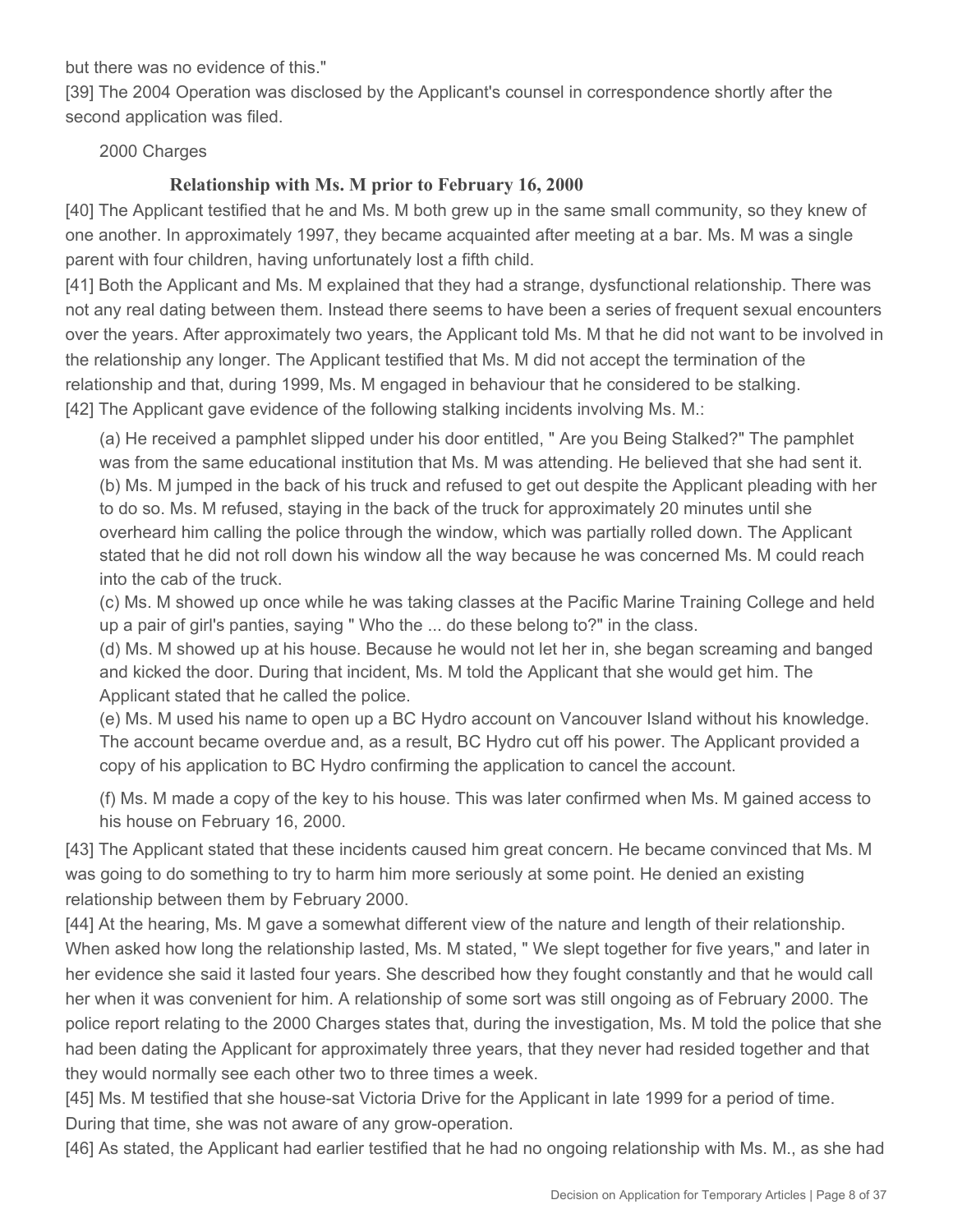been stalking him. However, when questioned in cross-examination as to Ms. M.'s evidence on the house-sitting, the Applicant admitted that she had house-sat at Victoria Drive early on in his tenancy, living there sometime between August and November 1999. Although he had testified that, during this period of time, Ms. M was harassing him and he was fearful of her, the Applicant stated the following in cross-examination:

- Q. You are fearful of her yet you let her stay in your house?
- A. I was fearful of her, but I spent time with her and let her stay in my house, yes.
- Q. And why would you let her stay in your house if you have this fear of her?

A. Well, there is some very deep reasons for that. I tended at that time in my life to make some very dangerous decisions and that's something that I have addressed in counselling and I made dangerous life decisions. I made dangerous decisions - I did the most dangerous type of fishing. I was on the most dangerous boat. That was the boat that went out in the worst weather and I just tended to make dangerous decisions at that kind of low period in my life.

- Q. Some incidents of some poor judgment?
- A. Yes, very poor judgment.

 *Transcript*, March 15, 2010, Cross-examination of the Applicant.

[47] Ms. M told the Panel that she tried to get pregnant by the Applicant in November 1999 in order to force him into a more committed, intimate relationship. She found out that she was pregnant in December 1999. He " freaked out" and made it clear he would not want his child to be raised by someone on welfare, making reference to the fact that she had no money and no income. He alternated between offering to take her shopping and threatening to never talk to her again if she had the baby. At his urging, she had an abortion in January 2000.

[48] Ms. M described how, following the abortion, the Applicant took her out to celebrate her January birthday. He gave her a nice top. She testified that she felt very conflicted and angry with him and " not in her right mind" . She explained that, overall, she expected more of the relationship than the Applicant. She described that nothing she did would make him love her. She had hoped at one time for cohabitation or perhaps marriage.

[49] When cross-examined as to Ms. M.'s evidence on the pregnancy, the Applicant agreed that Ms. M had become pregnant and had had an abortion in January 2000, but denied that he had any knowledge that he had made her pregnant.

# **February 16, 2000 Break-In**

[50] On the evening of February 16, 2000, Ms. M went to the Applicant's Victoria Drive residence when he was not home. The Applicant testified that she went without his knowledge or permission. She gained entrance to the house by using the key that she had copied from the Applicant's key. While in his residence, she heard an answering machine message, which she believed confirmed her concerns that he was seeing another woman. She became angry and threw the Applicant's computer and his telephone through the front window. When leaving, she took his cell phone and the keys to his truck and drove away in his truck. Ms. M explained her reasoning for throwing the Applicant's belongings through the window:

...So my thinking at the time was that I wanted the relationship to be over, and if I broke something, destroyed his property, that he would be so disgusted by my actions that he would not call me, that that would be the end of the relationship, and I had thought that his house insurance would cover the damage, so I figured it was a win-win situation...

*Transcript*, March 15, 2010, Cross-examination of Ms. M.

[51] It is noteworthy that, although Ms. M testified that she did not want the Applicant to call her, she took his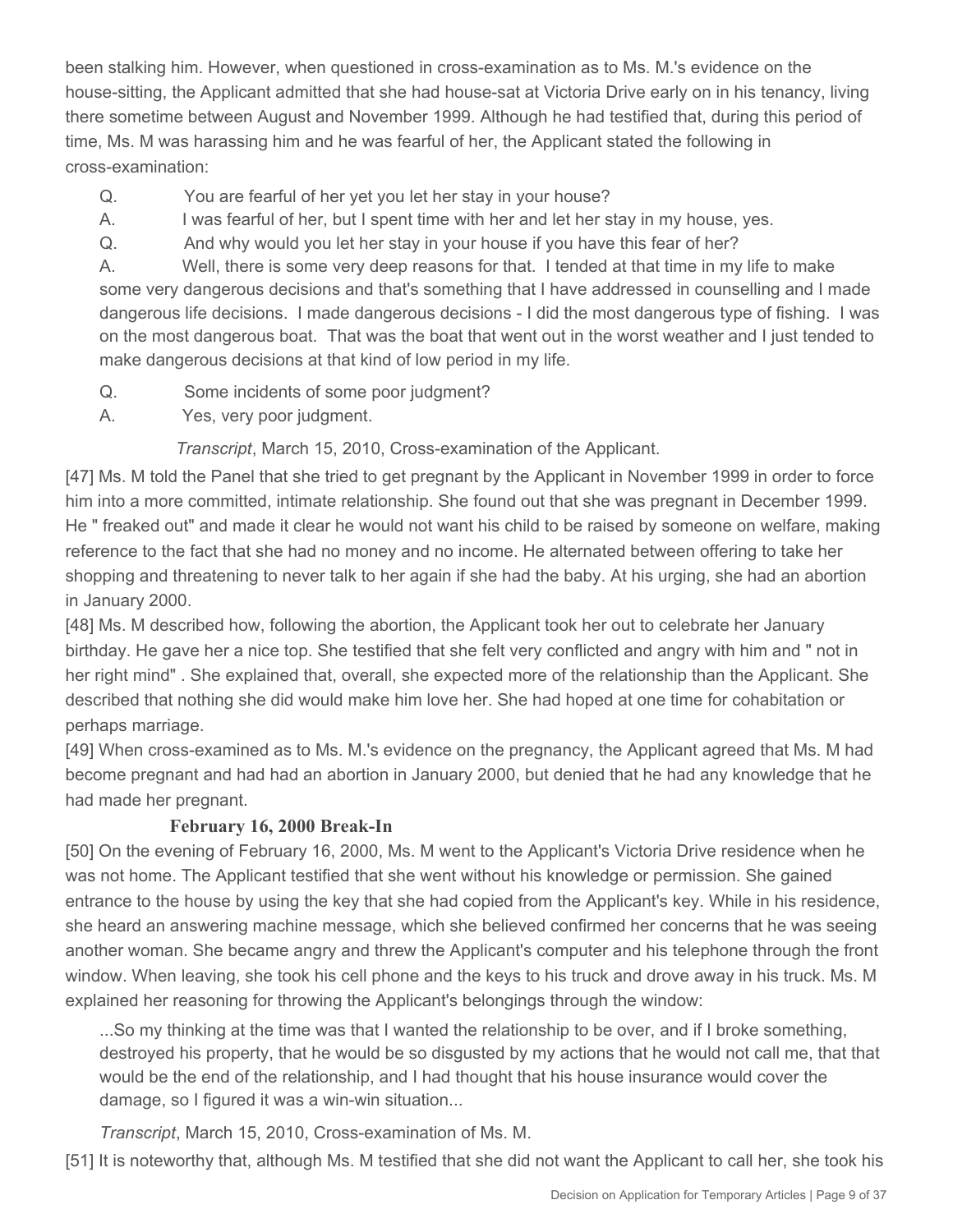truck, keys and cell phone. These were actions that would guarantee further contact between the two of them.

[52] Hearing a disturbance, a neighbour called the police, who came to the house to investigate and discovered the 2000 Operation. The police seized a significant amount of grow-operation equipment, a quantity of dried marijuana, the gun and a " large sum of cash." They also interviewed the Applicant when he returned home.

[53] The Applicant testified that, when he arrived home and saw the broken window and his computer tower, monitor and telephone lying on the front lawn, he immediately pieced together that Ms. M had done this, since he suspected that she had made a copy of his keys at some point.

## **February 17, 2000 Alleged Sexual Assault**

[54] The Applicant and the Law Society agree on the following:

(a) The next day, February 17, 2000, Ms. M returned to Victoria Drive with the Applicant's truck;

(b) They had sex twice;

(c) Later that same day, Ms. M. contacted the police and reported that she had been assaulted, confined and threatened;

(d) The police investigated and the 2000 Charges were laid on February 21, 2000. A peace bond (the " No-Contact Order" ) was issued, barring the Applicant from any contact with Ms. M and her children; (e) On February 22, 2000, Ms. M contacted the police again and recanted her story.

(f) When Ms. M did not appear to give evidence on the November, 2000 date set for trial, the 2000 Charges were stayed.

[55] Beyond these facts, we heard divergent versions of the context and events of February 16 and 17, 2000.

[56] The Law Society relies upon the version of the events summarized in the police reports and report to Crown Counsel prepared in relation to the events that occurred between February 16 and 22, 2000. After being edited for readability and privacy, these reports (the " Police Narrative" ) summarize the events of February 16 and 17, 2000 in the following manner, beginning after the break-in on the evening of February 16, 2000:

(a) On February 16, 2000, Ms. M called the Applicant at 9 p.m. He was very angry with the damage she had caused and the money he had lost as a result of his marijuana being seized. The Applicant told Ms. M that he wanted restitution for all the damage she had done. He told her she should be doing everything in her power to make him happy because of all she had cost him. They spoke of a repayment plan for the computer and damage. He told her that, because of what she had done, he was out \$15,000 for the drugs seized, that he wouldn't be able to pay his rent and that he therefore would be evicted. He also said that because of her, the tenant in the basement was arrested on an immigration warrant and was going to be thrown out of the country. He said she should come to his house, clean up the glass outside, and see the mess caused by the police after they discovered the drugs, shotgun and 9mm bullets.

(b) Ms. M felt bad because of everything she had done and the grief she had brought upon him, so she drove to his place at approximately 1 p.m. on February 17. She knocked on his door when she arrived, but there was no answer. She also called him on her cell phone and didn't get any response. She assumed he was sleeping so she started cleaning up the broken glass outside. She went to his backyard to get a broom to sweep the sidewalk and, when she returned to the front of the house, the Applicant was at the window. He came outside and told her to come into the house. She said she didn't want to come inside because she was afraid he would hurt her. He said he wouldn't hurt her but proceeded to grab her by the arm and pull her up the front stairs and inside the house. Once inside he locked the front door.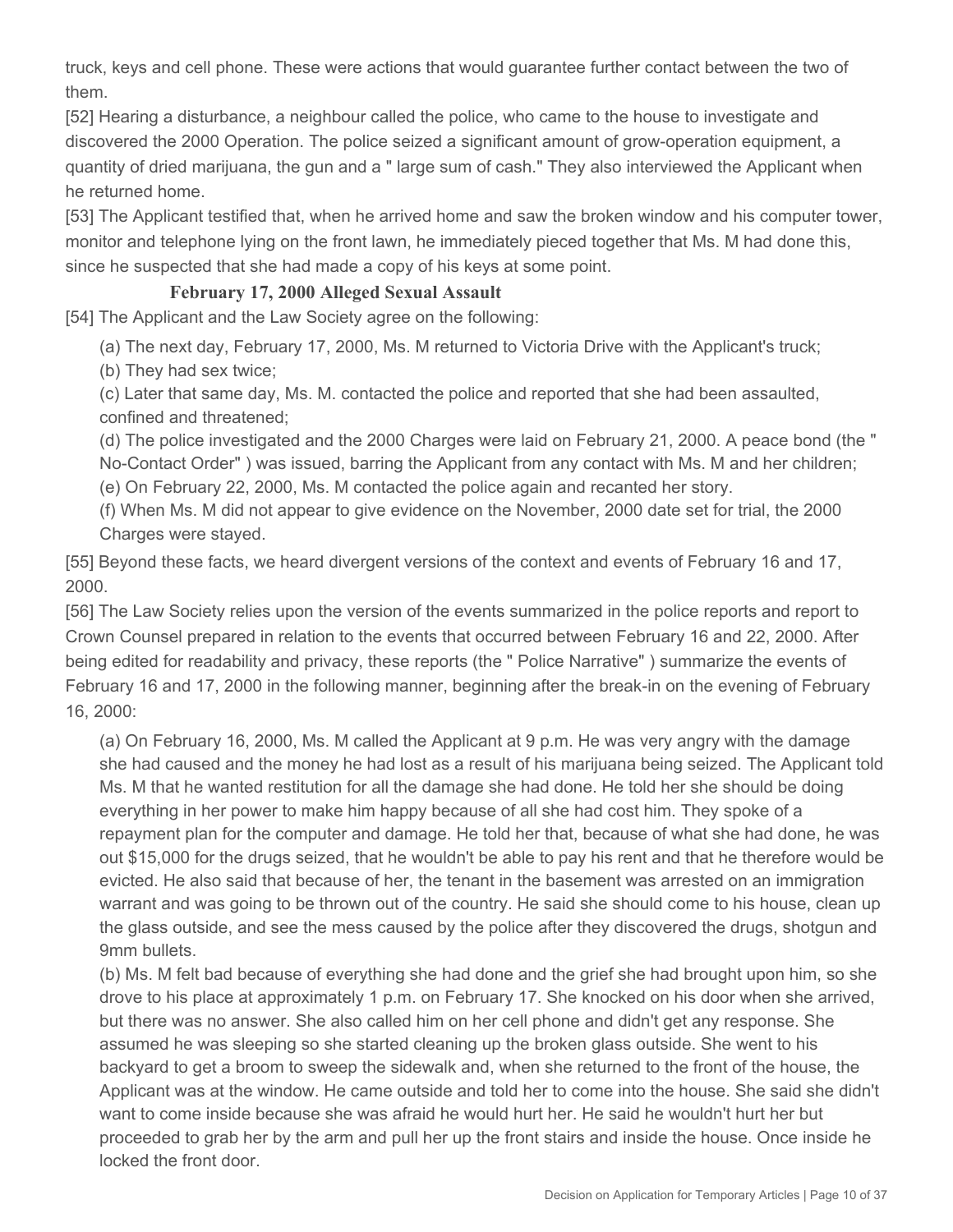(c) The Applicant immediately pinned Ms. M down on the floor, putting his knees on her shoulders. He ripped her shirt down the centre. He told her he was going to " ... her several times." He had a pair of scissors with him and proceeded to cut her bra, took off her pants and forced vaginal intercourse with her. He refused to wear a condom saying that " he hadn't ... anyone else" . While she was on the ground, he hit her in the side of the head and said he was going to break her nose. He said this would happen before she left because he wanted her to be able to look in the mirror and remember what had happened. He also kicked her very hard on the back of her left leg. He then took the scissors and cut large chunks out of her hair. The actual intercourse lasted around 5 minutes.

(d) When he finished having, sex he was still very angry and was yelling at her about all the things she had caused to happen, blaming her for everything going wrong in his life. He said he wouldn't be able to get his Marine Captain's certificate because he would now have a record for trafficking. He would have to go back to work fishing to earn money, and because of this he wouldn't be able to see his kids. He also said how much his kids had loved the computer and now didn't have it to use because she broke it.

(e) This conversation occurred after the sexual assault. She was seated on a chair, and he was seated on the sofa. He would get up every once in a while and walk over to her and slap her on the side of the head. He did this repeatedly on the right side of her head near the temple area covered by hair. (f) In order to try to buy more time and not be beaten, she asked him if she could go to the bathroom. She also tried to calm the situation by telling him she would give him whatever money she had, including her rent money. He was still angry and took the scissors and proceeded to cut the top of her shoe, purse strap, and the back of her jeans. On three separate occasions, he cut chunks out of her hair. Most of the time that he was yelling at her and hitting her, the scissors remained in his hands. Ms. M asked him several times to stop and put the scissors down. During this time, Ms. M was wearing nothing other than the Applicant's Lee Stormrider jacket, because he had taken off or ruined all her clothing. She had put his jacket on after coming out of the bathroom since it was on the chair where she was seated.

(g) The Applicant also held the scissors in his hand the second time he raped her. Ms. M again asked him to put the scissors down because she was afraid he would stick them up her. He told her he intended to rape her several times. He was going to tie her up with duct tape in order to keep her there while he attended an appointment at 4 p.m. He went towards the kitchen at one point to get the duct tape. She stayed behind in the living room and went toward the front door. She managed to unlock the dead bolt and the doorknob but couldn't get the latch undone. He returned and locked the door and said, "You're not going anywhere."

(h) She returned to the sofa and tried to calm him down and talk rationally. He would become angry and violent every time he started to think about his situation and would strike her in the head. She even suggested sex the second time to calm him down and to keep herself from being hit again. She thinks the actual intercourse lasted about less than 5 minutes the second time. Both incidents took place on the floor of the living room.

(i) After the second sexual assault, Ms. M was allowed to get up. They had come to an informal agreement on the repayment schedule, and he had given her his bank account number in order for her to deposit the money. She put her torn clothing back on and was allowed to leave just prior to his 4:00 appointment. He used some clear tape to put her shoe together so she could walk. Before she left, he threatened to harm her and her kids if she didn't pay him. He said he was going to come to her place that evening. If she paid him, then he wouldn't hurt her children. He told her she would have to move and that there was no place where she could escape this. He said no matter where she went that he would find her. He made reference to how it only cost him \$300 to find that person who was killed in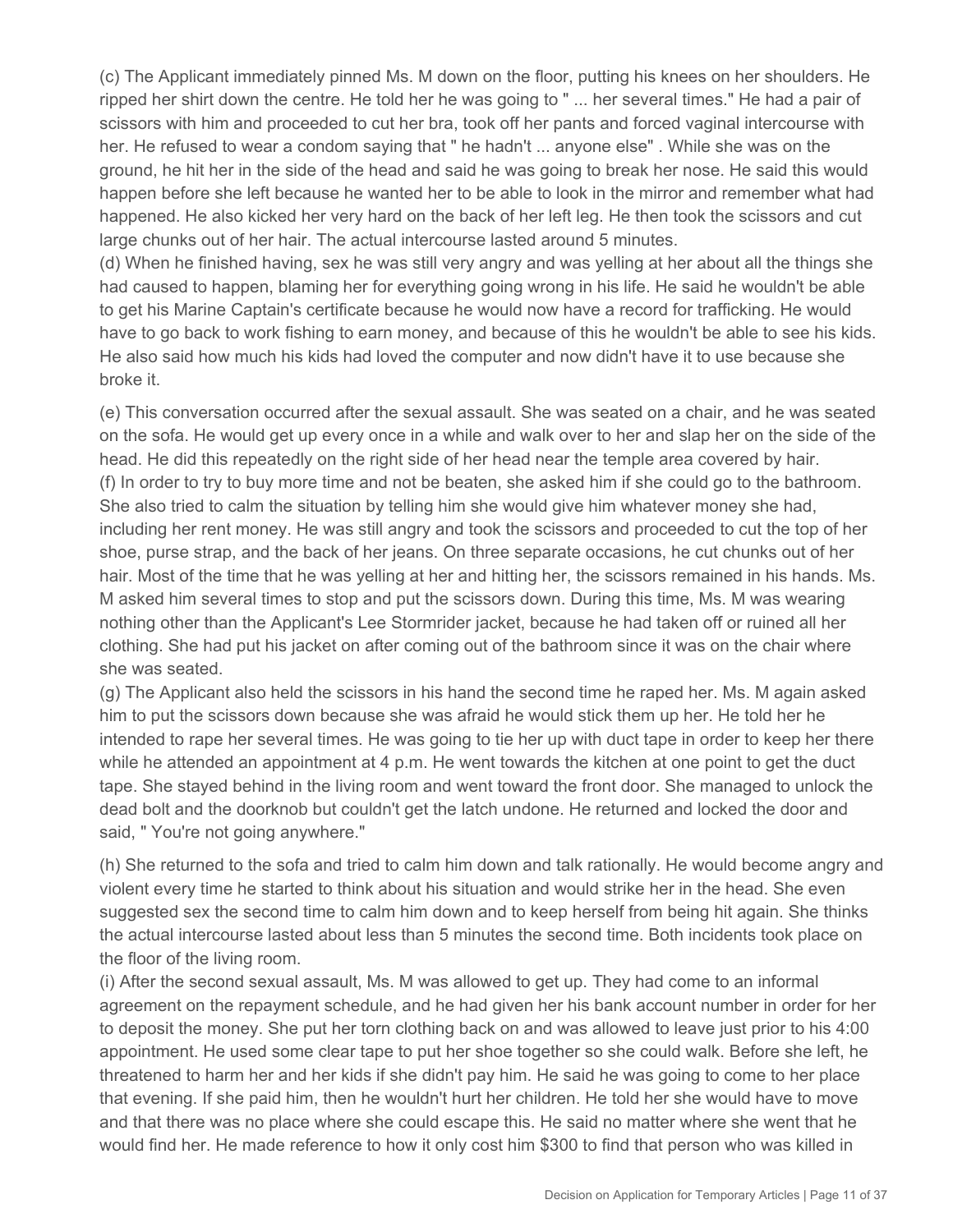Bellingham and that it would only cost \$200 dollars to have someone find her here. (Note: this last sentence of the Police Narrative does not entirely make sense. We include it here verbatim.)

(j) She left the house and walked into a thrift store on Commercial Drive to use a phone to get a ride home. The store clerk reported that Ms. M came in looking very distraught and told the clerk that she had been raped and beaten by her ex-boyfriend and needed to use a telephone to find a ride home. The clerk felt the lump on the side of Ms. M.'s head and observed her cut clothing, including the cut back side of one leg of her jeans and the top of one shoe which had been put back together with clear tape. The clerk also observed that Ms. M's hair had been lopped off in several spots. (k) Ms. M returned home and, after thinking about what happened, decided to call the police. She phoned the local police because she was worried for the safety of herself and her children.

[57] The police report contains a further note, again edited for readability:

On February 19, 2000, Ms. M contacted the Applicant regarding the money payment arrangements. He continued to make verbal threats saying he didn't feel sufficient damage had been done to make her realize the significance of what she had caused. He said he was going to smash her in the face and break her nose no matter where he ran into her. They agreed that Ms. M would pay him \$360 on Monday, Feb. 21, \$859 dollars (her rent money) before the end of February and then \$100 dollars a month for the next 18 months.

[58] The local police took a series of steps:

(a) They arranged for victim/witness services to move Ms. M and her children to a place of safety;

(b) They seized the cut jeans she had been wearing as well as the hair she had preserved. Detectives went to Ms. M's residence to retrieve the coat and shoe that had been cut by the suspect. The coat had a clean cut approximately 4 inches long where it buttoned up. The shoe had been cleanly cut on the top portion;

(c) The police conducted a videotaped interview with Ms. M, in which she repeated the substance of the allegations recited earlier;

(d) Sexual assault team members were called out and performed the physical examination and collected specimens for forensic examination. Significant evidence of a physical assault was observed. This included a large bruise on the back of Ms. M's left upper leg, fingertip bruising on the right upper arm, bruising inside and out of the left corner of the mouth, pain and tenderness upon touching the right temple area of the head, a bruise above the right knee, a smaller bruise below the right knee and petechial bruising on the left upper arm. The genital examination did not show anything noteworthy, although samples were taken;

(e) On February 20, 2000 the detectives met with Ms. M and reported that, " We met with the victim to take photographs of bruises she received during the assault, the large bruise on the back of her left leg and bruising on her right leg. Ms. M handed over the bra, which had been cut by the accused and the purse with the cut strap."

[59] On February 21, 2000 the Applicant, wearing his Lee Stormrider jacket, was arrested and charged with the 2000 Charges. The No-Contact Order was issued.

[60] On February 22, 2000 Ms. M contacted the police to advise that she wished to " recant her story, that she had lied to the police and made the whole thing up, and wished to make her statement immediately." The detective reminded her that there was physical and medical evidence to corroborate her statement. He said that she didn't care and that she " just wanted the charges to go away."

[61] The police report contains a section headed " Investigator's Observations" , which follows the report regarding Ms. M's February 22, 2000 retraction of her complaint:

The victim expressed reluctance to proceed with charges against the accused from the very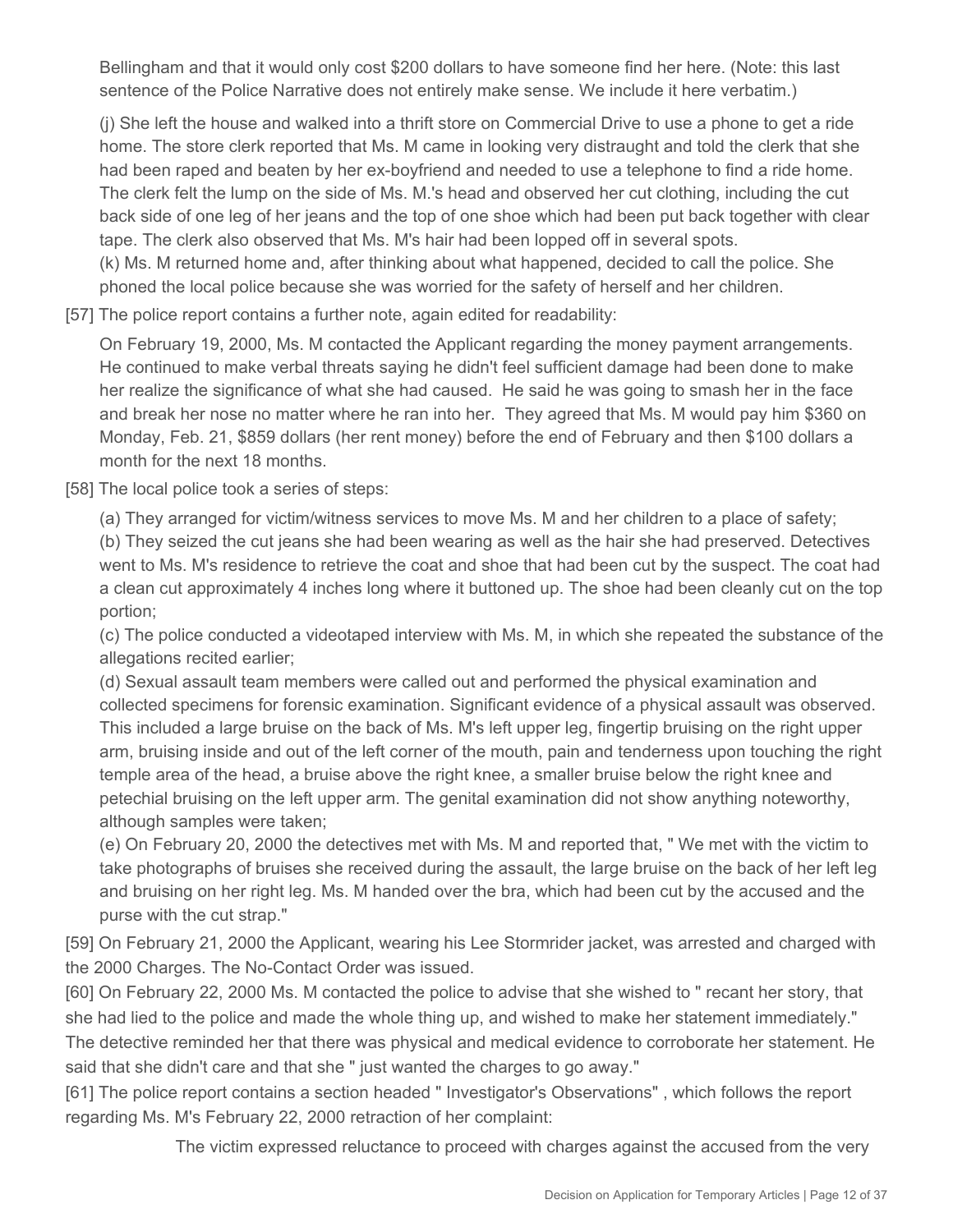beginning. The significant risk to her children and other repercussions from the accused were factors in the requesting of charges. Her emotional stability is questionable.

 Victim has consistently shown a great deal of concern for accused in regards to his custodial status, his financial and work situations. From the onset of this investigation, she has blamed herself for this incident. She is intent upon paying [the Applicant] for the damage done to his house, the loss of his marijuana and grow-op equipment as well as the cash he laid out for the marijuana seized by the police. The investigators believe that Ms. M will do anything within her power to have the charges dropped against [the Applicant], and this includes the recanting of her original statement.

 The physical evidence documented by [police] and photographed ... corroborates the victim's original version of events. ...

[62] At the hearing, Ms. M denied the occurrence of almost all of the February 17 events that she had reported to the police, but admitted contacting them and making a report. Among other things, she denied having gone to Victoria Drive on February 17, 2000 or having had sex that day with the Applicant there. [63] In contrast, the Applicant testified that Ms. M did come to Victoria Drive on February 17, 2000. He admitted that a few but not all of the February 17 events set out in the Police Narrative occurred. [64] He testified to the following version of the events: Ms. M phoned him in the evening of February 16, after the break-in. He asked her to return his truck. She arrived at his home the next day with his truck. He was feeling very upset. According to the Applicant, Ms. M said to him, " Perhaps you will feel better if we have sex." The Applicant stated that he had consensual sex with Ms. M twice, and that she then left. He denied that sexual assault or any other assault took place. He denied threatening Ms. M's children or uttering any other threats. In terms of his emotional response to the events of the previous day, the Applicant testified as follows:

Q. At some point she says, " You will feel better if we have sex."

A. Yes.

Q. Do you recall anything other than that?

- A. I don't recall. Sorry.
- Q. Were you angry or not?

A. I don't think I was really angry. I'm still not really angry at her.

Q. So she broke into your house, threw stuff through your window, it resulted in the police finding a marijuana grow op, and you don't recall ever really talking to her about it?

A. I don't recall ever talking to her about it. I have never asked her why. I just - it was all just so out of place to me and out of the ordinary and devastating that I just - she was probably the last person I would want to talk to about it. I didn't really - I don't think I really cared what her explanation was at that point.

*Transcript*, March 15, 2010, Cross-examination of the Applicant.

[65] The Applicant testified that, despite the fact that he was being stalked by Ms. M and that he was convinced that she was going to harm him, he decided to have sex with her, possibly to make himself feel better and to avoid making her any angrier. He was " devastated" and probably was not thinking rationally as he would have in a normal situation. In hindsight, he feels he acted with very poor judgment. He did not ask Ms. M to make restitution.

[66] In terms of Ms. M's testimony as to the events, in her direct examination by the Applicant's counsel, she was asked only two questions: 1) Was the complaint she made to the police true?; and 2) Had she retracted it? She answered " no" to the first question and " yes" to the second. Through her voice and her demeanour, Ms. M appeared somewhat confused and hesitant in giving these answers. Her voice was so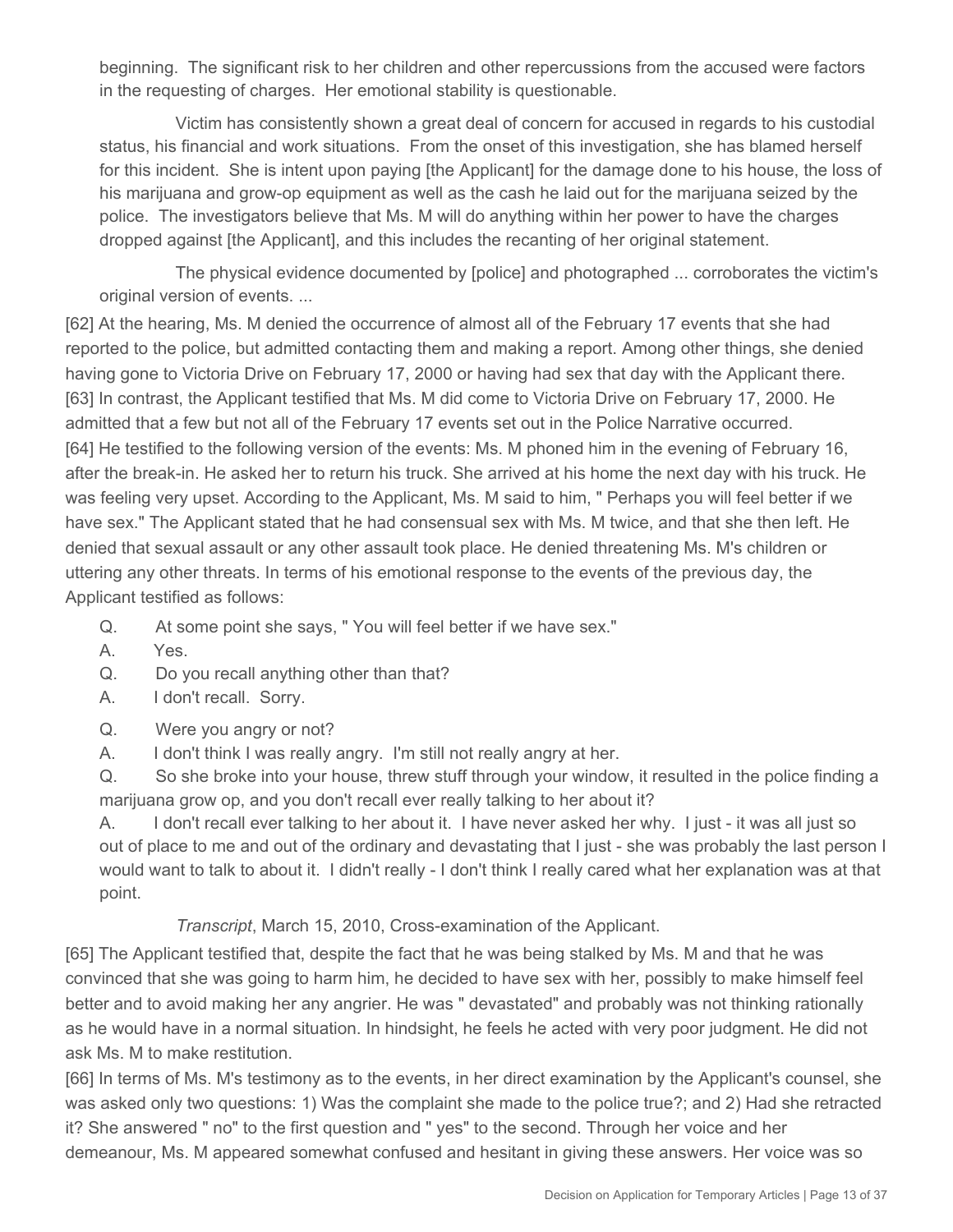soft she had to be asked to speak up.

[67] In Ms. M's cross-examination, considerably more information was reviewed, including the fact that she does not recall communicating with the Applicant at all on February 17, the day after she broke into his house, did not go to his residence that day or within a couple of days after the break-in and various specifics regarding their relationship, the pregnancy and the abortion.

[68] She explained that the true facts regarding the events of February 17 and 18 are as follows**:**

(a) On February 16, she cut up her own clothing prior to phoning the police. She then travelled from her home to the Commercial Drive thrift store in order to corroborate her story, travelling by bus, skytrain and on foot;

(b) She cut her own hair, again to provide evidence to corroborate her story to the police;

(c) The bruising on her body was the result of a snowboarding trip to Whistler with her son;

(d) She made up the sexual assault allegation in order to protect herself before the Applicant could take retaliatory action against her. She believed it would be reasonable for him to retaliate against her because she had thrown his computer through his window.

(e) Because of her concern regarding retaliation, after the break-in she called her insurance company to confirm whether she would be covered if the Applicant were to damage her property. She learned that she would not be covered by her insurance for such loss, under such circumstances. Therefore, she next called the police with the intention of asking them what her options would be if she wished to protect her belongings against the Applicant's potential retaliation. She stated the following:

Well, in the afternoon after I had thrown the computer through his window I had expected retaliation. And I had phoned my insurance company just to clarify if [the Applicant] comes and throws my TV through my window, which an eye for an eye, that's the kind of thinking that if you do something to somebody they are going to do something back to you, so my insurance company said that we wouldn't be covered in those instances because it's not a random act of violence. It's not like somebody breaking into your house and breaking your things. So I called the police in the afternoon with the intention of asking them what my options would be to protect myself from him if he was to damage my belongings.

 ...It [the police report] had indicated that I had mentioned a concern for my children's safety or my own, and I didn't. It was not - that wasn't the reason that I had contacted the police. But after they [the police] came to the house, it was 2:30, and I was expecting my kids home from school by 3:00, and I really just wanted them to be out of the house before then and it just didn't work that way and they kept asking me questions and then I was just sort of digging myself deeper and deeper and deeper and the next thing you know I was at the police station and then I was at a safe house. It just spiralled....

 Q. So you called the police to ask them about your options should [the Applicant] come and start throwing your property around. How is it that the police ended up at your house? A. Because I phoned them and they came by. I don't know. You would have to ask them. Honestly it's a long time ago. I remember making the phone call. When you phone the police station, you talk to somebody at the front desk. They put me through to an officer, and then they sent someone to the house for further questions. And then the people, the officer, the detectives from Vancouver that got involved after the fact, they weren't [local] police, you know, someone contacts someone and they show up.

 Q. *And when was it that you began to make the allegations of the sexual assault? Was it on the phone with the police or when they arrived at your house or your residence?* A. *I believe it was later at the police station* because that was 11 p.m. by the time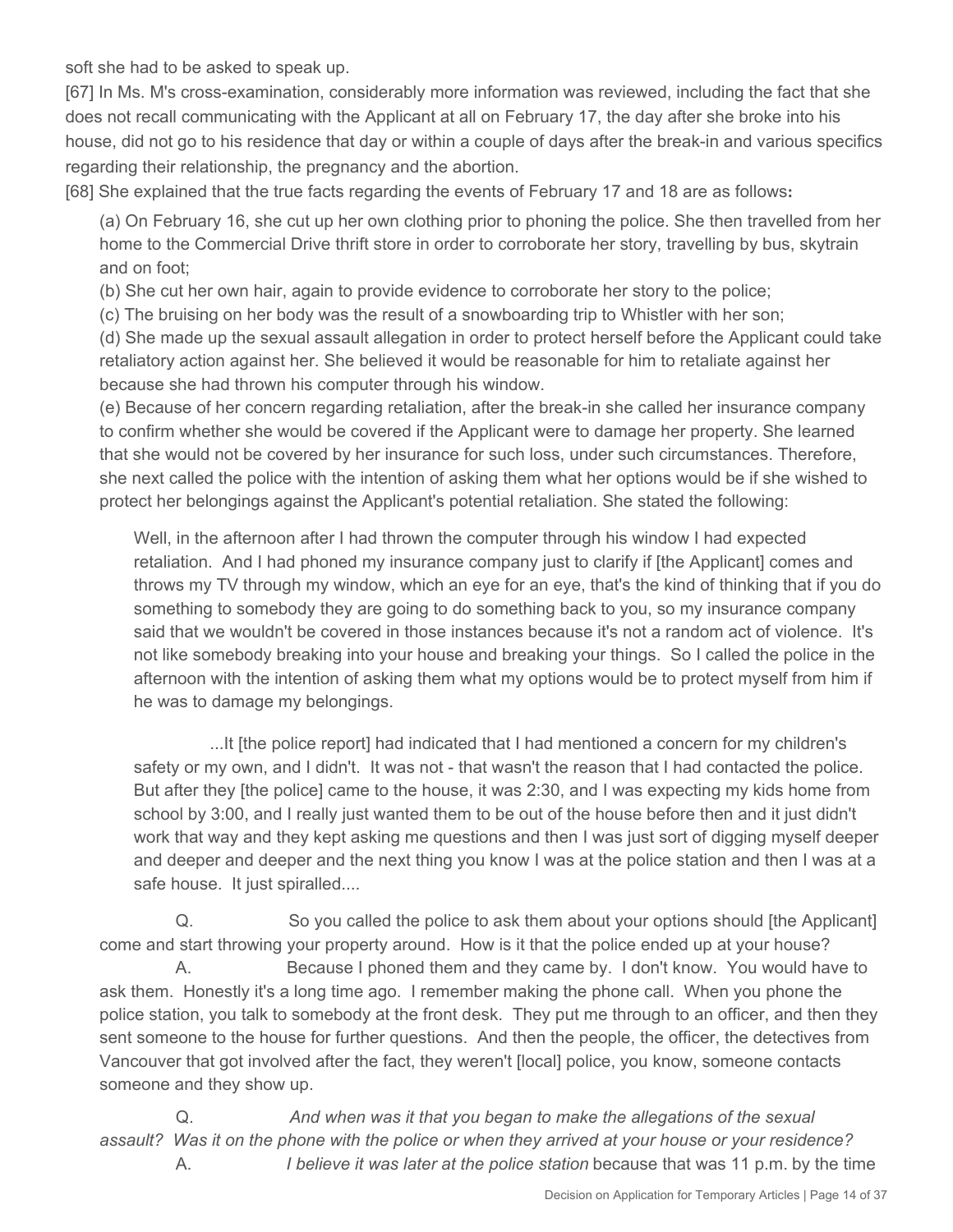I was taken out of the [local] police station from when I first phoned, so that's, you know, a good eight hours that I was with the police.

 Q. And these allegations were all due to the fact that you were just upset and angry with [the Applicant]?

A. That's correct.

 Q. *And was it something you had planned to do when you called the police, or was it something that just got out of control when you talked to the police?*

 A. *It was all very spontaneous. I was working from the gut*. You know, I didn't - I planned to look and rifle through his things, but what were the odds that the phone would ring just then and that the message would be left. It was all very - I wouldn't say serendipitous, but it was what it was. It all came to fruition and a head and that was just - I was flying by the cuff.

[emphasis added]

*Transcript*, March 15, 2010, Cross-examination of Ms. M.

[69] When asked in cross-examination as to how the physical evidence came into being if the allegation was simply spontaneous, Ms. M responded, as follows:

Q. So it wasn't spontaneous in terms of your discussion with the police. You had it planned when you called the police then?

A. No. No. I told you my initial reasoning for calling the police was out of concern for -

Q. Maybe I'm not understanding the timeline correct. You called the police?

A. Yes, at 2 p.m. the next day.

Q. 2 p.m. the next day. You had no intention at that point of making allegations of sexual assault; is that right?

A. Whether I had or hadn't, I mean, I had given it thought.

Q. So you did, then? You intended to make an allegation of sexual assault when you called the police?

A. Possibly.

Q. You don't know?

A. Well, I did.

Q. You did what?

A. I did make allegations of sexual assault.

*Transcript*, March 15, 2010, Cross-examination of Ms. M.

[70] Ms. M testified that the Applicant did ask her to compensate him for the damage since he was " upset" about it, but she never paid. She said that many factors contributed to her making the sexual assault allegation: her struggle to provide for her children and to better herself through education, her emotional involvement with the Applicant over many years, her frustration at not being able to make him care for her, the pregnancy, the abortion, his slights on her parenting and her life of poverty.

# **Relationship with Ms. M After the 2000 Charges**

[71] Ms. M testified that, after the No-Contact Order was issued, she continued to have contact with the Applicant " secretly" and had intercourse with him on various occasions. She seemed proud of the fact that he had continued to see her, and had continued to sleep with her, even though the No-Contact Order was in effect. She recalled them meeting at a hotel near her home while it was in force. Between the date of the No-Contact Order on February 21, 2000 and June 2000 she estimated that she saw the Applicant " maybe three times" . Between June, 2000 and the date of the scheduled trial in November, 2000, she estimated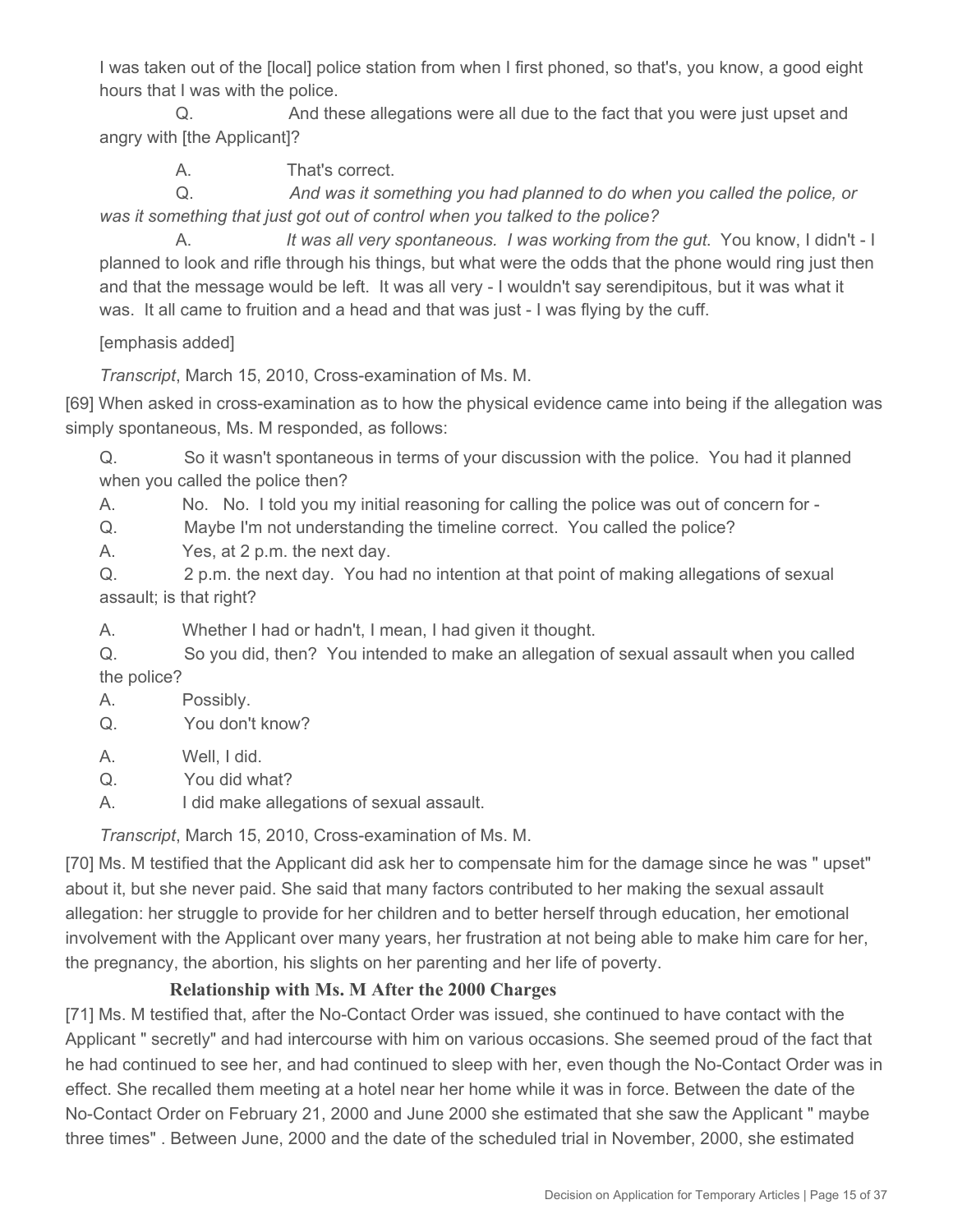that she saw the Applicant on a further three occasions. She indicated that after the incident she saw the Applicant six times in a year and spoke on the phone " maybe once a month" .

[72] In cross-examination, the Applicant agreed that he had intimate contact with Ms. M after February 2000 and that he could recall two such occasions. However, in a somewhat contradictory fashion, he also testified that he could not recall whether he met with Ms. M in contravention of the No-Contact Order, but also denied meeting with her at the hotel.

[73] A relationship of some sort between the Applicant and Ms. M is ongoing, although clearly sporadic and distant. Ms. M gave the Applicant her bank account number and he has given her money when " she was broke" , although the timing of these payments is not clear. She calls him when she feels upset; for example, when her cat died. She is reliant upon him contacting her as she has no telephone and little money. He contacted her through Facebook in order to arrange for her to testify at the hearing.

## **Conclusions Regarding the Sexual Assault and Other Allegations**

[74] Did the sexual assault occur? Credentials hearings generally do not have to deal with this issue. Usually, there is a conviction or at least an admission of the offence under consideration. Neither exists in this case. This Panel is not a criminal court and is not bound by the criminal laws of evidence or standard of proof. However, given the gravity of the 2000 Charges, they must be considered by this Panel.

[75] Sexual assaults by their very nature generally occur in private where there are only two individuals present. In such circumstances, all of the relevant surrounding circumstances must be examined to see if an offence took place. In addition, if such evidence comes before a panel such as this, it has to determine the scope and nature of the offense.

[76] We must also consider whether making a finding of fact in the face of such contradictory evidence is required to decide the central question of whether the Applicant has met his burden of establishing the probability of his present good character, repute and fitness.

[77] The Applicant's counsel put forward a number of reasons why the alleged assault did not take place:

(a) Ms. M recanted her original allegation of sexual assault and all of the other allegations of threatening and confinement. Ten years after the event, she voluntarily recanted and now continues to deny any of these events occurred. This is not a situation of a victim of sexual assault recanting her story about a sexual assault by a current boyfriend who is in a position to influence her. The Applicant and Ms. M are no longer in a sexual relationship. There is every reason for the Panel to believe her recant.

(b) A genital examination was performed on Ms. M shortly after the alleged sexual assault, and there was no sign of assault. One would expect physical signs of a sexual assault under the circumstances described in the police reports.

(c) As Ms. M did not make her report to the police until the day after the alleged events, she had plenty of time to plan the false allegations of assault that she had made. As an example, the Applicant's counsel points out the discrepancy between the description of cut clothing described by the employee of the store and the actual clothing retrieved by police some time later, as the store employee reported fewer items being damaged than those provided by Ms. M to the police in the investigation. Ms. M had plenty of time to cut the additional clothing eventually provided to the police.

(d) If a serious assault had taken place and was so dramatic, why would Ms. M have had the presence of mind to pick up and keep pieces of her hair? The Applicant's counsel submitted that this is an indication that Ms. M planned in advance to have sexual intercourse with the Applicant and planned to create the cut hair as corroborative proof of the alleged sexual assault.

(e) Ms. M gave evidence that the Applicant was not a violent person, which is at odds with the police report description of the assault.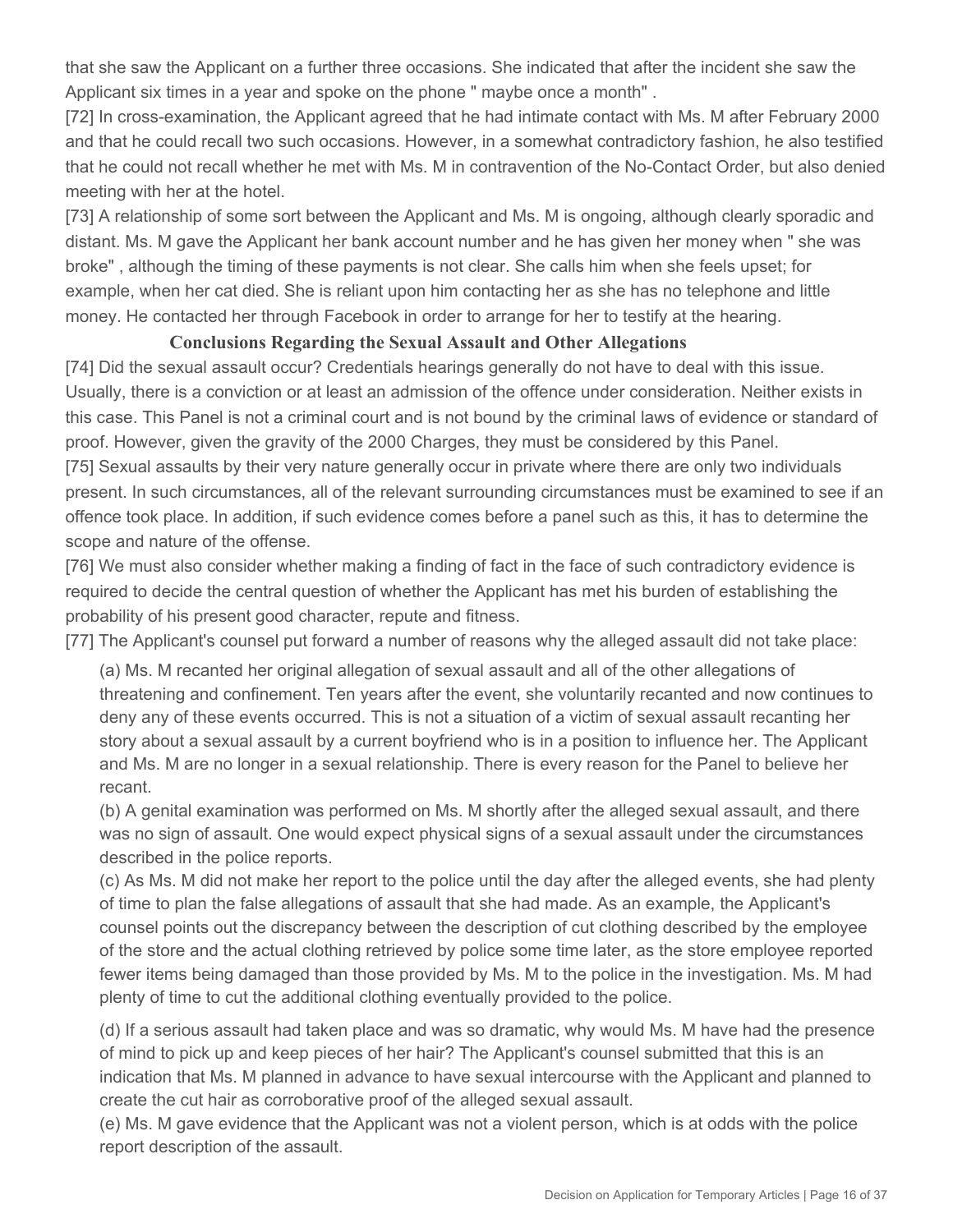(f) The Applicant admits he had consensual sexual relations with Ms. M on February 17, 2000. He could have easily said that nothing at all happened in order to be consistent with Ms. M. This factor goes to his credibility.

(g) If the Panel finds what Ms. M said happened on February 16 and 17 to be unbelievable, it may find that she is an unreliable witness and thus dismiss all evidence derived from her, including the alleged sexual assault contained in the initial police report. For example, Ms. M testified that she otherwise had assaulted and blackmailed others and admitted the fraudulent use of the Applicant's name to obtain hydro services. The implication is that she is quite capable of making false allegations of sexual assault.

(h) Ms. M has explained how she received her bruises and cuts from snowboarding. Ms. M has also explained how she cut her clothing and hair. Therefore, there are alternative explanations for the evidence seized by the police.

(i) The store employee reported that Ms. M referred to the Applicant as her ex-boyfriend. This is proof that the relationship between the Applicant had ended; that being the case, his testimony that they were no longer in a relationship and he was afraid of her is credible. This supports a conclusion that Ms. M was stalking and harassing the Applicant and the sexual assault allegations were the culmination of her threat to " get him good" .

[78] However, there is another way to assess the evidence. There are three significantly different accounts of what took place on February 17, 2000 between Ms. M and the Applicant. In order to come to any findings in relation to the sexual assault, the weight of all of the evidence before the Panel must be assessed, which necessarily includes an assessment regarding the credibility of each of the three narratives and, most importantly, the credibility of the Applicant.

[79] First, the Police Narrative reflects the careful, detailed police reports to Crown Counsel made at the time that the investigation was conducted. They substantiate the sexual assault allegations. That being said, the Panel did not have complete access to the police file. Some information is missing, such as the statements from the store employee, forensic testing results and Ms. M's statement recanting her story to the police. Nevertheless, the Panel finds that the Police Narrative contains a reasonable explanation for the conduct of both parties. It has a logic and flow not found in the stories put forward by the Applicant and Ms. M. For example, Ms. M's jealous, destructive response to the telephone message is consistent with her description of herself as impulsive and somewhat violent when angered. The Police Narrative also provides a believable explanation of Ms. M's return to Victoria Drive on February 17, 2000: she wanted to clean up the house to make amends for the damage she caused the day before. In addition, the evidence is clear that the Applicant needed money at that stage of his life and the loss of the 2000 Operation was a significant blow to his plans. The anger he expressed towards Ms. M for having caused the discovery of the 2000 Operation and his demands for restitution, set out in the Police Narrative, are believable. [80] In regard to the Applicant, several factors argue against the reliability of his evidence:

(a) It took a series of enquiries from the Law Society before the Applicant fully admitted the extent of the 2000 Charges. His statements to the Law Society regarding these events significantly understate the 2000 Charges and the evidence that supported them. His lack of frankness is striking. This leads to a concern that he was " making it up as he went along" .

(b) The Applicant argues that his credibility is supported by the fact that he has consistently maintained that the February 17 sex was consensual, despite Ms. M denying any contact of any sort that day. However, this consistency does not necessarily help his credibility. It is possible that he recalled from his preparation for the trial on the 2000 Charges that a medical examination of Ms. M had been conducted and forensic samples taken. Therefore, when he disclosed the 2000 Charges to the Law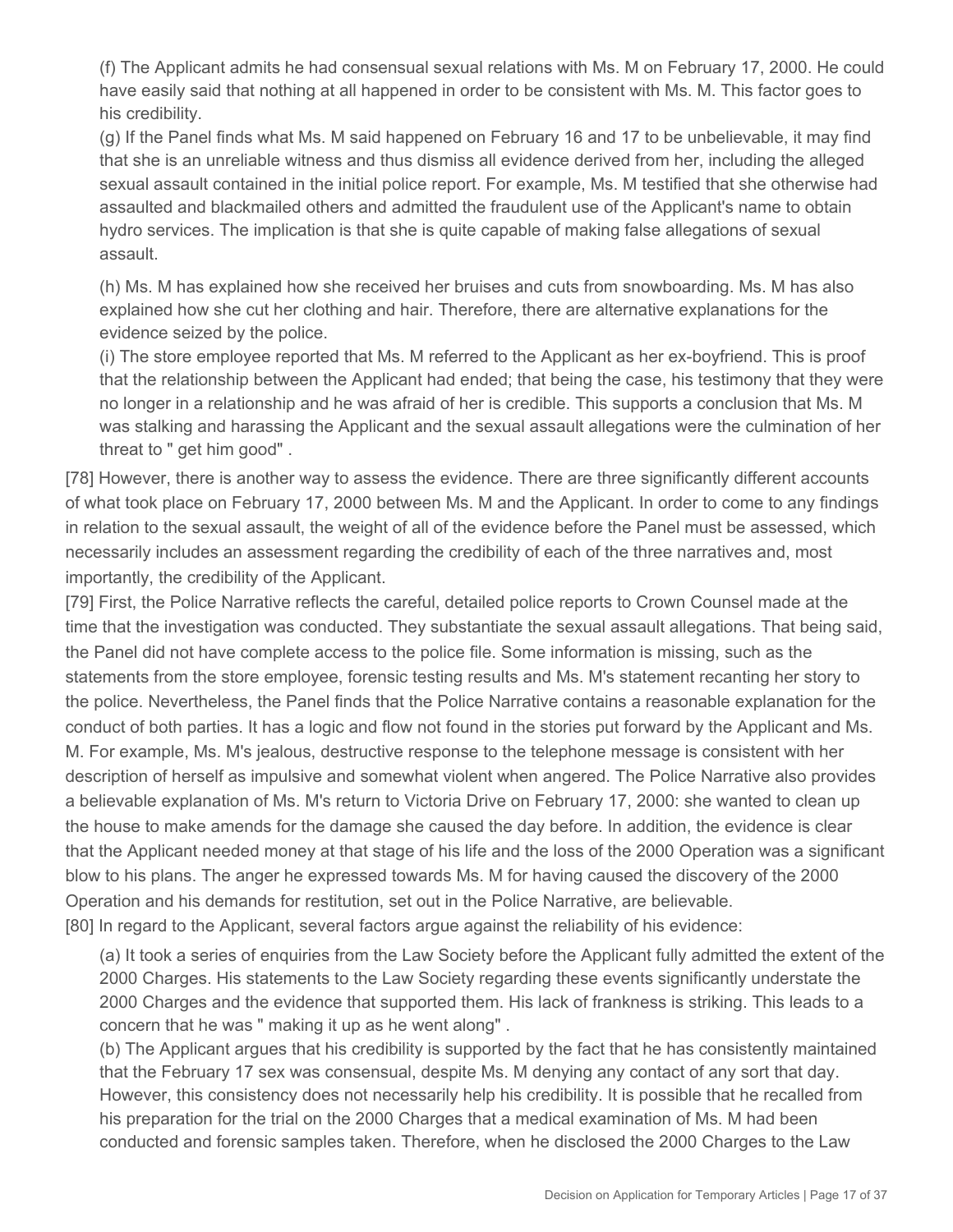Society in his application, he realized that it was not credible to deny all February 17 sexual contact with Ms. M. The defence of consent was, thus, the only defence available to him. At the hearing, he maintained the same approach. Having consistently maintained the only available defence does not necessarily confer credibility upon him. Beyond this, however, his story that he voluntarily had sex with a woman who he swears he was afraid of, was stalking him and who had just vandalized his house and caused his grow-operation to be seized, strains credulity.

(c) It is equally hard to accept the Applicant's testimony that he was hurt rather than angry at Ms. M for her behaviour. The Applicant had good reason to be very angry at Ms. M and, therefore had motivation to assault her: she violated his privacy, smashed his window, damaged his computer, and stole his cell phone, keys and truck. Most significantly, she exposed the Applicant's marijuana grow-operation to the police. His version of his reaction to these events was singularly unbelievable. A normal reaction would be anger, not hurt feelings. This expected reaction is convincingly supported by the facts set out in the Police Narrative and by Ms. M's testimony:

Well there was no contact order between the two of us. He was angry and I was angry so there wasn't really a lot of love or joy.

*Transcript*, March 15, 2010, Examination of Ms. M by Panel.

(d) The Applicant's account of his lack of a significant relationship with Ms. M after the 2000 Charges were laid lacks frankness and does not support his account that he was afraid of her. Ms. M's testimony was that she continued to have contact with the Applicant, including sexual relations, during the no contact period. Conveniently, he could not recall whether he had had sexual relations with Ms. M during that period. According to the Applicant, Ms. M had falsely accused him of sexual assault, yet he cannot remember whether he continued to engage in consensual sexual relations with her. One would expect that he would stay as far away from her as possible and certainly would remember such a significant point.

[81] There is another possible explanation for the Applicant's claim that he did not assault Ms. M. It may be that, with the benefit of self-exculpatory hindsight, he has genuinely come to believe that his actions did not constitute assault. Both he and the Police Narrative indicate that Ms. M suggested the second sexual act. Alternatively, the overall conduct may have been consistent with their relationship in some way, but Ms. M chose this particular occasion to complain to the police because of her anger with the Applicant due to the myriad problems in their relationship. Either of these possible explanations may create a situation where the Applicant feels sincerely justified in saying that the sexual assault did not occur. However, the Panel does not feel that these alternative explanations are likely to be true, given all of the circumstances and the evidence before us.

[82] To turn to Ms. M's oral evidence as to what happened on February 17 and 18, we do not find it to be credible. Her denial of the sexual assault and account of her conduct leading to her February 18 complaint to the police are unreliable for the following reasons:

(a) The overall story is improbable. As mentioned, she testified that she returned the Applicant's vehicle and went to her home, where she cut her clothing, hair and shoe. She says that she then travelled from the suburbs across the city by bus, skytrain and foot to a store on Commercial Drive in order to find a witness to whom she could state her story of the assault. Her statement that she decided to cut her own shoe, with such a long journey on public transit ahead of her, is implausible; the cut hair and other cut clothing would have been enough to create evidence of the assault without the inconvenience of a shoe held together by tape. Furthermore, by travelling such a distance in so disheveled a state, she risked having others notice her before she reached the Applicant's Commercial Drive neighbourhood. (b) Another inconsistency in Ms. M's story is the return of the truck to the Applicant. According to her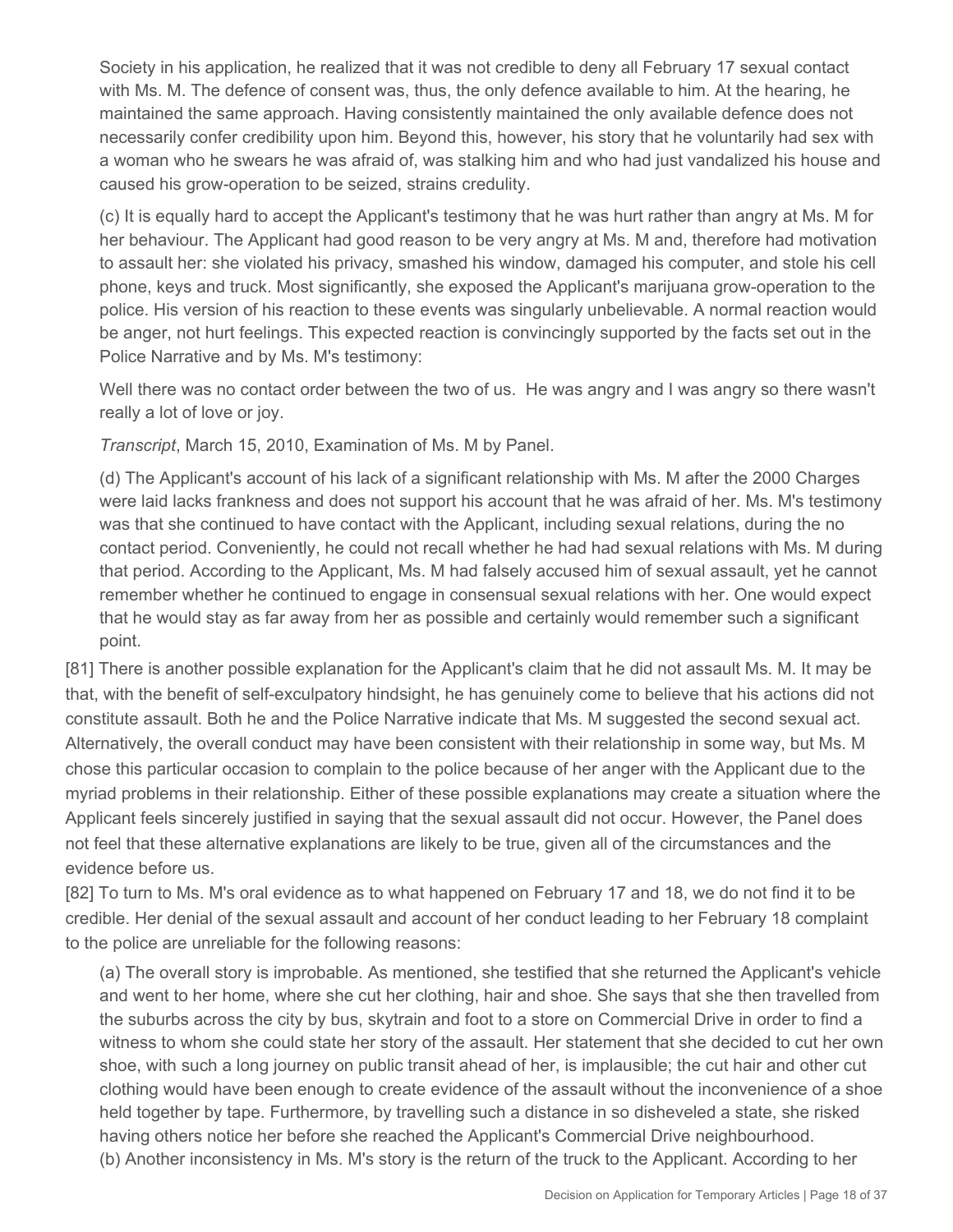testimony, she parked the truck several blocks away from his house, went directly home and had no contact with the Applicant for some time. If she never was in touch with the Applicant on February 17, how would she have communicated the location of the truck to him, or returned keys to him? Did he have spare keys? Her account offers no answers to these questions.

(c) Her claim that the injuries arose from snowboarding with her son at Whistler is not credible. Such injuries, including bruising of the mouth, upper arms, and throughout the body, are more consistent with a beating than snowboarding. Ms. M's initial report of a beating is corroborated by the evidence of the store employee and the medical examination.

(d) The fact that the medical examination of Ms. M's genital region disclosed no injury does not preclude the possibility of an assault. Women who are sexually assaulted may very well not fight back in order to avoid injury.

(e) The fact that Ms. M kept her hair after it had been cut by the Applicant is understandable. It is degrading to have one's hair cut without one's consent. Her having kept the hair is not, therefore, compelling evidence that she faked the assault.

(f) Ms. M's demeanour giving evidence, when confirming her retraction of the sexual assault complaint, was inconsistent with that of an individual telling the truth. When examined, she lowered her head, shifted her body in the witness stand and lowered her voice, prompting the Chair to ask her to speak up. (g) Ms. M described some of her actions in mid-February 2000 as spontaneous. Her description of herself as a person who acts on her gut feeling and impulses was believable. The complex planning ascribed to Ms. M by the Applicant's counsel is inconsistent with her evidence of spontaneity in many situations.

[83] Why would she tell such a wild, inconsistent story to the Panel? Several reasons may have contributed to this:

(a) Ms. M's regard and feeling for the Applicant were evident in her evidence. She clearly still feels linked to him. The evidence supported the possibility of either an explicit or implicit understanding between Ms. M and the Applicant that he would provide some financial support to her. Both the Applicant and Ms. M describe him as continuing to occasionally provide small amounts of money to her. It was described as a friend helping a friend. Of more importance, the Applicant provides some emotional support to Ms. M. The relationship between the Applicant and Ms. M did not end all at once. He continued to have sexual relations with her after the complaint was made. Finally, the relationship petered out to its current minimal level, but it is clearly an important relationship to her, and she feels motivated to maintain it.

(b) She feels responsible for the events of February 16 and 17. She damaged the Applicant's property and indirectly helped the police discover his grow-operation. When the sexual assault allegedly happened, she had no immediate plans to report it to the police. However, she returned home and became more concerned that the Applicant would retaliate against her and come to damage her personal property. She first phoned the insurance company, and they told her that they would not cover any damage to her property under the circumstances that she described. She then, spontaneously, phoned the police. As she said, she got deeper and deeper into it, and the police were able to get the full story out;

(c) She is aware of the Applicant's ambitions to become a lawyer and knows that the 2000 Charges pose an obstacle to him. As a result, she feels a continuing obligation to help the Applicant. Her reasoning may be that if she had not thrown the computer and telephone out the window, the police would never have come to the house. There would have been no reason for the Applicant to be angry at her. Therefore, he would never have assaulted her, she would never have reported it, and the 2000 Charges would not have been laid. This is why she did not show up for the sexual assault trial and now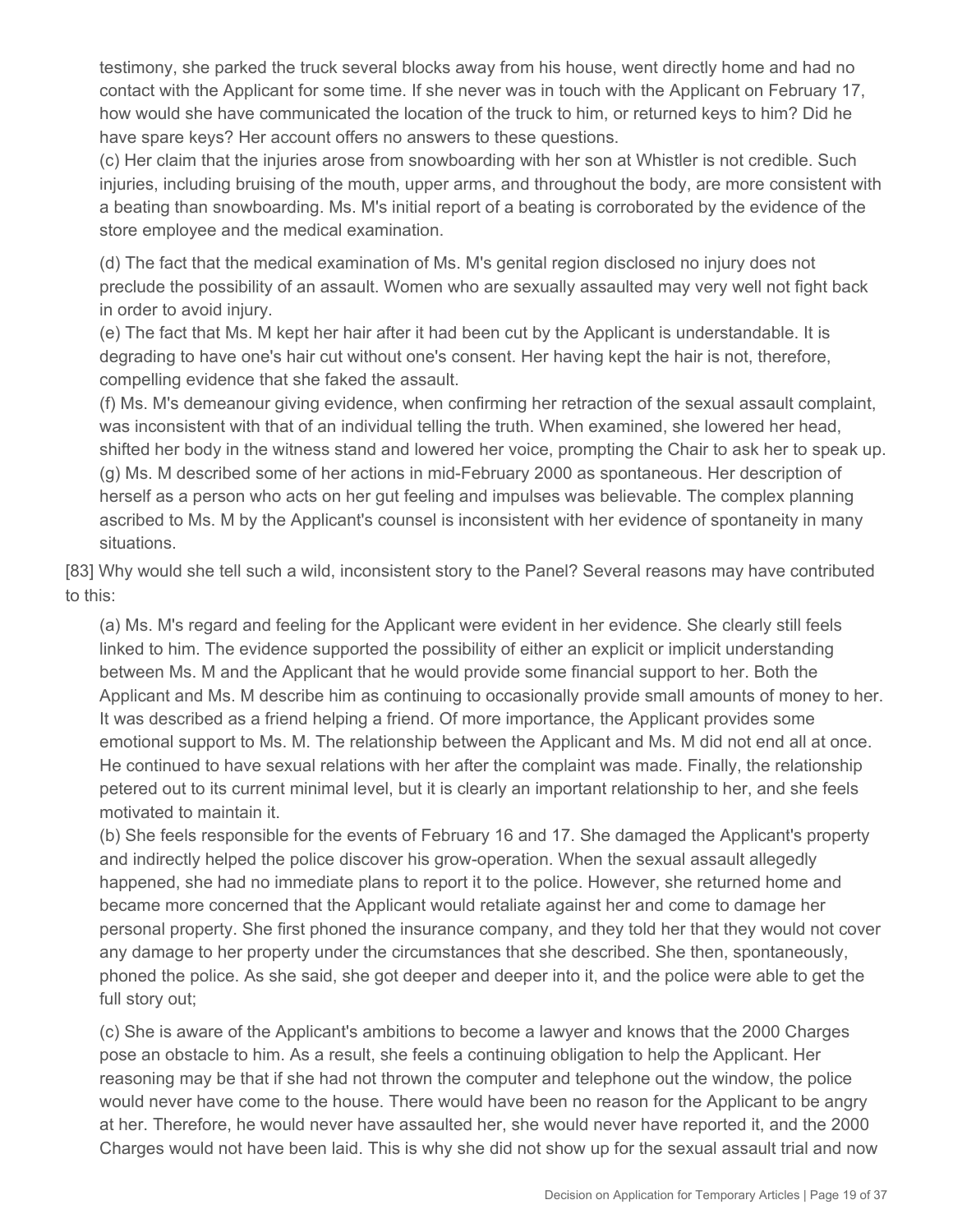voluntarily gave evidence in front of the tribunal.

[84] Ms. M's version of events provides at least a possible explanation for the undeniable parts of the Police Narrative. In particular, Ms. M had to figure out how to explain the cut hair and clothing observed and seized by the police. It is improbable that she would have shown up at the Applicant's house on February 17, 2000 with cut clothing and hair. Equally, it would be difficult for her to explain how and where she cut her hair and clothing after having " consensual sex" with the Applicant. It would be difficult to cut them in the house after the " consensual sex" , as she could have been easily discovered and questioned by the Applicant. The best available explanation Ms. M could come up with in the hearing was to insist she never saw him on February 17 but planned the cut clothing and complaint to the thrift store employee as revenge. This explanation given by Ms. M at the hearing does not appear in the police notes made at the time that she recanted her story on February 22, 2000. As earlier quoted, at that time she was concerned with the " significant risk to her children and other repercussions from the accused."

[85] In summary, the Applicant had an opportunity and a motive to sexually assault Ms. M. The assault was not limited to a sexual assault but also included a general physical assault and threatening. There is corroborative evidence, including the cut clothing, the observed injuries and the statements of the store employee corroborating Ms. M.'s original statement to the police.

[86] However, Ms. M recanted her report of the assault in 2000 and in her evidence. The Panel must look at her withdrawal of her allegations and consider whether it is believable and what motives, if any, she had and now has for recanting. The Panel has stated compelling reasons not to believe Ms. M's withdrawal of the allegations. Women who are sexually assaulted may recant for a number of reasons. The first is put forward by the Applicant's counsel: she fabricated the whole story. However, another explanation may be that the complainant feels guilty about reporting the matter to the police and the negative consequences that ensue for the party charged. This is particularly true when there is an ongoing relationship between the complainant and the accused. At the time that the allegations were first made, there was some form of ongoing relationship between Ms. M and the Applicant. There still is an ongoing relationship between them, albeit in a much different form. It appears reasonably possible that these may be contributing factors in Ms. M's decision to recant in these circumstances.

[87] In order to make a decision on the application for call and admission, must the Panel resolve the question of whether or not the sexual assault took place? There is evidence going to both sides of this issue. While it would be helpful to come to a conclusion, we find it unnecessary to answer that question. However, we are not prepared to decide that it did not occur.

[88] We do conclude that, after considering all of the evidence relating to the 2000 Charges and his overall relationship with Ms. M, the Applicant's testimony regarding the 2000 Charges is not credible.

### **Marijuana Grow-Operations**

#### **The 2000 Operation**

[89] As described, in June 1999 the Applicant rented Victoria Drive from Ms. S. She testified that when she first met with the Applicant, he seemed responsible, very pleasant, mild mannered and " clean cut" ; she " felt safe" with him. By that that time, the Applicant had begun to attend the Pacific Marine Training Institute, and his student status was part of his desirability as a tenant. Ms. S stated that she thought the Applicant was a great, low-maintenance tenant prior to the learning of the 2004 Operation.

[90] However, by November 1999, a few months after renting Victoria Drive, the Applicant began operating the 2000 Operation in the basement. It was a hydroponic operation, meaning that the marijuana was grown in a nutrient solution rather than in soil. When questioned, the Applicant could not say whether this was a more sophisticated operation than simply growing the plants in soil.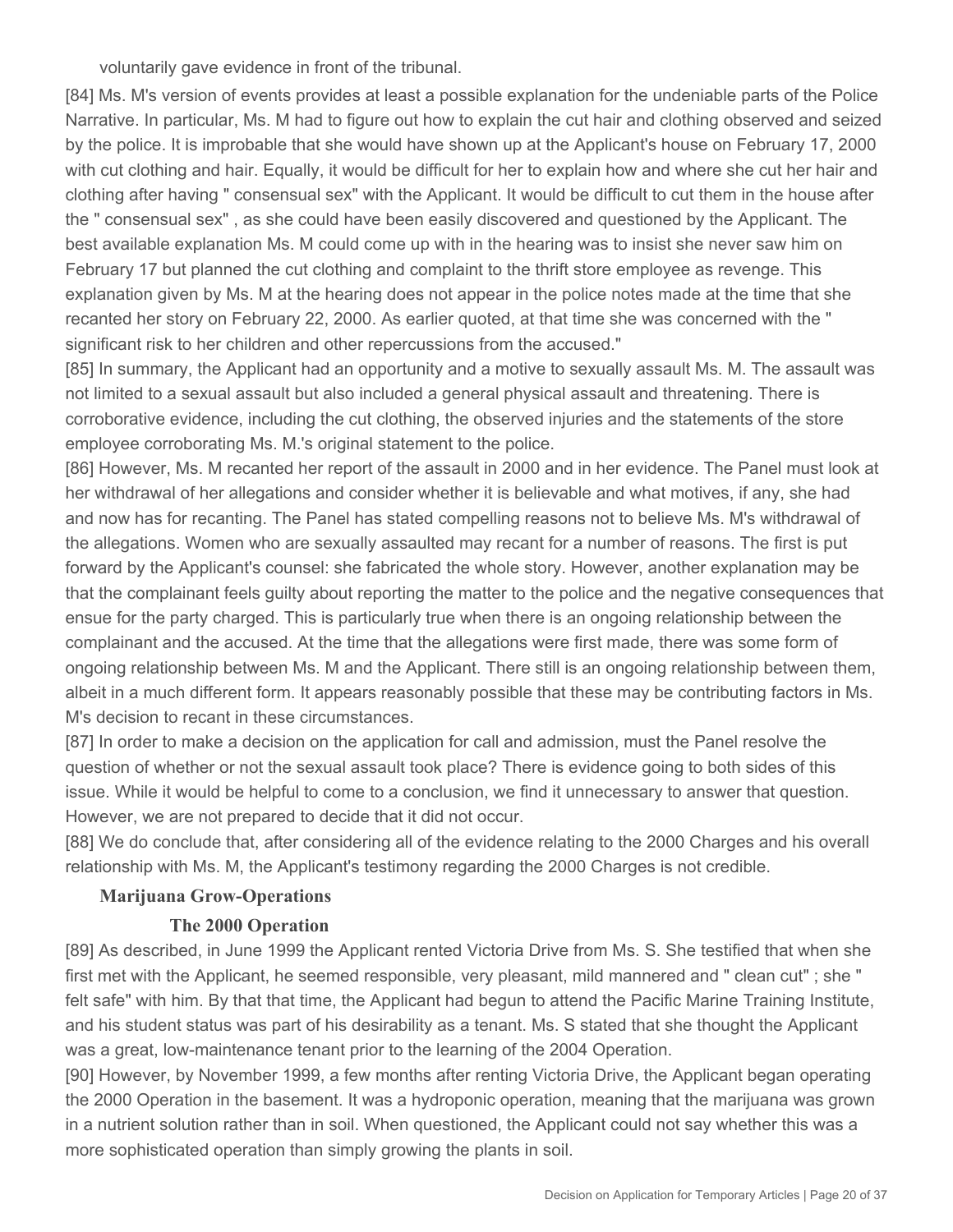[91] He testified that he was growing the marijuana with two other commercial fishermen, J and L, whom he had met in the dog park across the road from his house. The Applicant was emphatic that he did not know these men prior to meeting them at the dog park and never learned their last names. He did know that they lived near Commercial Drive. They would talk when they met at the dog park. They had grown marijuana before so they had experience in setting up the operation and supplied the necessary equipment. They formed a plan that they would all split up the marijuana so that they could use it when out on their fishing boats. They had no intention of selling it.

[92] The Applicant testified that he knew growing marijuana was illegal and that he was breaking the law. He explained his feelings at the time as follows:

- Q. And did you give any though to that [breaking the law] when you were doing it?
- A. I gave a lot of thought to it.
- Q. Concerned about it?
- A. Very concerned.
- Q. And why is that?

A. Because I had lived a life free of anything like that and didn't like what I was doing and felt very terrible about it every day. I thought about it every day. ...

Q. But it was weighing on your conscience, right? You knew it was a bad thing to do, it was illegal, and it sounds to me from your evidence that it was something that was weighing on your conscience?

A. Yes.

*Transcript*, March 15, 2010, Cross-examination of the Applicant.

[93] The Applicant acknowledged that his decision to take the risk of growing marijuana demonstrated poor judgment.

[94] Although the Applicant's testimony was somewhat unspecific and at times contradictory regarding some details, he explained that the following renovations had to be done to the basement, in order to accommodate the 2000 Operation:

(a) A temporary wall with a door was erected between the laundry room and the basement bedroom area to create the room in which the marijuana was to be grown (" Marijuana Bedroom" ). This allowed him direct access to the Marijuana Bedroom from the laundry room in order to care for the plants and a smaller area available for rental, thereby effectively reducing the one-bedroom suite into a bachelor suite.

(b) A hole was drilled between this new wall from the Marijuana Bedroom into the laundry room and a six to eight inch pipe was installed through which necessary electrical cords were run.

(c) These cords were connected to a power bar in the laundry room. The plug was adapted so that it could be plugged into the more powerful dryer electrical receptacle to power the lights, fans and heater required to grow the marijuana.

(d) Ventilation holes were created between the Marijuana Bedroom and the laundry room.

(e) Smoke alarms were installed throughout the house as the Applicant was aware that a marijuana grow-operation could increase the risk of fire, and he was concerned about safety, particularly in regards to his children.

[95] The Applicant was not certain who did all of the wiring for the 2000 Operation, as he stated he did not know much about wiring. He denied that any wiring was cut in the walls. Later in the hearing, Ms. S testified that, in 2004, it was discovered that wiring had been cut and required restoration.

[96] The police discovered the 2000 Operation when they investigated the broken window caused by Ms. M's entry into the Applicant's residence. Their report indicates that, when the Applicant arrived home, he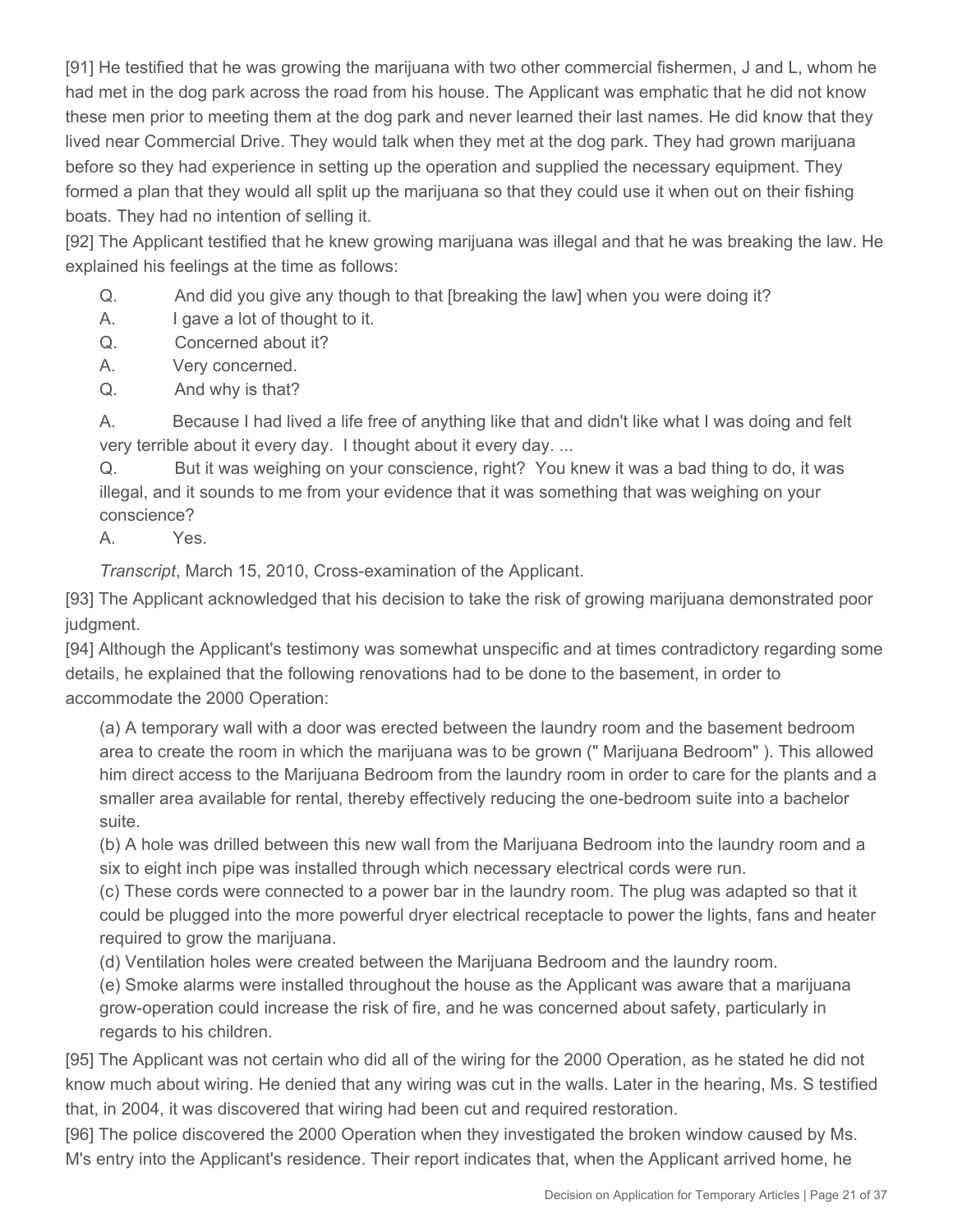stated that he had started growing marijuana three months earlier " to obtain money for his education." In his articling application and the hearing, the Applicant testified that he could not recall making this statement. He confirmed that the marijuana was intended for personal consumption only.

[97] The police report goes on to indicate that they seized " a large amount of cash" and 3.8 pounds of " marijuana dried bud" . In his second Temporary Articles application, the Applicant says that \$300 was found and that this was from selling fish. In his testimony he disputed the volume of marijuana found. He said that, as he had only cut the marijuana the day before the discovery of the 2000 Operation, so by the day of the seizure the drying process was not complete. Therefore, he says that this weight does not correctly reflect the scale of the 2000 Operation.

[98] No charges were laid, but the marijuana and the equipment were seized. Upon application approximately two weeks later, the equipment was released to him along with other personal property. [99] The Applicant testified that a tenant, C, rented the basement at some point in early 2000. C had nothing to do with the grow-operation. The Applicant did not believe that C could smell the marijuana in the adjoining room, nor did anyone else who came to Victoria Drive in that period report smelling marijuana. He advised that he has heard that C is in India.

## **The 2004 Operation**

[100] The Applicant testified that, several years after the 2000 Operation, he decided to set up another hydroponic marijuana grow-operation in the Marijuana Bedroom. A new tenant, who he knew from his hometown, had been renting the basement since approximately mid-2000. There was some evidence that the tenant may have started living in the premises in 2002. However, the Panel accepts the Applicant's testimony that the tenant started living there in the summer of 2000 and remained there until the discovery of the 2004 Operation (the " 2000-2004 Tenant" ).

[101] This time the tenant was aware of and involved in the 2004 Operation. The Applicant stated that he didn't have the knowledge to operate a marijuana grow-operation but that the tenant knew " a little" about growing marijuana.

[102] In the course of its investigation, the Law Society sought the name of the 2000-2004 Tenant from the Applicant. He declined to provide it and, in respect of this, testified that:

(a) Initially, when the request was received, he contacted 2000-2004 Tenant to advise him he was going provide his name to the Law Society.

(b) The 2000-2004 Tenant first attempted to blackmail him and then threatened him. The blackmail involved the 2000-2004 Tenant wanting money to talk to the Law Society, but no amount was defined. The threat consisted of the 2000-2004 Tenant stating: " You don't want to be giving my name to the Law Society."

(c) The Applicant knew that withholding the information would prevent the Law Society from speaking to the 2000-2004 Tenant but that he " didn't consider it was really important" because he was not trying to absolve himself of any guilt regarding the marijuana grow-operation by having someone else take responsibility.

[103] The 2004 Operation was larger than the 2000 Operation, requiring the addition of a further light and a hole created from the Marijuana Bedroom through an exterior wall. The police reported that they seized 140 marijuana plants and 60 clones, as well as " 1 lb of bud" . However, the Applicant claims that this overestimates the size of the 2004 Operation as he had harvested only 60 or 70 plants and that he had bought extras that were sitting to the side. Some of these had gone rotten and could not be expected to produce. Overall, the operation could not be expected to produce a harvest of the size estimated in the police report.

[104] The Applicant stated that, in this second operation, he intended to grow marijuana just once to make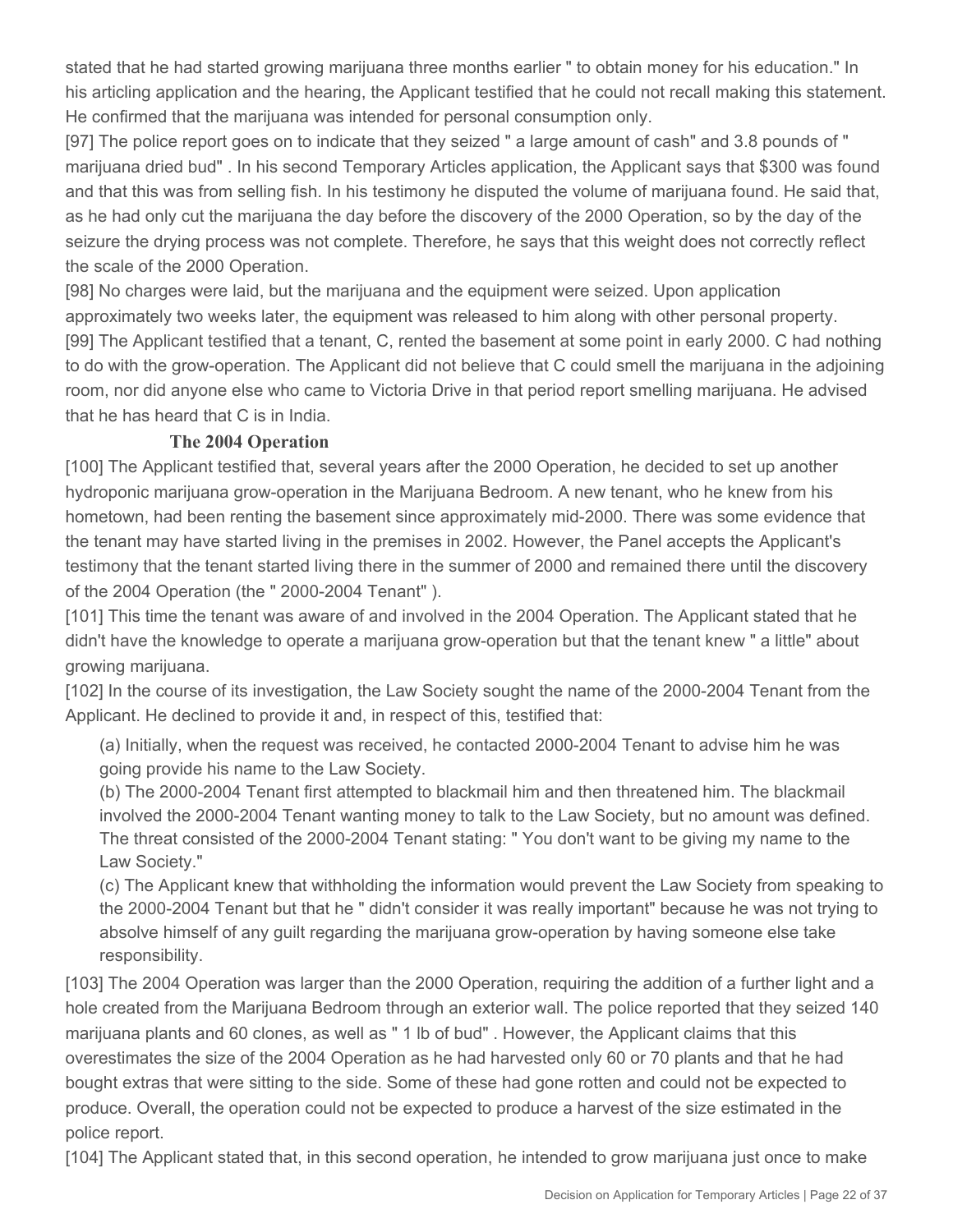money to help pay his child support as he was struggling to support his children and attend school. Despite the drop in income that accompanied his move from fishing to school, he had never applied for a decrease in child support. The 2004 Operation was part of his " financial plan" . He intended to sell the crop to the individual from whom he had purchased the plants. When asked how much he anticipated making by selling the marijuana, he indicated that he did not anticipate any particular amount. He just hoped it would pay child support for a few months. He could not think of any other options to make money while he was attending school. His evidence continued:

Q. Okay. So the only options that you were going to consider were options that included you continuing to go to school full-time?

- A. As I said, it was poor, poor decision, poor judgment. I'll, I'll admit that, yes.
- Q. Well, it was poor judgment, it was selfish, wasn't it?
- A. Of course.
- Q. You decided to put another person's property at risk, right?
- A. Yes, I admit that.

*Transcript*, March 16, 2010, Cross-examination of the Applicant.

[105] The Applicant claimed his dire financial circumstances motivated him to start the 2004 Operation to make money to meet his child support payments. However, he acknowledged that although he never was able to sell the marijuana seized by the police, he still managed to make his child support payments by cutting down on his monthly expenses. He conceded that reducing expenses had been an option available to him prior to starting the 2004 Operation.

[106] With respect to this decision to grow marijuana, the Applicant stated that it was " very poor judgment, and it was at a time in my life when I was making poor decisions." He was questioned as to why he proceeded with another venture in 2004 if it weighed on his conscience in 2000:

Q. Now you told the Panel yesterday that when you were involved in the 2000 grow op that you felt very bad about it. And I asked you if it weighed on your conscience that you were doing this and you told me that it did. And I'm curious as to why, knowing, having had that experience in 2000, you didn't feel good about yourself because you indicated you'd always been a law abiding citizen and here you were doing this, it weighed on your conscience, you were caught, you were lucky enough not to be charged, and then four years later, you do it all over again, why?

- A. I believe I answered that question why.
- Q. Because of your finances?
- A. That's what I answered, yes.
- Q. Did it weigh on your conscience this time or was it easier this time?
- A. Of course it did.

*Transcript*, March 16, 2010, Cross-examination of the Applicant.

[107] As a result of the police discovering the 2004 Operation in January 2004, the occupancy permit for Victoria Drive was suspended and power service was cut to the residence. He was forced to advise Ms. S in an email dated January 12, 2004. The Applicant told her:

...the downstairs tenant was growing an illegal substance in his bedroom. The first thing you have to know is that the house is fine. The police came in and the power is shut off. I have spoken with the city and the house needs to be looked at by the electrical inspector before the power is turned on. It is a two week waiting period for inspection. I will have the house ready as soon as I can, there is a bit of cleaning to do first. Once again there is no damage to the house and I will do everything I can to make this go smoothly.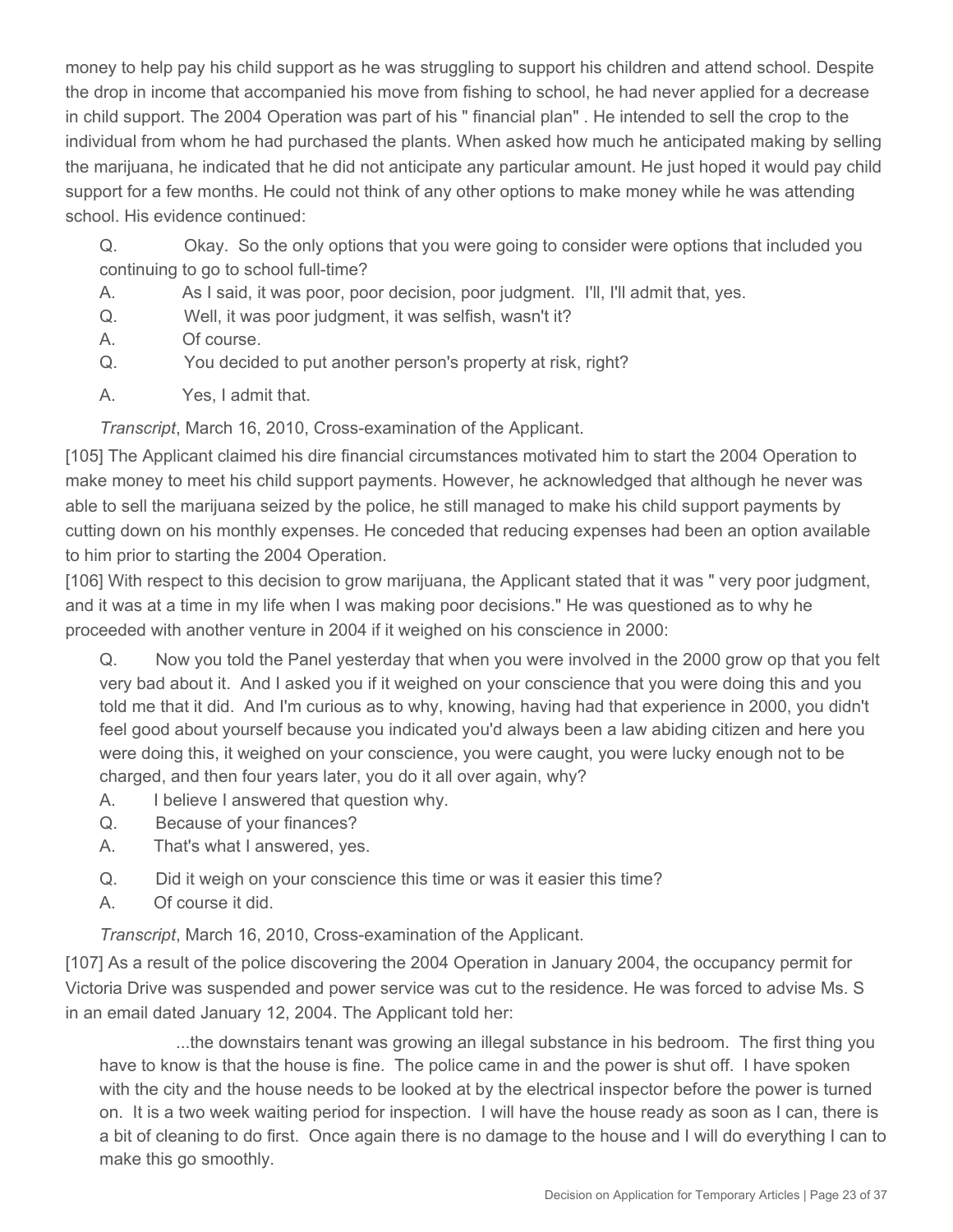[108] The Applicant admitted that he was not " entirely honest" with Ms. S about the 2004 marijuana grow-operation after it was discovered by the police in that he told her that the tenant in the basement was growing the marijuana. In his direct examination, he said he did this because:

I was ashamed and embarrassed about what I had done and attempted to mitigate my involvement and I had hoped throughout to be able to stay in the house.

*Transcript*, March 15, 2010, In Chief Examination of the Applicant.

[109] With respect to the January 12, 2004 email, Ms. S said that, given her past relationship and experience with the Applicant, she trusted him and trusted his word that the house was fine. They engaged in a series of email correspondence, with Ms. S insisting that the Applicant contact her immediately so they could discuss this urgent matter. She wanted to keep her father from finding out about the difficulties. However, the Applicant did not contact her for several days and her frustration was evident from her emails to him. On January 17, 2004, the Applicant emailed Ms. S to apologize for the difficulties and promised, " I will do everything I can to make this go as smoothly as possible for everyone." A later email promised that all repairs would be completed by January 23, 2004.

[110] By mid-February, 2004, Ms. S still had not been able to confirm arrangements with the Applicant for the municipal inspection of the repairs required to restore the electrical service. She finally went to inspect the house herself, and she found it significantly damaged, some repairs underway and most of the Applicant's belongings not in evidence.

[111] The Applicant's evidence was that the extent of the damage to the house as a result of the 2004 Operation consisted of the ventilation holes in the drywall and a front door frame that needed to be repaired or replaced. However, as there was no power, it was difficult to do repairs requiring power tools or a heated environment. The door, drywall replacement and necessary painting were left unfinished. He could not repair the exterior hole because of the January weather, so he covered it with a piece of plastic. It became difficult to live in an unheated house without electricity so he was forced to move out.

[112] On February 29, 2004 the Applicant advised Ms. S by email that he had moved out. He terminated the tenancy as of the end of February, without payment for the month of March, stating: " I am at sea for long periods of time ..." and " I am taking a charter on a ship and will be gone for a couple of months." The Applicant never went back to sea or took the charter. In truth, he moved to a smaller residence in the Vancouver area and carried on with his studies.

[113] In the email correspondence, the Applicant suggested that Ms. S apply his \$550 damage deposit to the cost of the repairs. Ms. S testified that as a result of the damage to Victoria Drive left at the end of the Applicant's tenancy, she lost rental income and incurred expenses of approximately \$12,000 to \$15,000 for the following repairs: plasterboard to replace mouldy walls; painting; carpet replacement; repair of holes in walls; front door and window repair; bringing the house to conform to the building code in order to obtain an occupancy permit; and municipal fees for plumbing, electrical and building inspections.

[114] Further, Ms. S testified that, as a result of the 2004 Operation, Victoria Drive could not be insured for further rental. She eventually was required to move into the home herself for some years in order to obtain insurance.

[115] The Applicant testified that he understood that municipal policy under such circumstances is to make a landlord bring the entire house up to conformity with the current building code. In this case, various code-related upgrades were required to Victoria Drive beyond the repairs associated with the grow-operations. The Applicant acknowledged his responsibility for Ms. S's predicament, stating:

I realize that while I didn't create the damage like the stairs and the old wiring in the house, I do realize I was responsible for her having to incur the cost to bring her house up to grade, and I did and still do feel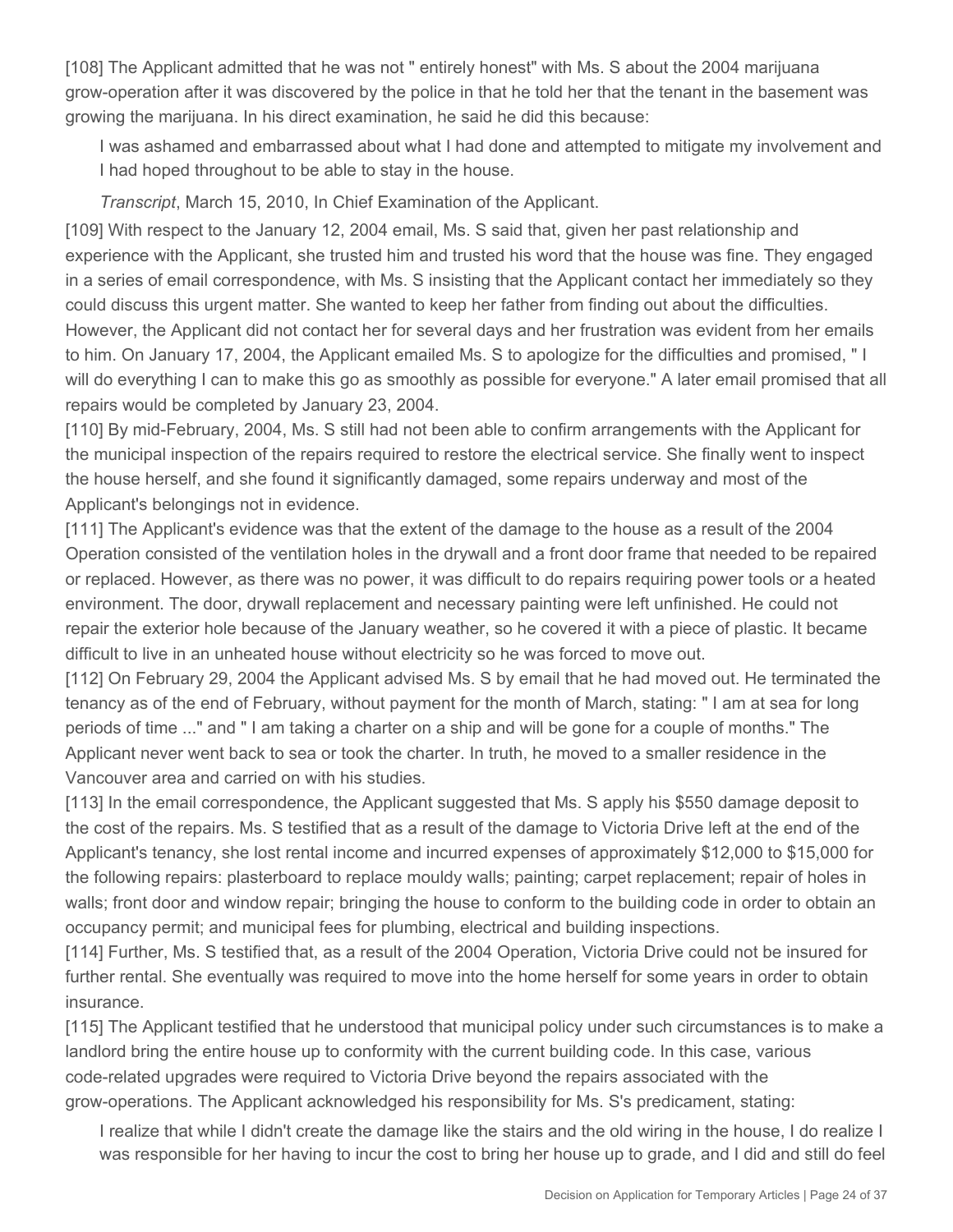very terrible about that.

*Transcript,* March 15, 2010, In Chief Examination of the Applicant.

[116] The Applicant acknowledged that he has never made amends to Ms. S for the various expenses incurred because he has had no means with which to make them. He stated that:

...it always has been in the back of my mind that one day I had hoped that I - I have kept her mailing address and I had hoped one day that I could compensate her in some way. And that - I don't know if that's believable, but I have always thought that in the back of my mind because I do feel terrible about the way I left her, and I do say that in emails to her.

*Transcript*, March 15, 2010, In Chief Examination of the Applicant.

[117] In argument at the close of the hearing, after the topic of restitution was raised by a Panel member, the Applicant's counsel indicated his client would be willing to provide compensation to Ms. S. [118] Ms. S was clear that she was shocked and disappointed in the Applicant's conduct following the discovery of the 2004 Operation. In terms of the central question of the Applicant's fitness to become a barrister and solicitor, she said:

...[The Applicant] lied to me and he abused the trust I had in him. I'd be really upset if the person I dealt with at that time is given the privilege to work as a lawyer for our justice system. I want to be entitled to be a fair justice system. That person I dealt with at the time I don't think can provide that. I don't know what's happened with [the Applicant] since 2004. I don't know what he's done with his life or if he's turned it around, but I'm uncomfortable with the person I dealt with at the time working in our justice system. I, I still have concerns as well, like, you know, perhaps [the Applicant] has turned his life around, but I'm just - if he has turned his life around, he hasn't made any effort over the past six years to contact me to discuss what happened, to try and make amends, any of that type of stuff, apologize, except through Mr. Wood when Mr. Wood contacted me. I would - I just would expect that if somebody's turned their life around, I would just hope that - I would expect that they would try and discuss what happened and give me, you know, their version or do something. But as I said, I don't know what he's done in the past six years. I don't know how he's changed in any way. *I just know that the person I dealt with at the time and I'm uncomfortable with that person working in our justice system.*

### [emphasis added]

*Transcript*, March 16, 2010, In Chief Examination of Ms. S.

# **Conclusions regarding the 2000 and 2004 Operations**

[119] The Applicant's position is that the 2000 Operation, the 2004 Operation and his lack of considerate treatment of Ms. S were isolated events, reflective of past poor judgment that does not pose any present concern in respect of his application for admission. He asserts that he has fundamentally changed as a result of his counselling, volunteer work and education.

[120] From the Applicant's point of view, the 2000 Operation should be viewed as a casual, one-time event where marijuana was grown with a couple of acquaintances for recreational purposes. His counsel points to various parts of the record to support this position:

(a) The police report referred to a " small grow-op operation" .

(b) No plants were growing, but a quantity of marijuana was drying in the room, leading to the conclusion that the grow-op had ended.

(c) The amount of marijuana discovered in the room was actually less than the amount stated in the police report as it hadn't completely dried yet.

(d) The plants were all cut, indicating that the grow-op had ended.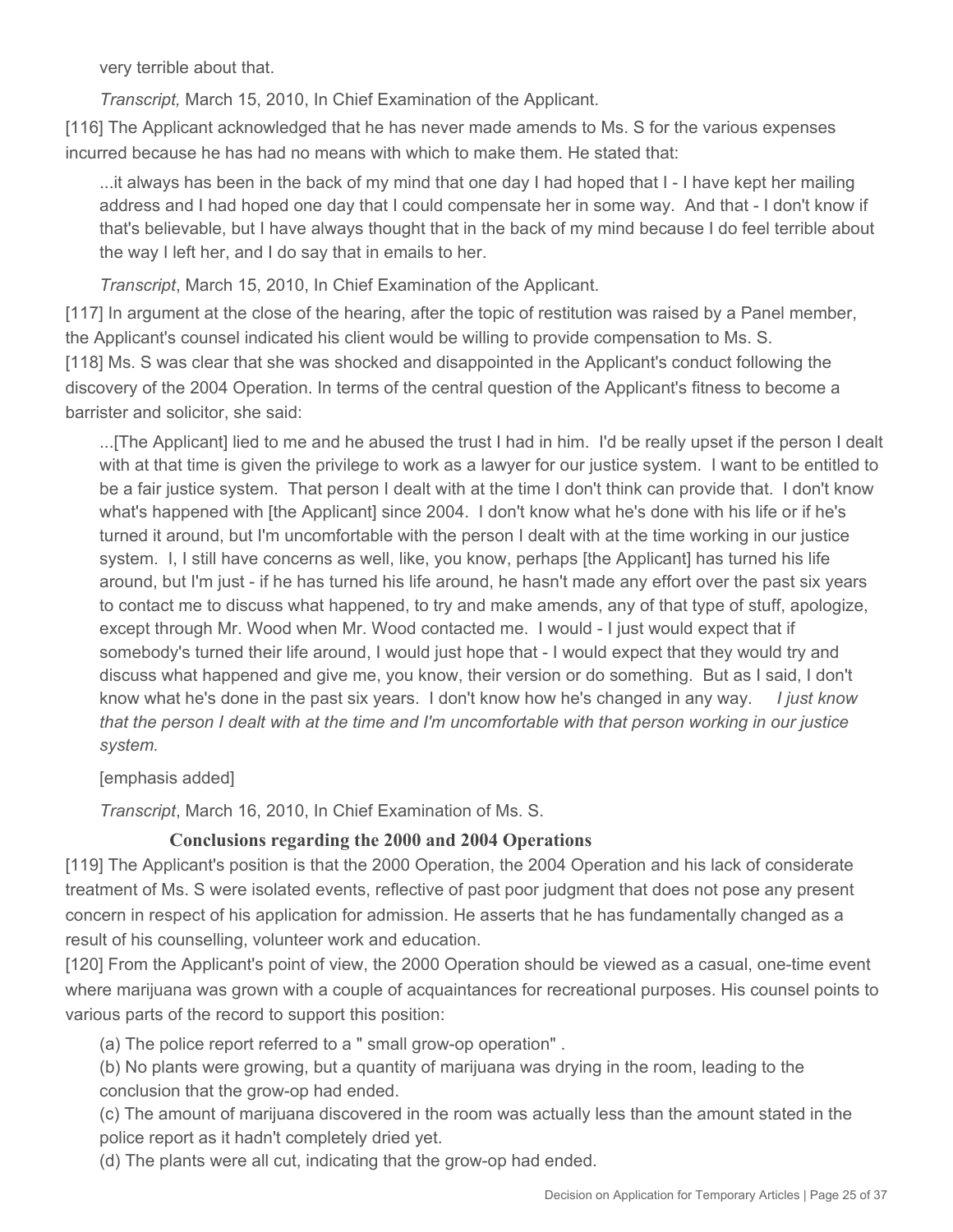(e) Ms. M had lived in the house shortly after the Applicant had moved in, and she wasn't aware of any marijuana.

(f) Only \$300 in cash was seized by the police. The Applicant's testimony accounted for it as having come from the sale of fish for cash, rather than from the sale of marijuana.

[121] After considering all of the evidence from the Applicant's second articling application, the police report, Ms. M and the Applicant, the Panel finds that the 2000 Operation was a more serious endeavour than he claims. We find it probable that the 2000 Operation involved more than three acquaintances growing marijuana for recreational purposes, and that it was a commercial operation, albeit a small commercial one. The Applicant and his partners in the venture may or may not have intended to use some of the marijuana for recreational purposes, but that does not take away from its commercial scale. The factors that that the Panel uses in coming to this conclusion are:

(a) This was a significantly elaborate undertaking, occupying a full room. It required the creation of various holes in walls and a good deal of equipment including multiple lights, fans, a heater and significant electrical work.

(b) The Applicant's original statement to the police was that the money from the 2000 Operation was to be used for his education. He was attending Pacific Marine Training College at the time, and this original explanation provides a credible motive for becoming involved in the 2000 Operation. He indeed was going to college and likely needed the money for his education. However, in later correspondence to the Law Society, he stated that he did not recall making this statement to the police but, alternatively, if he did make it, it was false and he made it to get sympathy. The Panel believes that the Applicant's original statement to the police provides the more credible and reliable evidence on this point. (c) The police report confirms the seizure of 3.5 pounds of dried bud. This volume of marijuana is more consistent with a small commercial operation than one for personal use. The Applicant denies that the marijuana was fully dried and stated that it was just harvested and, therefore, heavier than if it had been fully dried. Again, we find that the police report provides more reliable evidence than the Applicant, as the police deal extensively with marijuana and are in a better position than the Applicant to determine whether it was dried or not.

(d) We find it to be improbable that the Applicant did not know the surnames of his two associates. Withholding these surnames bars any Law Society investigation to corroborate his evidence that this was a non-commercial venture. The Panel finds the Applicant's evidence in this respect improbable for the following reasons:

i. Given that they were acquaintances for over a year, it is likely that he knew their surnames.

ii. His description of the relationship is inconsistent. In his testimony he referred to the gentlemen as acquaintances, thereby minimizing the closeness of the relationship. However, in his March 25, 2009 application to the Law Society, he referred to the gentlemen as a " group of friends" . If they were friends, he would have known their last names.

iii. The Applicant portrayed himself as a person who is good at relationships, and we find that this was warranted from the evidence presented. It seems probable that with this skill, he likely developed a friendship of sorts with the two partners that would have been sufficient to learn their last names.

iv. Alternatively, the Applicant deliberately set out not to know the surnames in order to ensure that their identities could be hidden in the event of discovery of the 2000 Operation. This arrangement would be consistent with a commercial operation.

[122] The illegal nature of the activities undertaken reflects the Applicant's lack of social responsibility and conscience in 2000 and 2004. Beyond that, he has shown that his character in these years was such that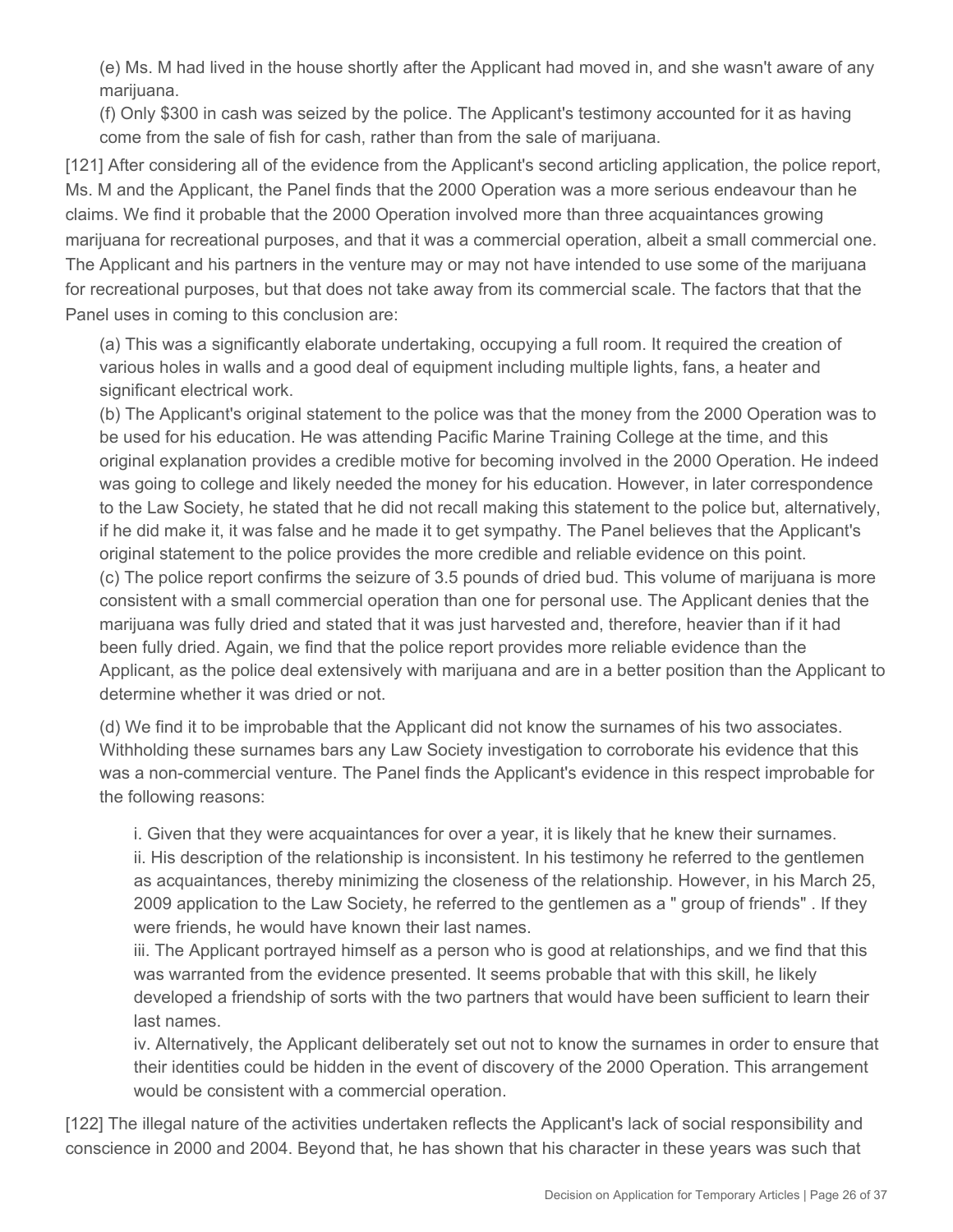he was prepared to injure or to put at risk individuals with whom he had a personal relationship and to whom he owed personal obligations. This is illustrated by the following:

(a) He operated the marijuana grow-operations in a home he did not own. In doing so, he put Ms. S's property at risk for his own personal benefit. He did this not once, but at least twice; and (b) The Applicant's actions increased the risk of harm to others. If his evidence in relation to the 2000 Operation is to be believed, he rented the basement suite to a tenant who apparently had no knowledge of the marijuana grow-operation. This tenant was unwittingly living in a residence where there was an illegal substance growing and an increased risk of fire. Similarly, the Applicant usually had his children over on weekends, staying in the house. In doing so, the Applicant potentially put his children's welfare and safety at risk. It is noteworthy that Ms. M testified that she lived at Victoria Drive for a time in 1999 and that she saw no grow-operation. She testified that if she had seen one, she would not have stayed in the house with her children. The implication of her evidence was that a grow-operation was a safety issue.

[123] It is common ground between the Applicant and the Law Society that the Applicant's illegal actions in relation to the 2000 Operation and the 2004 Operation do not reflect the conduct of a person of the character, reputation and fitness to become a barrister and solicitor. The question to be considered is whether or not the Applicant's explanation for these past events and his present conduct answers the concerns raised by his admitted past illegal activities. The Panel finds itself left with the following concerns about the Applicant's explanation regarding the two grow-operations:

(a) At the time of the discovery of the 2004 Operation, the Applicant led Ms. S to believe that it was the first instance of a grow-operation in Victoria Drive. He further misled her by trying to deflect all responsibility on to the 2000-2004 Tenant. An applicant of character, in preparation for this hearing, would have conducted him or herself differently in relation to Ms. S. That applicant would have, at a minimum, told her some time ago about the 2000 Operation. Instead, Ms. S learned about it only the week prior to the hearing.

(b) In 2004, the Applicant moved out of the residence without notice, left Ms. S to deal with the fallout of his conduct and never made any effort to make amends to Ms. S. An applicant of character would likely, by the time of the hearing, have attempted some restitution for Ms. S or, at a minimum, expressed a sincere apology for his conduct at the end of the tenancy. The Applicant's indication through counsel at the close of argument that he would be prepared to make some sort of restitution seems distinctly late in coming. In this regard, it should be noted that the Applicant's evidence that one day he hoped to compensate Ms. S, is at odds with his actual conduct over the past six years and his email to Ms. S, in which he terminated the tenancy and falsely told her he was going to sea. The statements in that email do not originate from a person who intends to make amends. They appear to come from a person who is attempting to wash his hands of the matter. It is noteworthy that he has given or loaned small amounts of money to Ms M who, according to the Applicant, stalked him and falsely accused him of sexual assault. However, he gave nothing to Ms. S and put no plans in place to do so prior to the hearing.

(c) It is of some significance that, after the 2000 Operation was discovered, the Applicant kept the necessary apparatus for a grow-operation in the basement for about four years after recovering it from the police two weeks after its seizure. He failed to provide a reasonable explanation as to why he kept this apparatus. The Applicant testified that the 2000 Operation and the 2004 Operation were the only two occasions in which he grew marijuana. He asks the Panel to believe that he merely had the bad luck to be caught both times that he set up grow-operations. It is quite possible that the Applicant and the 2000 - 2004 Tenant were involved in other grow-operations at other points during the balance of 2000 until the discovery of the 2004 Operation. If the 2000-2004 Tenant did move in after the discovery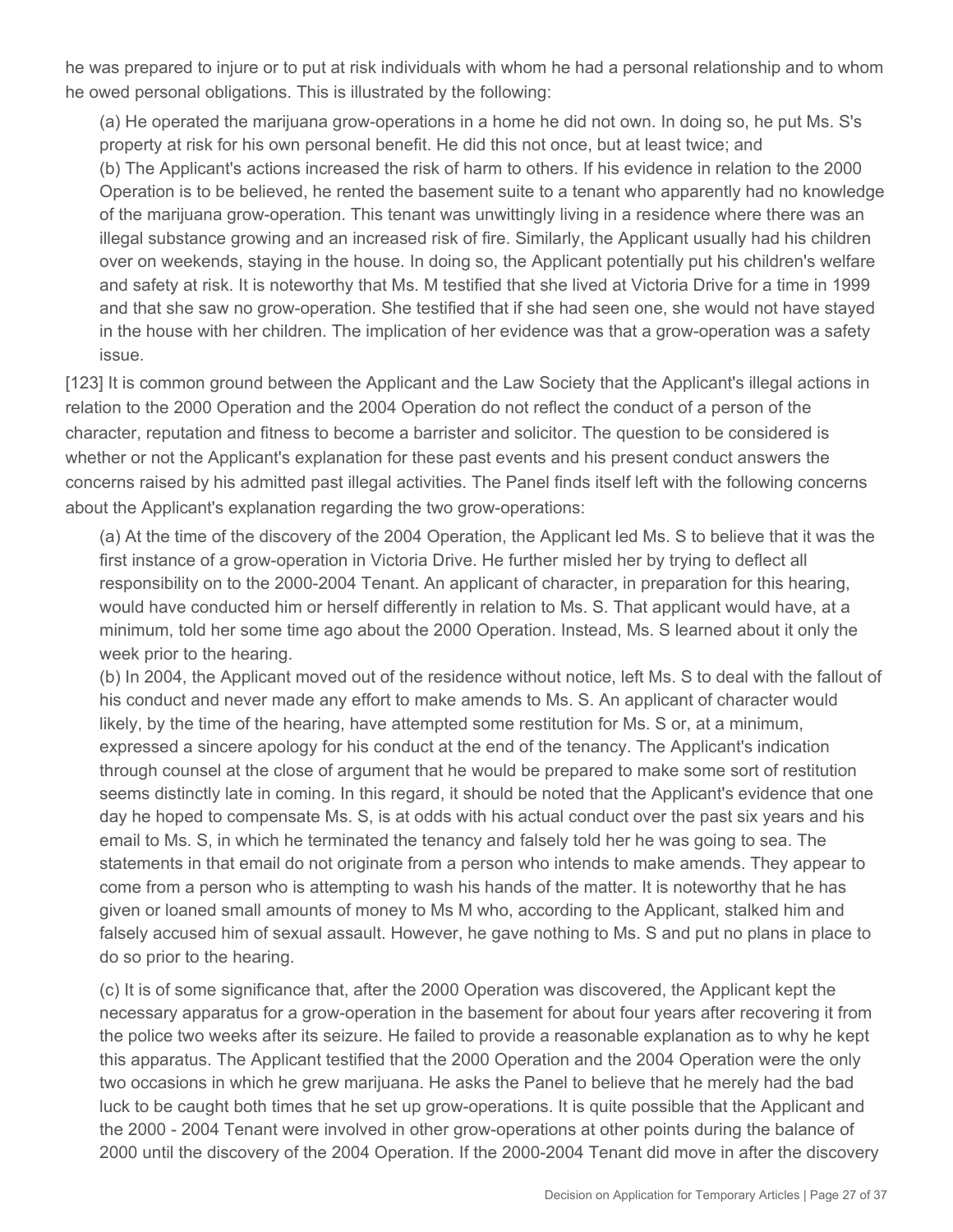of the 2000 Operation and he knew how to set up and operate a grow-operation, why would they wait more than three years to start another operation when the equipment was at hand? The Applicant certainly testified that he had a financial motive to undertake further grow-operations during this period.

(d) The Applicant's reluctance to provide the name of the 2000-2004 Tenant is inconsistent with a forthright approach to his present application. It is our view that it is probable that he decided to withhold this name in order to prevent corroboration of the overall facts in relation to the grow-operations generally or to avoid risk of unpleasant consequences to himself. One potential means of testing the Applicant's evidence as to whether he was involved in marijuana grow-operations between 2000 and 2004 would be to speak to the individuals he cooperated with to determine the length of their involvement with the Applicant in the grow- operations. Even if he really cannot name the other two individuals involved in the 2000 Operation, or locate the first tenant, C, the Panel is left with the fact that, with respect to the 2004 Operation, the primary reason there is no information about the other individual involved and his knowledge of the marijuana grow-operation is because the Applicant refuses to disclose his name and contact information.

(e) Related to the point above, it is not credible for him to explain that he continues to withhold the 2000-2004 Tenant's name because it is " unimportant" , as he accepts personal responsibility for the 2004 Operation. In this respect, the Applicant makes a current, conscious decision not to cooperate with the Law Society in order to do all possible to fully account for his past errant behaviour. This does not bode well for a person who wishes to become a member of a self-governing profession where there is a constant necessity to conform to the requirements of the governing body. The Applicant's lack of candour where it benefits his own personal convenience and safety is striking and argues against his good character and fitness to be enrolled as an articled student.

(f) Conveniently, his evidence tended to minimize the seriousness of his involvement in the 2000 Operation and 2004 Operation. It fell short of the frank admission of responsibility that the Panel feels is warranted by the overall circumstances. For example:

i. He could not say whether a hydroponic growing operation (where marijuana is grown in a nutrient water solution without soil) is more sophisticated than simply growing the plants in soil. ii. The marijuana he grew in 2000 had been cut the day before the police discovered it, so that the weight of the marijuana reported by the police was misleading as to how much marijuana he had actually grown.

iii. While the police report indicates that they found 200 marijuana plants in the 2004 Operation, the Applicant testified that he had only harvested 60 or 70 plants and had put the extra plants off to the side and that they were rotten.

iv. He claims that he does not know how much he stood to make by selling the marijuana in 2004. However, he does state that he had a financial plan. If he had a financial plan he knew, at least in general terms, how much he planned to make. Instead, he tried to paint himself in a favourable light and stated that the money was just going to pay child support for a few months;

(g) More generally, throughout his testimony the Applicant downplayed his knowledge of the 2000 Operation and the 2004 Operation in a way that we did not find to be persuasive. We find that it is probable that he is a reasonably knowledgeable person who was quite capable of doing exactly what he was found to have done: run two modestly-sized commercial grow-operations. Given the Applicant's intellectual capacity, it was not persuasive for him to assert relative ignorance regarding these operations undertaken under his own roof. We come to this conclusion after considering all of the evidence, particularly the extent of the renovations as well as the tenancy and the safety risks he was prepared to run. We find it likely that the Applicant's lack of knowledge is feigned in order to strengthen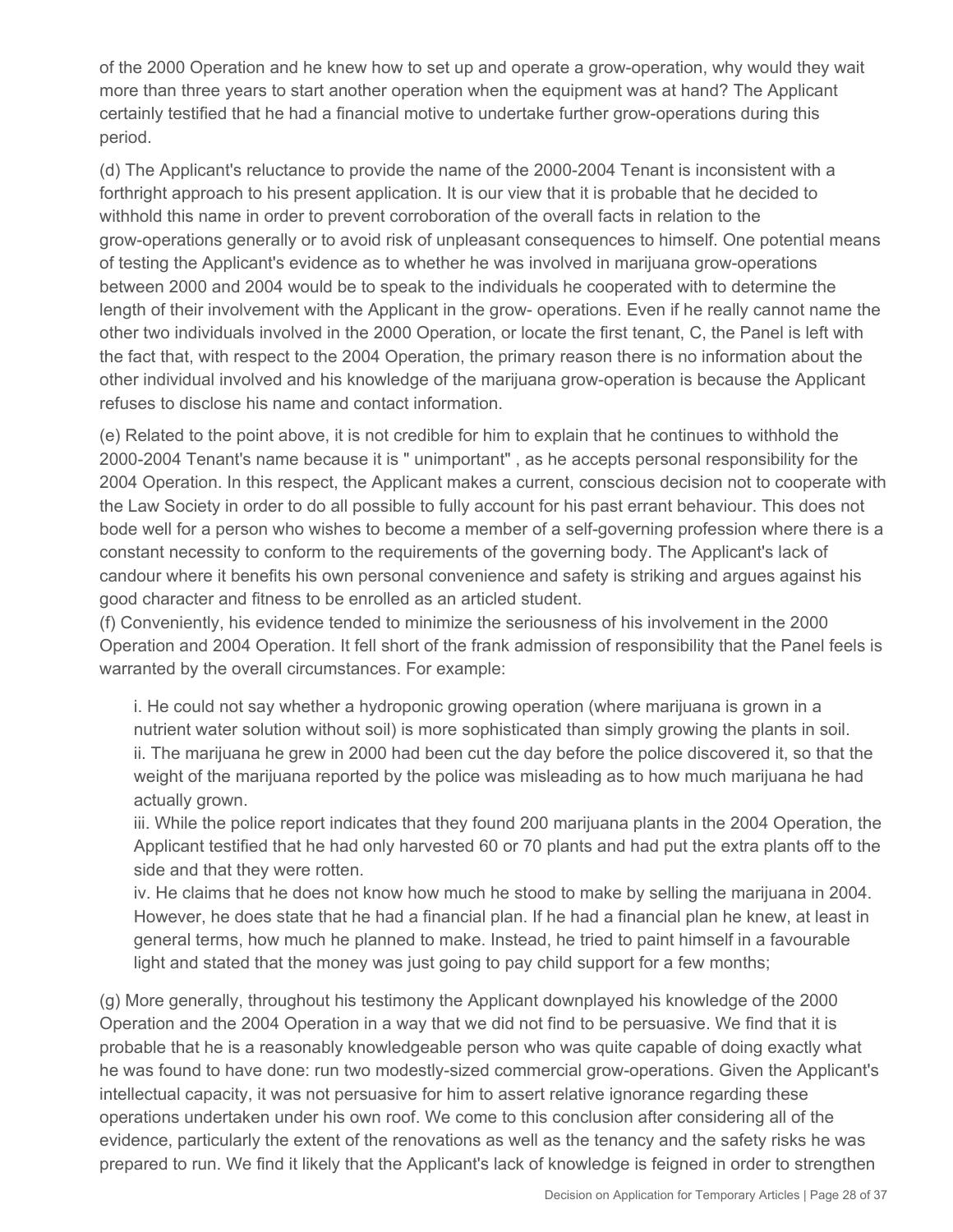his position that these were isolated, casual ventures and to thereby cast his conduct in a better light.

[124] The ability to make decisions and state the truth, however uncomfortable, in accordance with the standards and principles expected of barristers and solicitors is central to meeting the test for character and fitness. The Applicant testified that, in both 2000 and 2004, he felt " terrible" about the grow-operations. However, he proceeded anyway. In the first instance, according to him, he continued with what he knew was unlawful conduct in circumstances where there was no necessity, in order to grow the marijuana for his personal use. Similarly, despite having a nagging conscience again in 2004 about growing marijuana for a second time, he did so because of his dire financial circumstances. Again, he was able to ignore his conscience, ignore that what he was doing was wrong and unlawful because it was more important to obtain quick money. He disregarded his conscience despite the fact that there were apparently other options available to him such as not continuing to go to school full-time, reducing monthly expenses, or finding a paying tenant to rent the basement suite. He did not have the discipline to act in accordance with what he says was dictated by his conscience.

[125] Should the Applicant ultimately become a lawyer, he will owe duties to his clients and to the profession, as well as to the courts, the justice system and society as a whole. His past conduct in relation to the grow-operations raises serious questions as to whether he will be able to make the right decisions to properly fulfill those duties. He has a history of making remarkably poor decisions and exercising very poor judgment. His past conduct is reflective of an individual who is prepared to ignore his conscience and take action to obtain personal benefits for himself while disregarding the welfare and interests of others **.** [126] The critical question is whether the Applicant has changed and is now able to demonstrate that he will act in accordance with high principles and not make decisions on the basis of what is convenient or personally advantageous. In this regard, it is noteworthy that the Applicant's conduct in growing marijuana was not a matter of youthful indiscretion. At the time of the 2000 Operation, the Applicant was days shy of his 39th birthday. At the time of the 2004 Operation, he was almost 43 years old. One might understand, but not condone, an occasion of irresponsible or foolish conduct in circumstances when the person is young and immature, but that was not the case here. This does not mean an older person cannot change. The question then becomes whether or not true rehabilitation has taken place.

### **Considerations Regarding Present Character**

### *Rehabilitation*

[127] Rehabilitation is a key issue in a Credentials hearing such as this when past admitted or alleged illegal activities raise fundamental concerns regarding the applicant's fitness.

[128] The following independent evidence of rehabilitation was provided:

(a) oral evidence and letters of reference from his prospective principal, Mr. Jackson and his present girlfriend, Ms. G;

(b) reference letters from Mr. Higgins, the supervising lawyer at the Law Students' Legal Advice Program, and from the Applicant's counsellor;

(c) Salvation Army volunteer appreciation Award Certificate, given in appreciation of the Applicant's community service;

(d) Pozer Award Certificate reflecting the distinguished service to the UBC Law Students' Legal Advice Program by a first year law student.

[129] Given the Applicant's history and his knowledge that he would be required to demonstrate his good character in order to be called to the Bar, it is possible that his serious volunteer efforts during law school were an attempt to ensure that he could demonstrate his good character at the time of his application for call and admission. This does not detract from his efforts, but it may mean that they were more calculated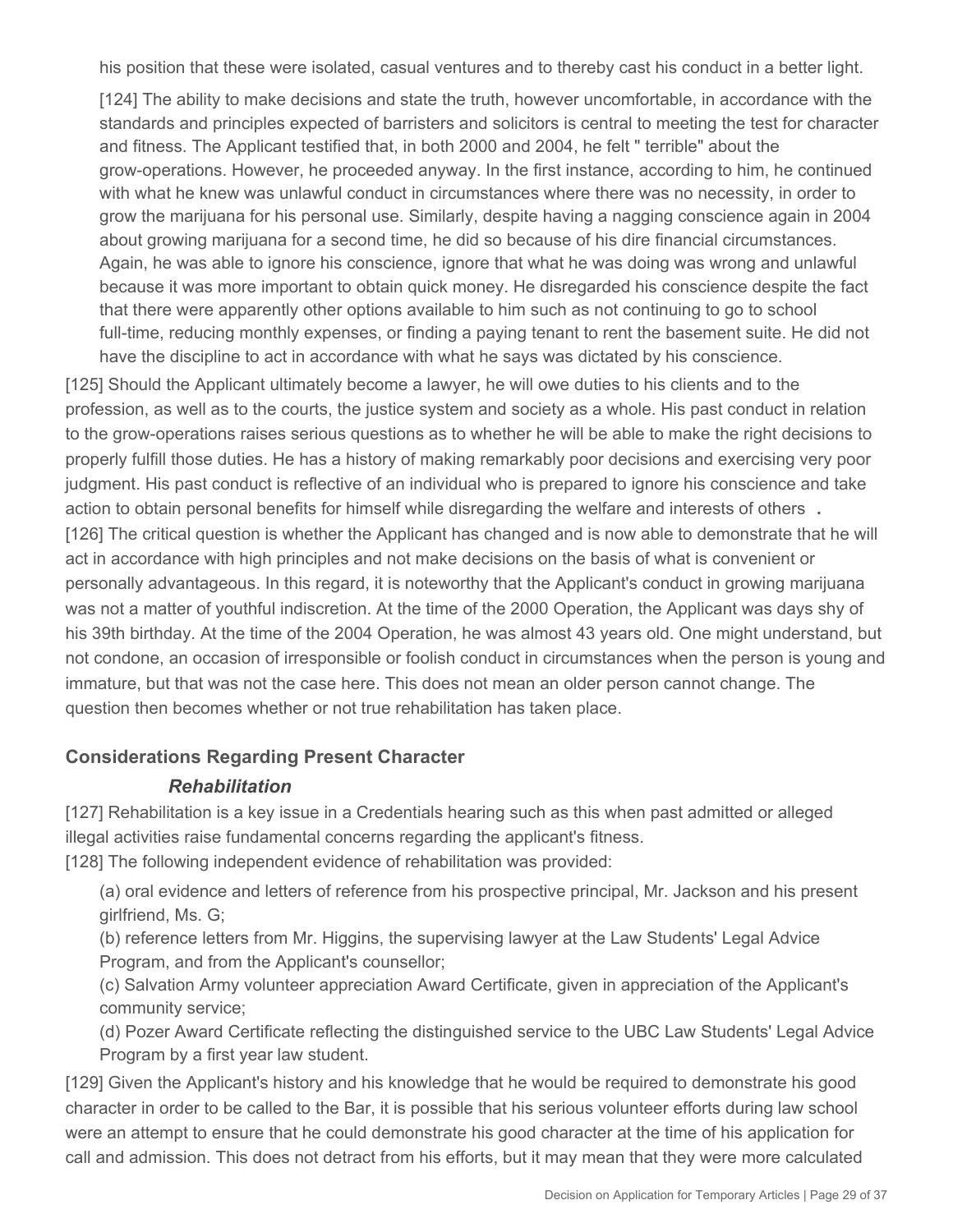than motivated by a reformed character and conscience.

## **Testimony and Letter of Mr. Jackson, Prospective Principal**

[130] The Applicant's prospective principal, Mr. Jackson, gave evidence and his letter of reference was reviewed. He testified that he had first met the Applicant through his daughter who was attending law school with the Applicant. Mr. Jackson encountered the Applicant about a dozen times in social situations over approximately four months. The Applicant then worked for Mr. Jackson as a legal researcher during the summer of 2009, as well as during his third year of law school.

[131] Mr. Jackson confirmed that he and the Applicant had discussed, in general terms, the following:

(a) some general information regarding the 2000 and 2004 Operations; and

(b) that one of the grow-operations was discovered due to a girlfriend throwing a computer out of a window, then coming back ... a " lover's quarrel" ensued, " they made love and that then she went and cried sexual assault and made an allegation of ... ripped clothes or something of that nature."

[132] Mr. Jackson testified that he has complete confidence in the Applicant's ability to meet the required tests of character, repute and fitness. Mr. Jackson gave glowing remarks about the quality of the Applicant's work and conduct, which, in Mr. Jackson's view, demonstrated integrity, exceptional diligence, intelligence, honesty, modesty and legal analytic abilities. It was clear that the Applicant has gained Mr. Jackson's respect and trust.

[133] In cross-examination and in response to questions from the Panel, Mr. Jackson confirmed that his letter of reference was written approximately two weeks after the Applicant began work in Mr. Jackson's office in the spring of 2009 and that he had not read the attachments to the two articling applications submitted by the Applicant, the Police Narrative nor any other documentation relating to the sexual assault.

### **Testimony and Letter of Ms. G, Girlfriend**

[134] The Applicant's present girlfriend, Ms. G, gave evidence on his behalf and provided a written reference letter. The Applicant and Ms. G met at a Tim Hortons coffee shop in December 2007, during his first year of law school. She is a single parent with a young child who has become close to the Applicant. Their relationship has become serious and they have discussed marriage.

[135] At the beginning of the relationship, Ms. G told the Applicant that she broke up with her former husband because he continued to use marijuana over her objections and lied to her about it. In her testimony, she described herself as a person with high moral standards who believes strongly in obeying the law. She is very much against all illegal drug use. Her high moral standards are reflected in her personal and professional life. The Panel accepts that her description of herself is accurate and that she would not countenance a close personal relationship with an individual who was involved in illegal activities or whom she otherwise believed not to be honest and honorable.

[136] Ms. G confirmed that the Applicant first told her about his past illegal activities, the 2000 Charges and the difficulties with his Law Society applications approximately a month prior to the hearing. He described to her accurate details of his version of the facts regarding the alleged sexual assault and the 2000 Operation and 2004 Operation. When he was telling her about them, he had a binder with documents relating to these matters in front of him, but she did not review them. Earlier in the hearing, the Applicant testified that he never told Ms. G about these matters earlier because he feared she would leave him. [137] In her testimony, Ms. G stated:

Q. How did you feel a month ago when the Applicant told you about his past conduct?

A. Well, I was certainly surprised, disappointed, but at the same time I admired the fact that he had been honest with the Law Society. I, I truly believe that many people would not be as honest, and, and was honest with me knowing full well, at the time anyway, that I would not stick around, that I would be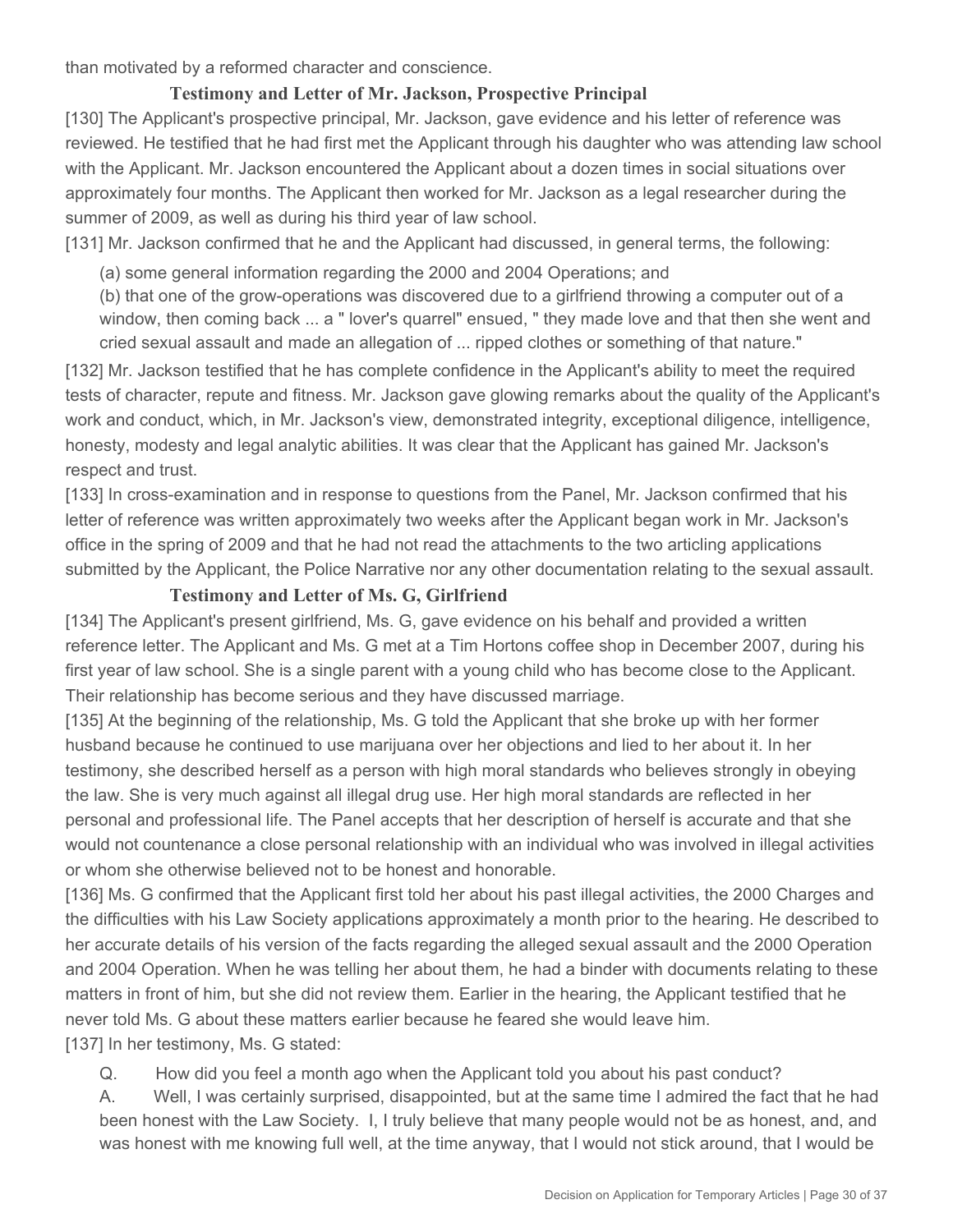gone.

### *Transcript*, March 16, 2010, Cross-examination of Ms. G.

[138] Ms. G confirmed that she has complete confidence in the Applicant, feels strongly that he is trustworthy, compassionate, and able to abide by the stringent code of ethics expected of lawyers and, overall, that he is a person of integrity. From her own observation she knows him as an excellent and responsible father, family member and individual who is passionate about law and public issues, one who is willing and able to assist the downtrodden through extraordinary personal service.

# **Letter from Mr. Higgins, Supervising Lawyer**

[139] Starting in first year, the Applicant made exceptional efforts during law school to volunteer at the UBC Law Students' Clinic. Mr. Brian Higgins, the supervising lawyer at the clinic gave a glowing letter of support. He stated that he was aware of the alleged sexual assault, the Applicant's involvement in the 2000 Operation, 2004 Operation and the reasons why the Law Society would conduct a hearing.

[140] Mr. Higgins set out the various positions that the Applicant held, the exceptional quality of his work, ability, dedication to the clients themselves and the efforts he has undertaken as a volunteer, including work in Vancouver's Downtown Eastside. Mr. Higgins finished his letter by saying, " I truly believe [the Applicant] would be an honourable, trustworthy and valued member of the Bar."

# **Counsellor's Letter**

[141] The Applicant also entered into evidence a letter from the person who has been counselling him for approximately four years. It states:

*I am aware of the nature of your investigation and have no reservations in providing [the Applicant] with this letter of reference.* He was admitted to this service March 9, 2006 and I have known him professionally as his counsellor since July 28, 2006. Throughout his treatment he has been steadfast in terms of his commitment to attend on a regular basis and has been diligent in addressing his difficulties. *As a result he has made significant changes within himself and in his ability to lead a full and fulfilling life.* At the same time he has pursued further education and has worked towards building a new career.

[The Applicant] came for help a few months after the illness and subsequent death of his mother in August 2005. He had been looking after her in the 2-3 months prior to her death and *her* emotional and verbal abuse during that period resulted in unresolved feelings re: her aggressive and violent behaviour towards him throughout his childhood to emerge. *While these issues had remained unresolved, his complex and difficult relationship with his mother had been the template by which he related to women.* As such it was extremely distressing to him and addressing these concerns formed a significant part of his treatment. I can verify that within the confidentiality provided by the therapeutic relationship, and prior to his knowledge of this investigation, his account of the events as they unfolded in relation to [Ms. M] was consistent with his presentation of them to you at this time.

[The Applicant's] impoverished upbringing left him ill equipped to deal with life stressors; however at no time have I had any concerns related to addiction or abuse of either drugs or alcohol. [The Applicant] also made use of therapy to address his regrets and remorse about poor decisions that he had made prior to coming to his decision to turn his life around. *He has now developed the requisite skills with which to make sound decisions.*

In addition to wanting to fulfill his lifetime dream of becoming a lawyer, a major motivation for [the Applicant] to change his livelihood from that of a mariner was to be more available to parent his children. As he has been able to devote more time to them and over the course of treatment, his already deep caring for his children has been further enhanced. In making changes in his professional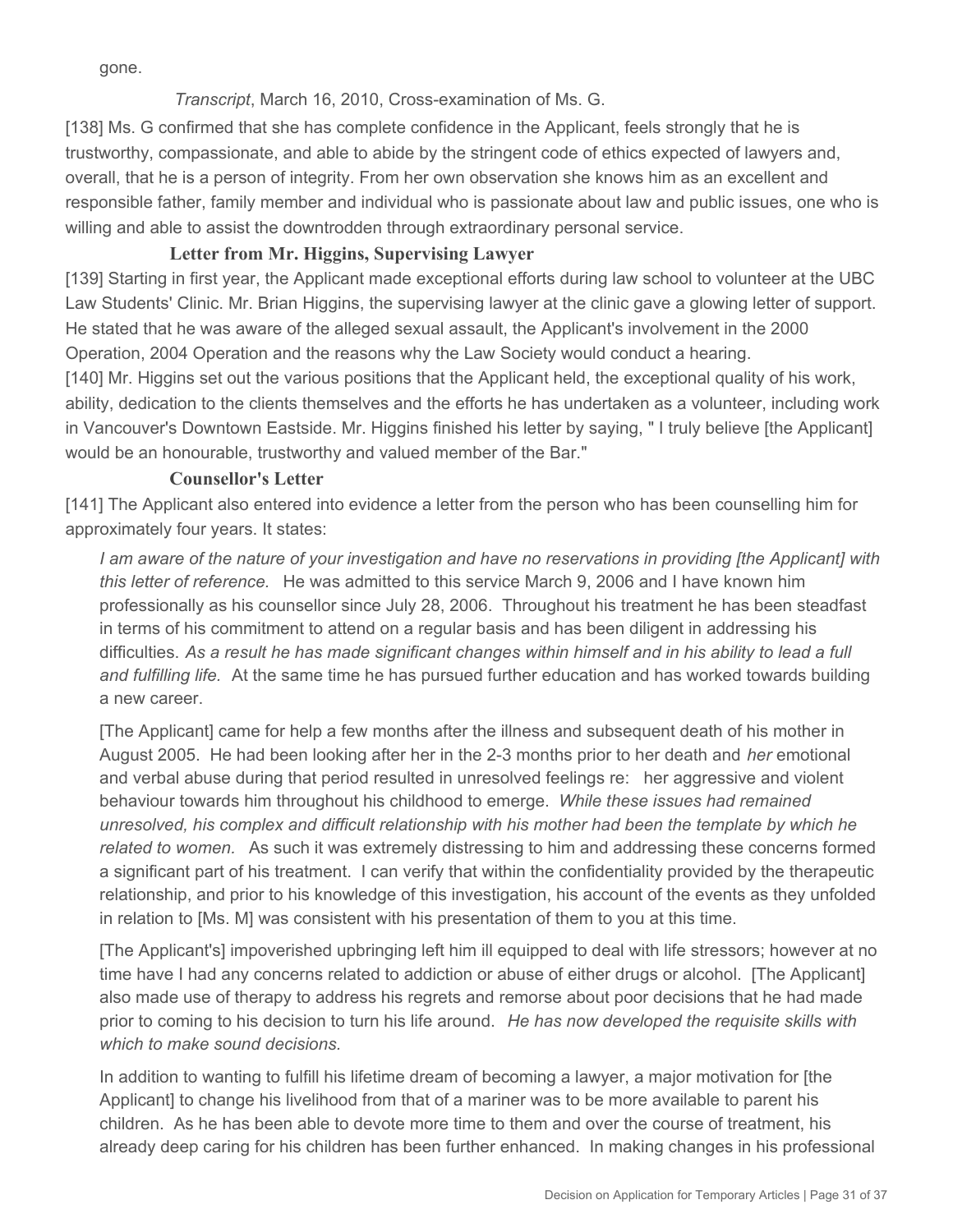life, as well as his personal growth and development he has provided himself and his children with stability and a better quality of life.

It has been a pleasure to work with [the Applicant] and witness his progression in treatment. I have found him to be honorable and trustworthy person and believe that he has the capacity to make important contributions in his chosen field.

### [emphasis added]

[142] This is not an expert report and does not purport to be one; it clearly states it is a letter of reference. No qualifications of the counsellor were provided nor were specifics of her position, experience or of any testing done on the Applicant. There is no explanation of the treatment pursued or how the writer reaches her conclusions.

[143] The Applicant's counsel stresses that, since the events of 2000 and 2004 took place, his client has rehabilitated himself in terms of character, conduct and judgment. He asserts that, given the relationships and work he has done in the years since beginning law school, the Applicant is now of good repute. The Applicant's counsel summarized the Applicant's evidence regarding his present life as demonstrating that he has changed his way of living and dangerous approach to decision-making:

(a) no subsequent criminal justice system involvement since the 2000 Charges;

(b) no involvement in any further marijuana grow-operations since 2004;

(c) a demonstrated determination to become educated and start a new life for the benefit of himself and his children;

(d) outstanding volunteer efforts since entering law school, including outstanding contributions to the UBC Law Student's Legal Advice Program and Salvation Army community programs;

(e) a current relationship in which it is very clear that his partner would not condone his involvement in any form of illegal activity.

[144] In terms of the Applicant's own assertions that he has changed and is now of good character, the lack of weight we put on his evidence regarding his past conduct makes it difficult to rely upon his own assertions that he has now changed for the better in a fundamental fashion.

[145] In some situations, persuasive independent evidence of current character, reputation and fitness might be able to allay other concerns regarding an applicant. However, in this instance, we have various concerns regarding this independent evidence.

[146] None of the three individuals providing independent oral testimony regarding rehabilitation had exposure to all of the evidence put forward during the hearing. To some degree, this is to be expected. Witnesses who are not parties to a proceeding are excluded from it until they have testified. However, they must be fully prepared to give their evidence through thorough exposure to all of the relevant known facts. [147] This was not the case here. They were not familiar with the full particulars of the police reports regarding the alleged or admitted instances of the Applicant's past illegal conduct. In this regard, not much turns on the police reports of the 2000 Operation and 2004 Operation. However, the lack of the independent witnesses' exposure to the Police Narrative is important. The violence of the conduct reflected in it creates a *prima facie* concern regarding character that is critical to answer. It would have been helpful to know if these independent character witnesses would view the Applicant's character in the same light had they had a chance to consider the Police Narrative and discuss it fully with him. As it was, their only exposure to the facts appeared to be the Applicant's self-exculpatory account of the facts.

[148] The Applicant's counsel took responsibility for the fact that he did not advise his client to ensure that each independent witness read the Police Narrative and documentation regarding the grow-operations. The Panel wants to be clear that we do not put undue emphasis upon the fact that the witnesses were not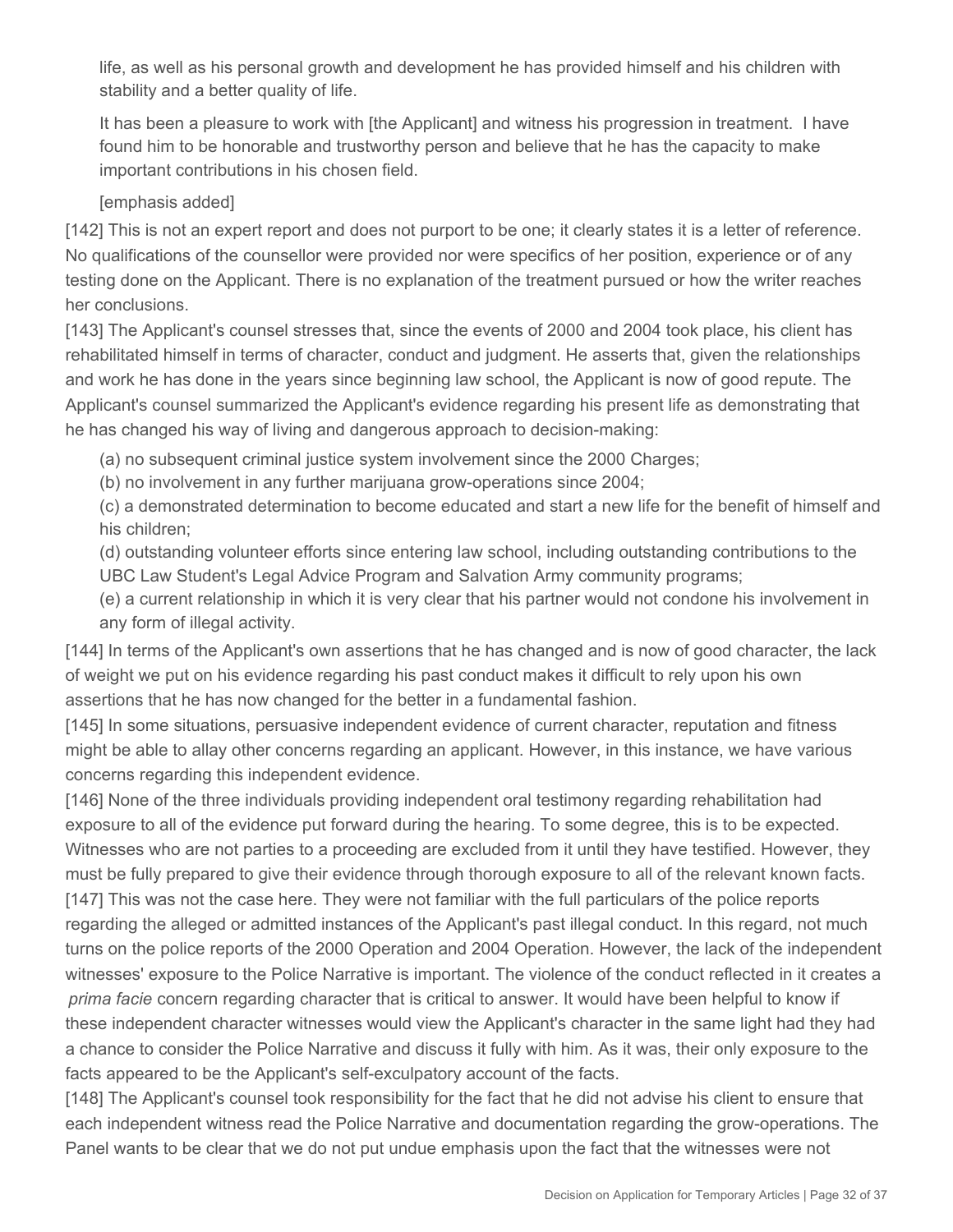exposed to this information. However, the reality is that the witnesses' evidence was not formed in full knowledge of all of the facts and allegations. This is one of many considerations contributing to our conclusion that the Applicant has not sufficiently established his rehabilitation to meet the statutory test for fitness.

[149] In regards to the reliance that can be given to the independent oral and written evidence regarding the Applicant's current character, reputation and fitness, we have the following further comments:

(a) In terms of the oral and written evidence of Mr. Jackson, as a senior and well-respected member of the Bar, his opinion of the Applicant's fitness would generally be accorded considerable weight. However, this weight is limited by the fact that he formulated his initial letter of recommendation after working with the Applicant for only two weeks. This might be a sufficient time to evaluate an applicant's legal and writing skills, but it is a slim window in which to assess character and fitness. Further, as mentioned, Mr. Jackson did not have the benefit of detailed knowledge of the Police Narrative and had not reviewed the full articling application, including the charges attached to it. He had a casual and minimized view of the reported facts regarding the alleged sexual assault.

(b) In terms of the letter of reference provided by Mr. Higgins, he too is a prominent, well-respected member of the Bar whose opinion would generally be accorded significant weight. However, from what we can see in the letter, his experience of the Applicant is limited to seeing him in the volunteer legal clinic setting where, clearly, the Applicant distinguished himself. We are not concerned about the Applicant's ability to do well in a supervised legal clinic setting. We are concerned with his ability to demonstrate character and moral fitness when demanding private and uncomfortable choices are before him in the future. Further, Mr. Higgins was not made available for cross-examination.

(c) In terms of the weight to be placed on Ms. G's oral evidence and reference letter, other factors must also be considered:

i. She is now emotionally involved with the Applicant, as is her child, which limits her ability to be objective about his character;

ii. She did not learn of the Applicant's difficulties with his articles applications, nor his history with drugs, until a month before the hearing, when preparations for it would have been well underway. It is the Panel's assessment that, by the time she was aware of these matters, it would have been very difficult for her to back away and not support him.

(d) In terms of the counsellor's reference letter, the following considerations affect its weight:

i. There is no indication one way or the other if the counsellor had any knowledge of the full facts set out in the Police Narrative. Again, the facts mentioned in the letter appear to reflect the Applicant's version of the events;

ii. Law Society counsel advised that the counsellor's letter was only provided by the Applicant on the morning of the hearing. No mention had been made in the Applicant's articling applications or in pre-hearing correspondence of the relevance of any emotional difficulties;

iii. In other respects, the counsellor's letter raises more questions than it answers. All of these questions limit the weight that we can put on the counsellor's view that the Applicant is now of good character. We are particularly concerned with the statement:

While these issues had remained unsolved, his complex and difficult relationship with his mother had been the template which he related to women.

What is the psychological meaning of this phrase? The counsellor was not made available for cross-examination. We do not even have the counsellor's notes of the Applicant's treatment. No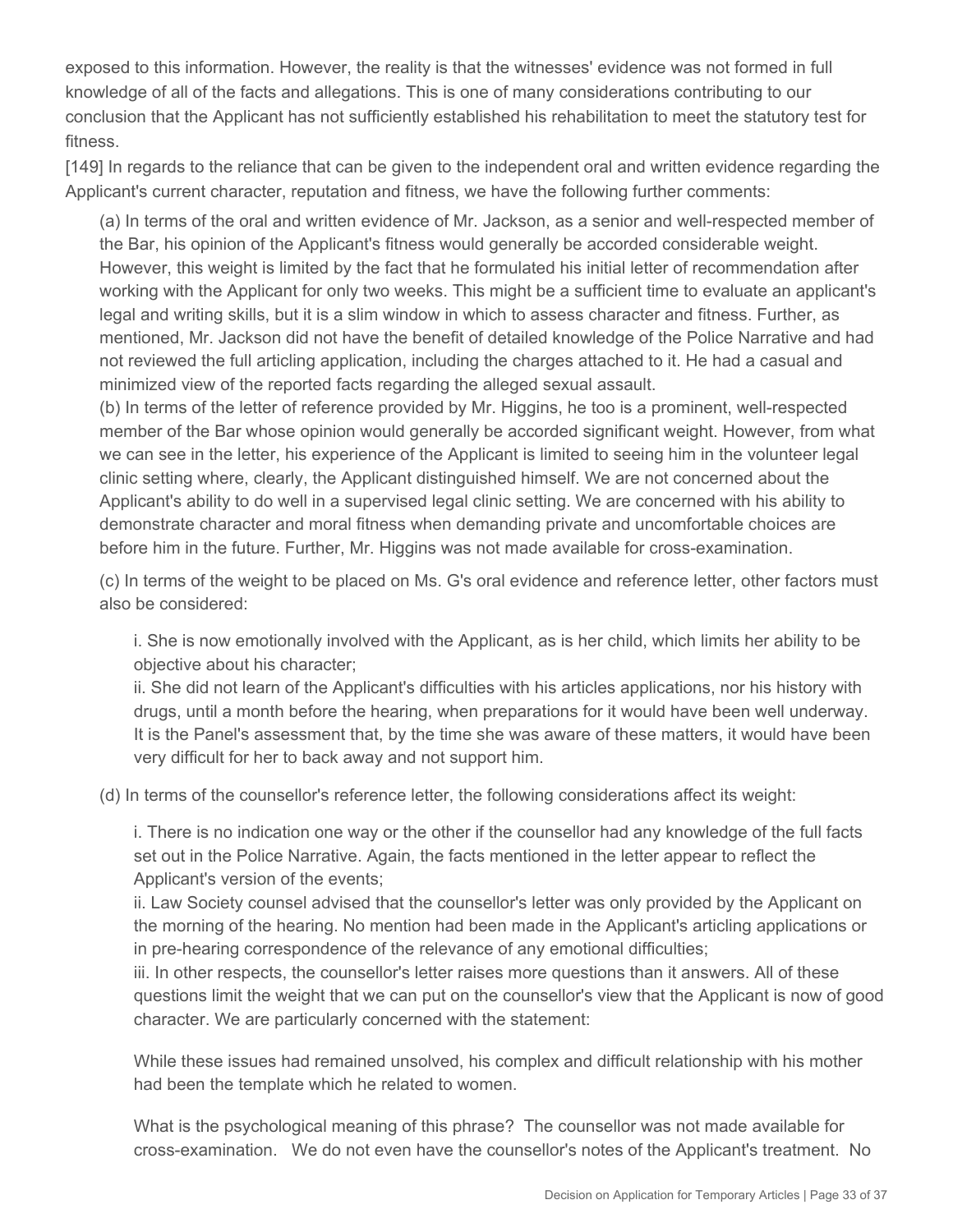substantive medical evidence was presented indicating how he has changed or what treatment was given him except in a general way. This is a good example of the limitations that must be placed on this letter.

iv. We have concerns about the Applicant's counsellor giving an opinion about trustworthiness. Certainly as a citizen, she is entitled to an opinion as to the Applicant's trustworthiness and it is helpful to know that she feels him to now be trustworthy, but this evidence is not sufficiently persuasive to answer the serious concerns we have regarding his trustworthiness point arising from his evidence.

[150] Thus, the Panel is left with a very subjective letter of reference from the counsellor that makes summary, occasionally ambiguous statements, without clear explanation or foundation to back this up. Although encouraging, it is not conclusive of the Applicant's rehabilitation. In the Credentials decision *Re. Lee, supra*, the panel had the benefit of a review of a thorough expert report providing a psychological evaluation of the applicant. Such a report might have provided a counter-weight to the serious concerns we have about the Applicant's credibility and his evidence and would have been helpful here.

# **Other Considerations regarding Rehabilitation**

[151] Two additional factors suggest that the Applicant is not sufficiently rehabilitated to be fit to be called. The first is the Applicant's decision to wait until only a month before the hearing to tell Ms. G about his difficulties with his Law Society applications, the 2000 Charges and, importantly, about his past history with drugs and involvement with the 2000 Operation and the 2004 Operation. He knew that he had a past history with drugs that she might find most objectionable. By the time of the hearing, he had known of his difficulties with his first Temporary Articles application for over a year and about this hearing for over eight months. It is surprising that he did not discuss any of this with Ms. G, given the intimacy to which they both testified and the length of their relationship. It appears possible that the Applicant's intention had been to hide his past history from Ms. G. This changed when it became clear that he would need her to be a witness at the hearing. Whether or not this was his motivation, his conduct reflects a current lack of candour and an inability to make difficult decisions that are uncomfortable for him.

[152] In regard to this, the Applicant's counsel asserted that the Applicant's lack of candour regarding all of this with Ms. G is not reflective of his fitness to be enrolled. Counsel took the position that the Applicant's lack of frank disclosure to Ms. G relates to a private intimate relationship; the Law Society need not concern itself with the details of it any more than the details of a member's marital relationship. The Panel cannot agree. In a situation such as this in which the issue in question relates directly to the Applicant's Law Society application, a nexus exists that allows us to consider this as one of many relevant factors weighed in coming to our conclusion.

[153] The second further factor demonstrating the Applicant's lack of rehabilitation is what appears to be a current failure to fully appreciate his past betrayal of Ms. S's trust. He lied to her, traded upon the relationship he had fostered with her and her father and caused her significant inconvenience and financial loss. Grow-operations in rented houses are not victimless crimes. The landlord pays a heavy price. That price was paid by Ms. S here. In his evidence, the Applicant appeared to find it easy to excuse his past conduct as well as his failure to provide any restitution to Ms. S for the damage he caused as her tenant. Further, the Panel has concern that his attitude and history of deception of Ms. S is reflected today in the breach of trust demonstrated in his recent behavior towards Ms. G. Taken together, these are further indications of a lack of sufficient rehabilitation to make the Applicant fit for call and admission. [154] It is true that since the events of 2000 and 2004, the Applicant has shown exceptional determination in his efforts to obtain an education, pursue counselling, and do volunteer community service. However,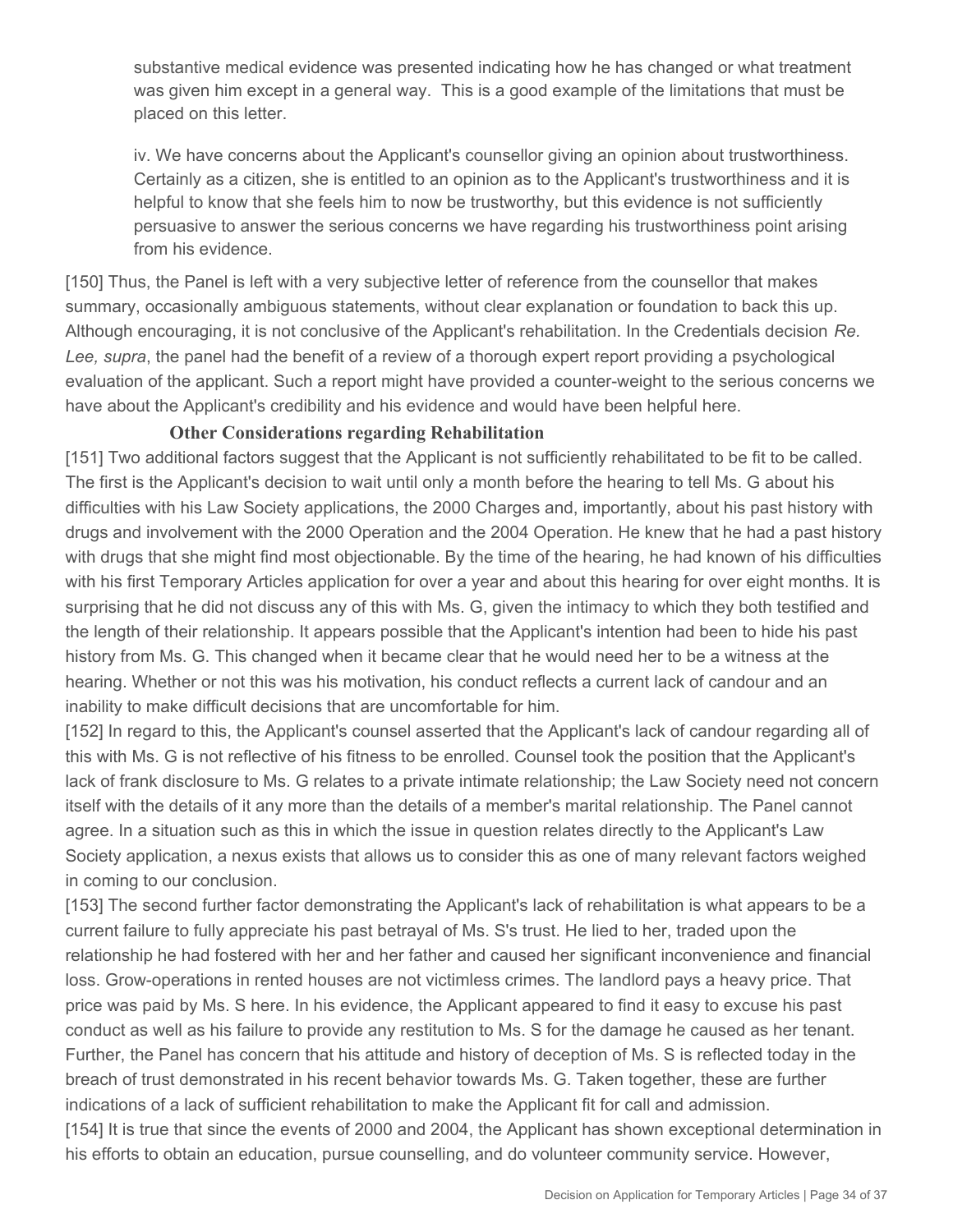overall, we find that the Applicant's conduct fails to meet a critical part of the *McOuat* good character test: the moral fibre to do that which is right, no matter how uncomfortable the doing may be and not to do that which is wrong, no matter what the consequences may be to oneself. Further he has not satisfactorily established his good repute, as none of those providing evidence regarding the Applicant's current good reputation knew the full facts regarding his past conduct when they made their statements. They were not in a position to properly answer the *McOuat* test of " whether they would want a fellow like that to be my lawyer."

[155] This case is clearly distinguishable from the decision in *Re. Lee, supra*, in which, despite a history of serious past assaults, the applicant's evidence of rehabilitation was notable and persuasive.

## **Credibility**

[156] The Panel is not aware of any Credentials decision involving an applicant admitting direct involvement in two marijuana grow-operations. Involvement in illegal conduct, such as drug trafficking, is not an automatic bar to becoming enrolled. The circumstances of an applicant's background and past conduct may serve to assist a panel in understanding why the applicant engaged in the conduct in question. If an applicant is found to be truthful, forthright and honest regarding these past matters, a hearing panel may conclude that his or her rehabilitation has been demonstrated in this regard, and the applicant is now of good character and fit to be called. Two cases illustrate this principle:

(a) *Re. DN* (December 10, 1981, Hearing Committee), the panel heard extensive testimony on the circumstances of the applicant's early life, the early death of his mother due to cancer, and his alcoholic father who sent the applicant off to live in a boarding school while providing sporadic financial support and little guidance or assistance. The applicant was convicted of cannabis possession at 16. From the age of 17, he occasionally trafficked in LSD and marijuana and admitted that, after high school, he frequently used marijuana and LSD and experimented with mushrooms, MDA and, on one occasion, cocaine. At 19, he was arrested after being found with 100 doses of LSD, some of which he admitted he intended to sell. After that incident he ceased trafficking but continued to use LSD. That same year he stopped using LSD after having an adverse reaction to it. The applicant went on to obtain an undergraduate degree and attend law school. He knew his previous arrests or convictions might prevent him from becoming a member of the Law Society and during his third year he informed all prospective principals of his previous convictions. He did not obtain employment and proceeded to graduate school, eventually teaching courses at a law school. At the time of the hearing, the applicant indicated that he had not used any drugs for three and a half years. The committee was impressed with the applicant's candour at the hearing with respect to his past conduct and noted that he made no effort to pretend that he was caught were the only occasions when he had broken the law. The committee was satisfied he was of good character and fit to be enrolled as an articling student.

(b) *Re. FF* (September, 1979, Panel Decision) the applicant had convictions for dangerous driving and possession of marijuana. He was charged with unsafe use of a firearm and being drunk in a public place. He was present in his family home on two occasions when the premises were searched for narcotics, but he was not charged. It appears from the decision that the applicant's family home was a source of drugs and constantly being monitored by the police. A marijuana grow-operation was found on the property. The applicant was never charged with respect to it and denied to the hearing panel that he had any knowledge of it. The panel found that the applicant had " failed to disclose fully or frankly the circumstances surrounding the incidents." They noted that his evidence was evasive and some of it was beyond belief. The panel found that the applicant had not told the truth and found that was not of good character and fit to become a barrister and a solicitor of the Supreme Court.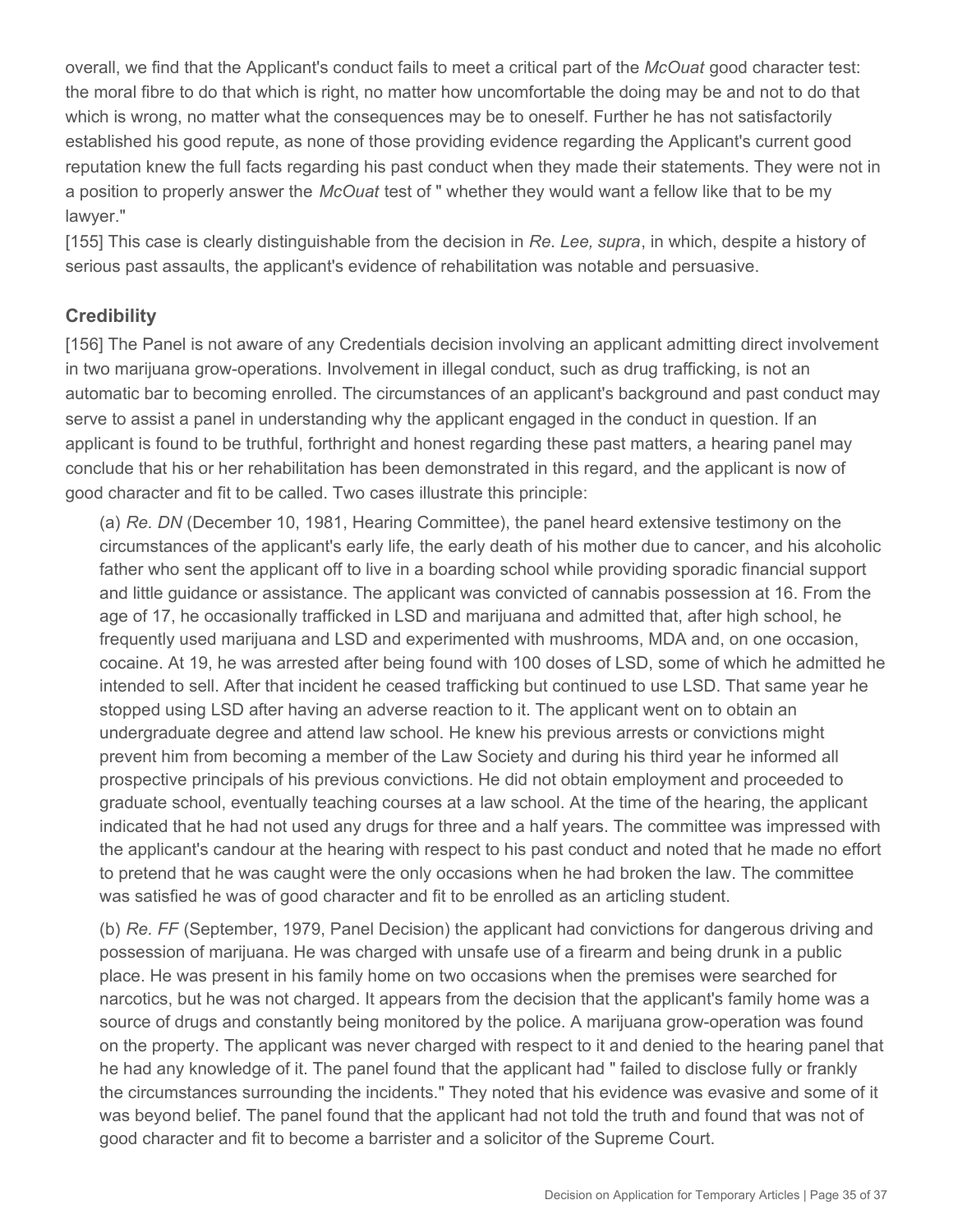[157] In a similar manner as in *Re. FF, supra*, this Panel has found the Applicant's evidence regarding his past conduct to be evasive and, in many respects, improbable and beyond belief. The Applicant's recall of events seemed singularly selective and evasive.

[158] The Panel recognizes that many of these events took place over 10 years ago. However, these were important events in his life, and it would be reasonable for the Applicant's memory to be better than was demonstrated. During his testimony the Applicant used the expression " don't recall" or words to that effect at least 50 times. It is true that some of these responses were replies to questions asking whether he recalled a specific event and, in some instances, he used the expression " don't recall" , or words to that effect, more than once in answering a specific question. Even after taking that into account, the Panel finds that the Applicant was not sufficiently truthful, forthright or frank in the hearing to meet the standard required for admission, given the number of such responses and the critical areas covered by the questions eliciting these non-committal responses.

[159] For example, as discussed, the Applicant could not positively assert that he had not breached the No-Contact Order in 2000 while awaiting trial. Ms. M was clear that she and the Applicant met and were intimate during this period. After she testified regarding the breaches of the No-Contact Order, the Applicant admitted in cross-examination that he had intimate contact with her twice after the charges were laid, but he could not recall if these incidents occurred when the No-Contact Order was in effect. The timing of these encounters, and his possible breach of a court order, did not appear to be a matter of any particular importance to the Applicant. His lack of recollection regarding events of such significance was not persuasive of either his credibility or his current rehabilitation.

# **Conclusion**

[160] *Law Society of Upper Canada v. Schuchert, supra*, involved an applicant with a lengthy criminal record who applied for admission to the law society. At para. 20 of that decision, the panel noted that people change and character at the time of the hearing is the key factor to be assessed:

It is important not to confuse the good character requirement for admission with notions about forgiveness or about giving an applicant a second chance. The admissions panel is not in the forgiveness business; the test to be applied is clear, and the admissions panel is to determine if the applicant is of good character today. The *Law Society Act* does not permit an admissions panel to apply any test other than that relating to the applicant's good character at the time of the hearing. It's good character today, and sympathy and forgiveness doesn't enter into the equation.

[161] We find that the Applicant's application for enrolment must be rejected on the basis that he has not met his burden of proving his current good character, reputation and fitness to be called. It is tempting to turn to the principles of forgiveness and second chances discussed in *Schuchert*, *supra*, but in a different sense, and overlook the Applicant's lack of candour and the limitations of the independent evidence regarding rehabilitation because he has worked so hard to create a different sort of life.

[162] Related to this, the Applicant's counsel argues that, just because, perhaps, his client is not perfect in terms of current points of judgment regarding one matter or another, does not mean that in time he will not improve to the point that he is indeed of unimpeachable character. The Applicant's counsel asserts that there are so many indications of admirable progress that they overcome reservations arising from the past. [163] This argument might succeed if the Law Society had the burden of proof in this situation. However, the burden is on the Applicant. The statutory test does not allow the Applicant's lack of candour to be overlooked as a result of his volunteer commitments or the trajectory of the rate of his improvement. Similarly, he cannot be given the benefit of the doubt that he will become more honest and perceptive of